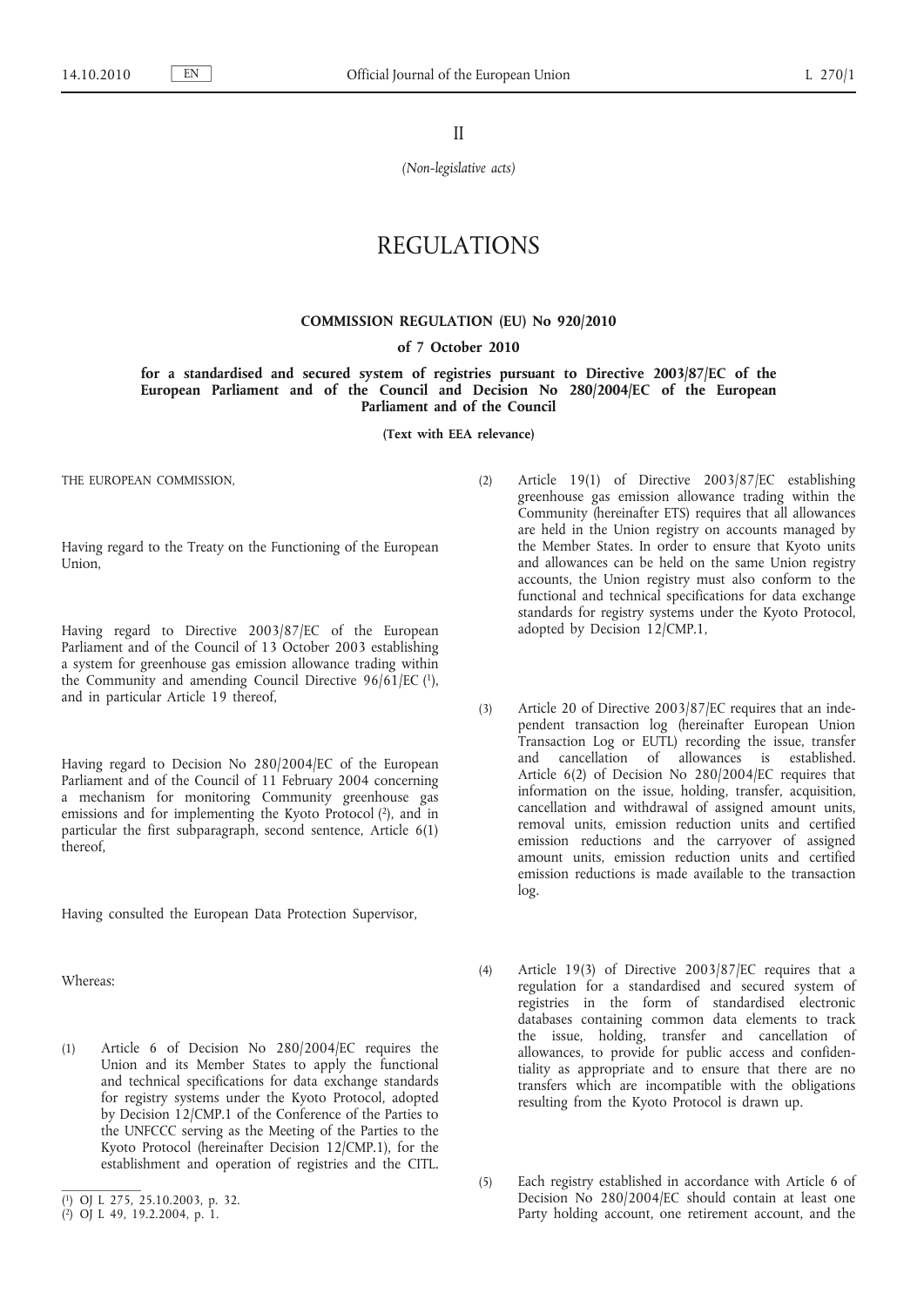cancellation and replacement accounts required pursuant to Decision 13/CMP.1 of the Conference of the Parties to the UNFCCC serving as the Meeting of the Parties to the Kyoto Protocol (hereinafter Decision 13/CMP.1), and the Union registry holding all allowances pursuant to Article 19 of Directive 2003/87/EC should contain management accounts and user accounts required to implement the requirements of that Directive. Each account should be created in accordance with standardised procedures to ensure the integrity of the registries system and public access to information held in this system.

- (6) Each registry established in accordance with Article 6 of Decision No 280/2004/EC should issue assigned amount units (hereinafter AAUs) pursuant to Decision 13/CMP.1, whereas allowances should be issued in the Union registry. Registries established in accordance with Article 6 of Decision No 280/2004/EC should ensure that they keep a deposit of AAUs that is equal to the amount of allowances issued by them in the Union registry in order to ensure that any transactions with allowances may be followed up with corresponding transfers of AAUs via a clearing mechanism at the end of each period.
- (7) As Member States have no influence on the amount of allowances that account holders will choose to bank in their registries, any potential future international limitations on the banking of AAUs that serve as deposit for issued allowances would cause serious difficulties for those registries where a disproportionate number of such allowances are held. In order to ensure that the risks Member States face in this regard are shared equally among all Member States, the clearing mechanism should be set up in a way that upon its completion, an amount of AAUs is held in the Union registry's clearing account that is equal to allowances to be banked from the 2008-12 period.
- (8) Transactions with allowances within the Union registry should be carried out through a communication link involving the EUTL, whereas transactions with Kyoto units should be carried out through a communication link involving both the EUTL and the UNFCCC international transaction log (hereinafter ITL). Provisions should be adopted to ensure that Member States that are not able to issue AAUs under the Kyoto Protocol because they have no binding emission reduction commitment are able to continue their equal participation in the Union emissions trading system. Such participation would not be possible in the 2008-12 period as, unlike all other Member States, these Member States would not be able to issue allowances that are linked to AAUs recognised under the Kyoto Protocol. Such equal participation should be allowed through specific mechanisms within the Union registry.
- (9) The EUTL should perform automated checks on all processes in the registries system concerning allowances, verified emissions, accounts and Kyoto units, and the ITL should perform automated checks on processes concerning Kyoto units to ensure that there are no irregularities. Processes that fail these checks should be terminated in order to ensure that transactions in the Union registries system comply with the requirements of Directive 2003/87/EC and the requirements elaborated pursuant to the UNFCCC and the Kyoto Protocol.
- (10) Adequate and harmonised requirements on authentication and access rights should be applied to protect the security of information held in the integrated registries system and records concerning all processes, operators and persons in the registries system should be kept.
- (11) The Central Administrator should ensure that interruptions to the operation of the registries system are kept to a minimum by taking all reasonable steps to ensure the availability of the Union registry and the EUTL and by providing for robust systems and procedures for the safeguarding of all information.
- (12) The registry system should be able to accommodate the introduction of aviation into the scheme for greenhouse gas emission allowance trading within the Union from 1 January 2012 onwards. The majority of tasks emerging from the revision of the ETS, laid down in Directive 2009/29/EC of the European Parliament and of the Council of 23 April 2009 amending Directive 2003/87/EC so as to improve and extend the greenhouse gas emission allowance trading scheme of the Community  $(1)$ , need to be fulfilled only from 1 January 2013 onwards. Those requirements are separate from the functionalities that need to be in place in 2012 due to the introduction of aviation activities into the ETS.
- (13) Because aircraft operators are entitled to surrender a different set of allowances than operators of installations, aircraft operators should be provided a different type of account, the aircraft operator holding account. Allowances issued under the EU ETS Directive's Chapter II covering aviation are different from allowances issued heretofore, since they cover emissions that are for the most part not in the scope of the Kyoto Protocol. As such, they should be marked as different from other allowances.

<sup>(</sup> 1) OJ L 140, 5.6.2009, p. 63.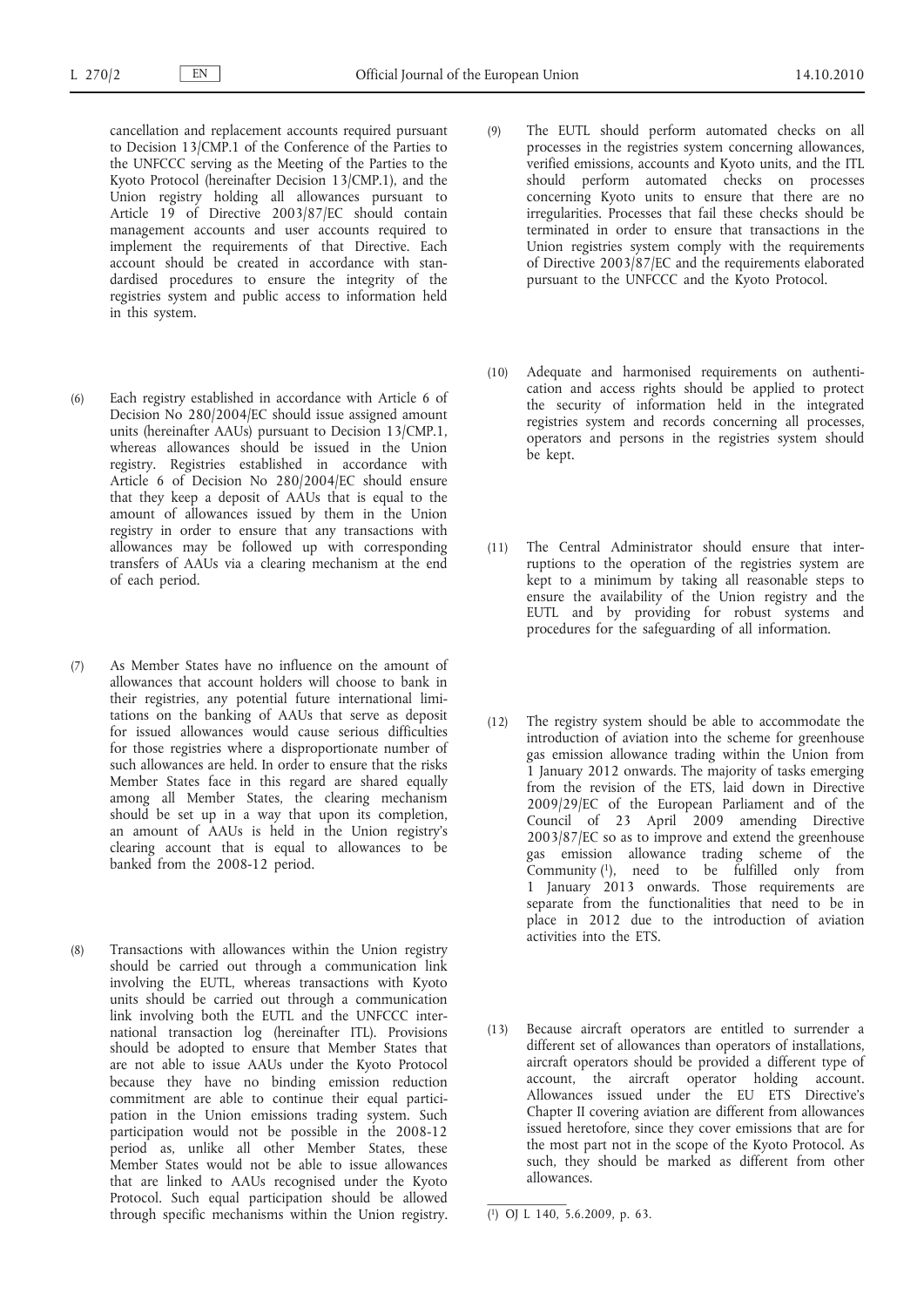- (14) Directive 2008/101/EC of the European Parliament and of the Council of 19 November 2008 amending Directive 2003/87/EC so as to include aviation activities in the scheme for greenhouse gas emission allowance trading within the Community  $(1)$  required that Kyoto units or allowances backed by Kyoto units surrendered by aircraft operators shall only be retired up to the quantity equal to domestic aviation emissions. However, as Member States cannot influence the choice of aircraft operators as to whether they surrender Chapter II allowances or units that may be retired, a centralised surrendering and redistribution system should be set up that guarantees that units surrendered by aircraft operators that may be retired are collected and used first of all to cover the domestic aviation emissions of all the Member States in an equal way. Member States should decide at a later stage how to use any units thus collected that may be retired.
- (15) For the purposes of implementing the ETS review and to accommodate the introduction of aviation in 2012, it is sufficient to merge on a technical level the current ETS registry functions of Member States and leave the technical implementation of Kyoto Protocol registry functions with separate Kyoto Protocol (hereinafter KP) registries operated by Member States.
- (16) To implement the changes introduced by Directive 2009/29/EC and to accommodate the introduction of aviation activities into the ETS in 2012, it is sufficient to merge on a technical level the current ETS registry functions of Member States and leave the technical implementation of registry functions with separate registries operated by Member States for so long as this is necessary. However, such a solution would not be cost-effective, as it would require the maintenance in each Member State of extensive parallel information technology capacities that would be little used. Thus, it is the aim of the Commission and the Member States to work together towards the establishment of a 'Consolidated System of European Registries' that would unite the KP registry-related information technology functions of all Member States.
- (17) The modalities determined in this Regulation for the accounting of allowances and Kyoto units and the possibility of setting up of the Consolidated System of European Registries is without prejudice to any future decision by the European Union concerning whether to commit to a joint Union emission reduction target or to separate Member State emission reduction targets under any future international climate change treaty.
- (18) According to Article 19(4) of Directive 2003/87/EC, there needs to be provision for processes for the change and incident management for the Union

registry and appropriate modalities for the Union registry to ensure that initiatives of the Member States pertaining to efficiency improvement, administrative cost management and quality control measures are possible. The holding of all allowances in the Union registry should be without prejudice to the maintenance of national registries for emissions not covered by the ETS and the Union registry should provide the same quality of services as national registries.

- (19) As since 2009, the occurrence of VAT-fraud, money laundering and other criminal activities has increased significantly throughout the registries system, there is a need to provide more detailed and robust rules on checking identity information provided by account holders and people requesting to open accounts. In addition, Member State authorities need to be enabled to refuse the opening of an account to those that can be reasonably suspected of wanting to use the registries system for fraudulent purposes. Finally, detailed rules shall be provided to enable the swift and effective provision of data to law enforcement agencies, which should then be able to use data thus obtained for investigation purposes.
- (20) Commission Regulation (EC) No 994/2008 of 8 October 2008 for a standardised and secured system of registries pursuant to Directive 2003/87/EC of the European Parliament and of the Council and Decision No 280/2004/EC of the European Parliament and of the Council (2) repealed and replaced Commission Regulation (EC) No 2216/2004 of 21 December 2004 for a standardised and secured system of registries pursuant to Directive 2003/87/EC of the European Parliament and of the Council and Decision No 280/2004/EC of the European Parliament and of the Council (3) 2012 onwards. As this Regulation substantially changes the provisions applicable from 1 January 2012 on several regulated areas, the interest of clarity requires that Regulation (EC) No 994/2008 is repealed and replaced in its entirety, while retaining the repeal and replace of Regulation (EC) No 2216/2004 provided for in Regulation (EC) No 994/2008.
- (21) Since Regulation (EC) No 2216/2004 will remain in force until the end of 2011, certain partial amendments of that Regulation are necessary with immediate effect. Those amendments relate to the fight against fraud and other criminal activities and the surrendering process. Obsolete provisions should also be deleted for the sake of clarity. Since the amendments related to anti-fraud activities and to the surrendering process should be applied as soon as possible, this Regulation should enter into force immediately following its publication.

( 1) OJ L 8, 13.1.2009, p. 3.

<sup>(</sup> 2) OJ L 271, 11.10.2008, p. 3.

<sup>(</sup> 3) OJ L 386, 29.12.2004, p. 1.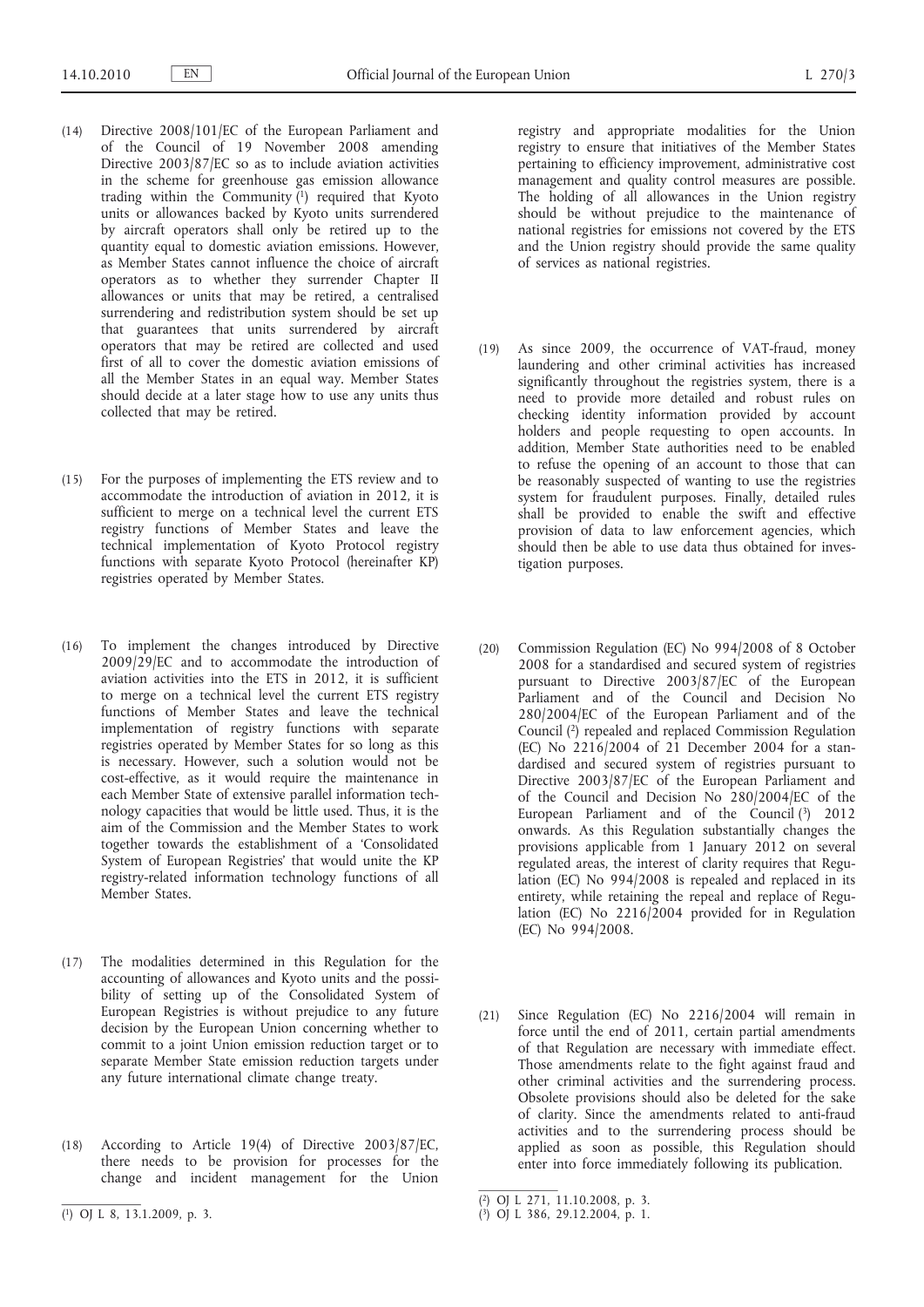- (22) Regulation (EC) No 2216/2004 should therefore be amended accordingly with immediate effect. That Regulation should be repealed as of 1 January 2012.
- (23) In accordance with Directive 2003/4/EC of the European Parliament and of the Council of 28 January 2003 on public access to environmental information and repealing Council Directive 90/313/EEC (1) and Decision 13/CMP.1, specific reports should be made public on a regular basis to ensure that the public has access to information held within the integrated system of registries, subject to certain confidentiality requirements.
- (24) Union legislation concerning the protection of individuals with regard to the processing of personal data and on the free movement of such data, in particular Directive 95/46/EC of the European Parliament and of the Council of 24 October 1995 on the protection of individuals with regard to the processing of personal data and on the free movement of such data  $(2)$ , Directive 2002/58/EC of the European Parliament and of the Council of 12 July 2002 concerning the processing of personal data and the protection of privacy in the electronic communications sector (Directive on privacy and electronic communications)  $(3)$  and Regulation (EC) No 45/2001 of the European Parliament and of the Council of 18 December 2000 on the protection of individuals with regard to the processing of personal data by the Community institutions and bodies and on the free movement of such data (4), should be respected where these are applicable to information held and processed pursuant to this Regulation.
- (25) The measures provided for in this Regulation are in accordance with the opinion of the Climate Change Committee,

HAS ADOPTED THIS REGULATION:

#### CHAPTER I

#### **SUBJECT MATTER AND DEFINITIONS**

#### *Article 1*

#### **Subject matter**

This Regulation lays down general as well as operational and maintenance requirements concerning the standardised and

( 4) OJ L 8, 12.1.2001, p. 1.

secured registries system consisting of registries, and the independent transaction log provided for in Article 20(1) of Directive 2003/87/EC and Article 6 of Decision No 280/2004/EC. It also provides for a communication system between the registries system and the International Transaction Log established, operated and maintained by the Secretariat of the United Nations Framework Convention on Climate Change (UNFCCC).

#### *Article 2*

### **Definitions**

For the purposes of this Regulation, the definitions laid down in Article 3 of Directive 2003/87/EC shall apply. The following definitions shall also apply:

- 1. 'account holder' means a person who holds an account in the registries system;
- 2. 'Central Administrator' means the person designated by the Commission pursuant to Article 20 of Directive 2003/87/EC;
- 3. 'competent authority' means the authority or authorities designated by a Member State pursuant to Article 18 of Directive 2003/87/EC;
- 4. 'KP Party' means a Party to the Kyoto Protocol;
- 5. 'trading platform' is any type of multilateral exchange that brings together or facilitates the bringing together of multiple third-party buying and selling interests as defined in Article 4 of Directive 2004/39/EC of the European Parliament and of the Council  $(5)$ , where the interests bought and sold are in allowances or Kyoto units;
- 6. 'verifier' means a verifier as defined in Annex I(5)(m) to Commission Decision 2007/589/EC (6);
- 7. 'Assigned Amount Units' or 'AAUs' are units issued pursuant to Article 7(3) of Decision No 280/2004/EC;
- 8. 'Chapter II allowances' are allowances issued under Chapter II of Directive 2003/87/EC;
- 9. 'Chapter III allowances' are all allowances not issued under Chapter II of Directive 2003/87/EC;

<sup>(</sup> 1) OJ L 41, 14.2.2003, p. 26.

<sup>(</sup> 2) OJ L 281, 23.11.1995, p. 31.

<sup>(</sup> 3) OJ L 201, 31.7.2002, p. 37.

<sup>(</sup> 5) OJ L 145, 30.4.2004, p. 1.

<sup>(</sup> 6) OJ L 229, 31.8.2007, p. 1.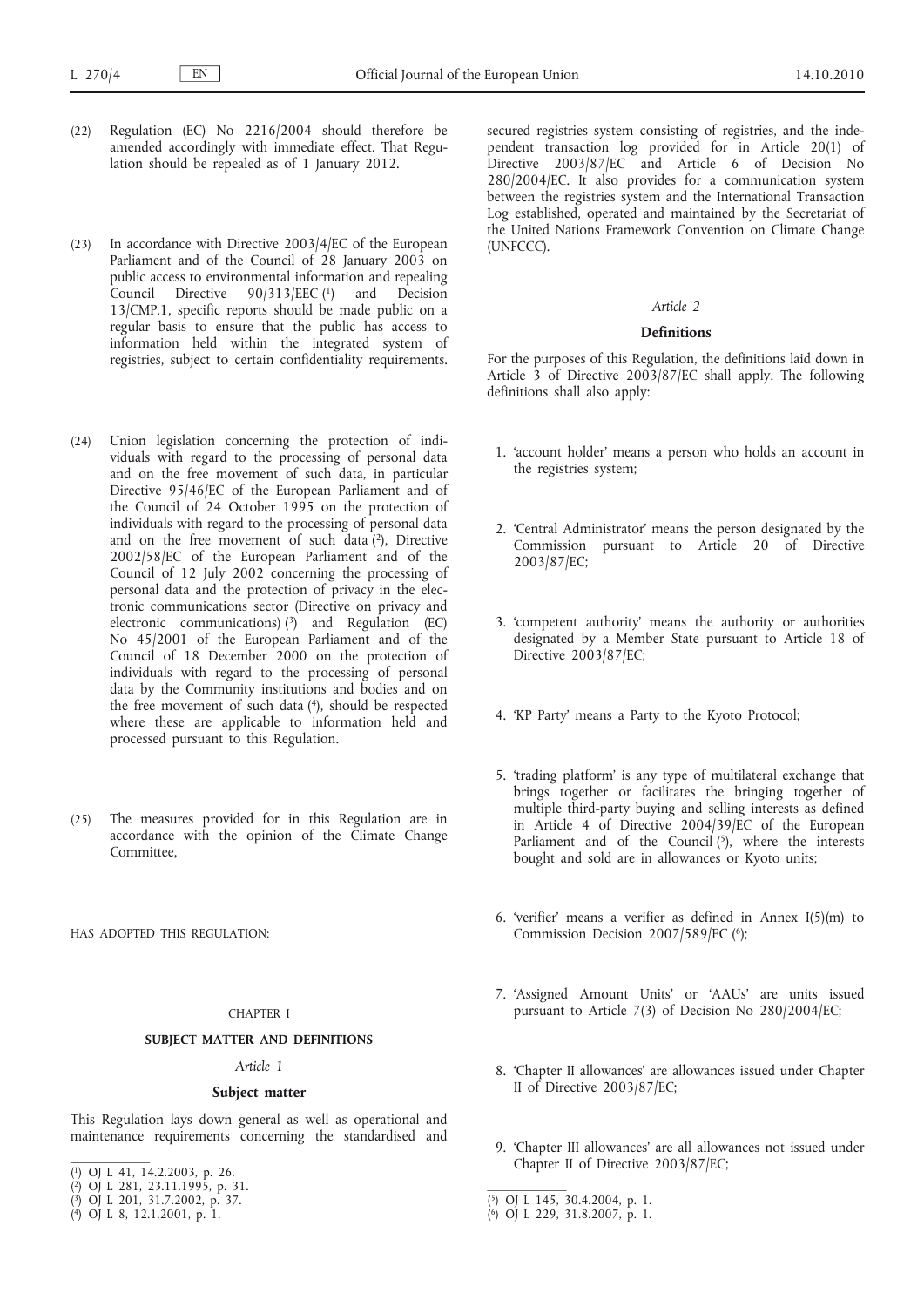- 10. 'long-term CERs' or 'lCERs' are units issued for an afforestation or reforestation project activity under the CDM which, subject to Decision 5/CMP.1 of the Conference of the Parties serving as the meeting of the Parties to the Kyoto Protocol, expires at the end of the emission reduction crediting period of the afforestation or reforestation project activity under the CDM for which it was issued;
- 11. 'Removal Units' or 'RMUs' are units issued pursuant to Article 3 of the Kyoto Protocol;
- 12. 'temporary CERs' or 'tCERs' are units issued for an afforestation or reforestation project activity under the CDM which, subject to Decision 5/CMP.1, expires at the end of the Kyoto Protocol commitment period following the one during which it was issued;
- 13. 'process' means an automated technical means to carry out an action relating to an account or a unit in a registry;
- 14. 'transaction' means a process that includes the transfer of an allowance or Kyoto unit from one account to another account;
- 15. 'surrender' means the accounting of an allowance or a Kyoto unit by an operator or aircraft operator against the verified emissions of her installation or aircraft;
- 16. 'cancellation' means the definitive disposal of a Kyoto unit by its holder without accounting it against verified emissions;
- 17. 'deletion' means the definitive disposal of an allowance by its holder without accounting it against verified emissions;
- 18. 'retirement' means the accounting of a Kyoto unit by a Party to the Kyoto Protocol against the reported emissions of that Party;
- 19. 'money laundering' means the same as defined in Articles 1(2) of Directive 2005/60/EC of the European Parliament and the Council (1);
- 20. 'serious crime' means the same as defined in Article 3(5) of Directive 2005/60/EC;
- 21. 'terrorist financing' means the same as defined in Article 1(4) of Directive 2005/60/EC;
- 22. 'registry administrator' shall refer to the registry administrator of the Union registry or any other Kyoto Protocol registry;
- 23. 'national administrator' shall refer to the entity responsible for managing on behalf of a Member State a set of user accounts under the jurisdiction of a Member State in the Union registry, designated in accordance with Article 6;
- 24. 'administrator of an account' shall refer to the administrator determined for a particular type of account in the third column of Table I-I in Annex I.

### CHAPTER II

#### **THE REGISTRIES SYSTEM**

# *Article 3*

### **Registries**

1. For the purposes of meeting their obligations as KP Parties and under Article 6 of Decision No 280/2004/EC to ensure the accurate accounting of Kyoto units, each Member State and the Union shall operate a registry (hereinafter 'KP registry') in the form of a standardised electronic database that complies with the UNFCCC's requirements concerning registries, and in particular the functional and technical specifications for data exchange standards for registry systems under the Kyoto Protocol elaborated pursuant to Decision 12/CMP.1 of the Conference of the Parties serving as the meeting of the Parties to the Kyoto Protocol.

2. For the purposes of meeting their obligations under Article 19 of Directive 2003/87/EC to ensure the accurate accounting of allowances, from 1 January 2012 onwards Member States shall use the Union registry, which shall also functions as a KP registry for the European Community as a separate KP Party. The Union registry shall provide to national administrators and account holders all the processes described in Chapters IV to VI.

3. By way of derogation from paragraph 1, Member States that are not able to issue AAUs due to reasons other than being determined by the UNFCCC to be ineligible to transfer ERUs, AAUs and CERs in accordance with the provisions of Decision 11/CMP.1 of the Conference of the Parties serving as the meeting of the Parties to the Kyoto Protocol (hereinafter 'Member States with no KP registry') are not required to set up a KP registry.

<sup>(</sup> 1) OJ L 309, 25.11.2005, p. 15.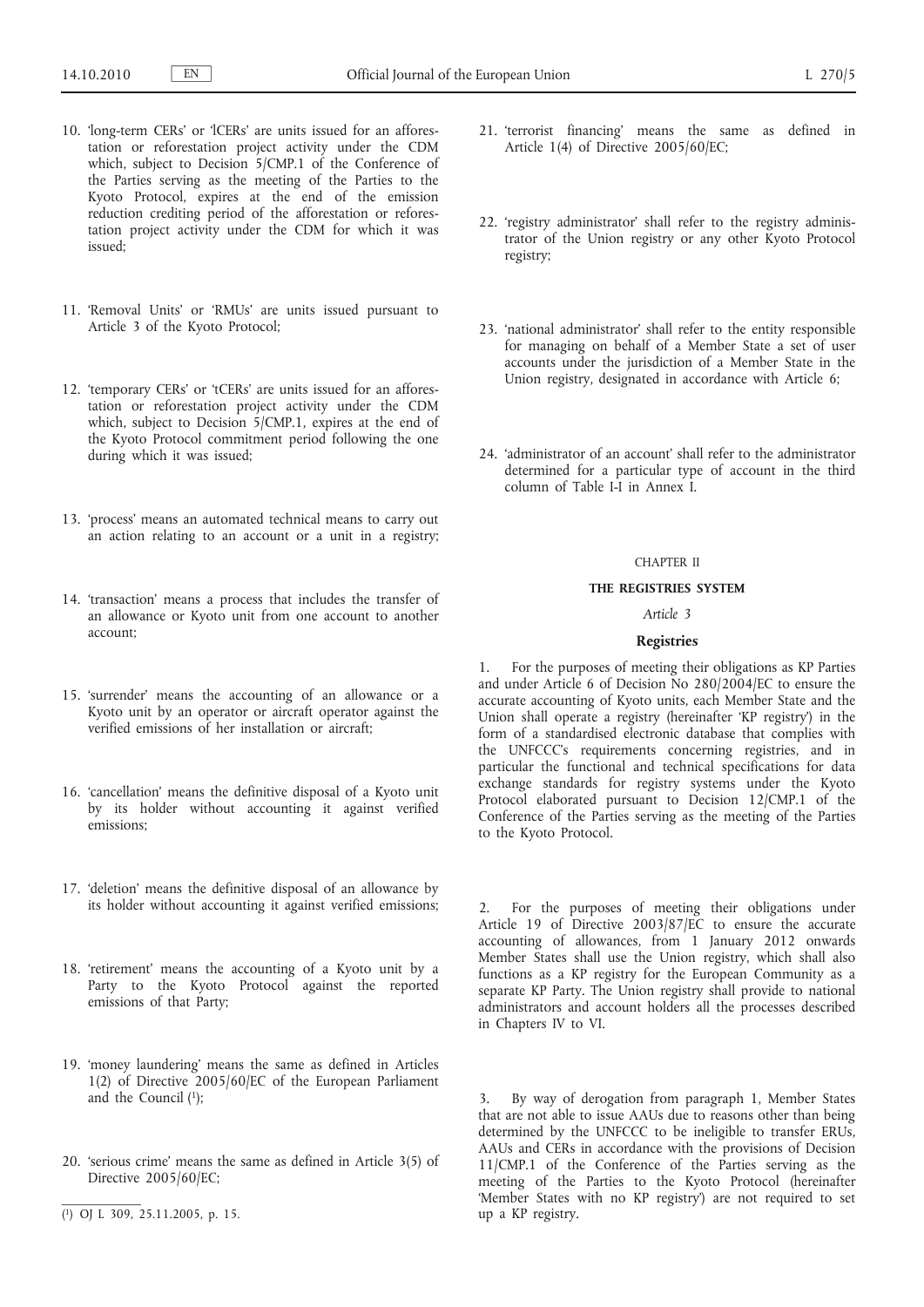The Union registry and every other KP registry shall conform to the functional and technical specifications for data exchange standards for registry systems under the Kyoto Protocol elaborated pursuant to Decision 12/CMP.1 and comply with the hardware, network and software and security requirements set out in the Data Exchange and Technical Specifications provided for in Article 71.

### *Article 4*

### **European Union Transaction Log**

1. For the purposes of meeting its obligations under Article 20 of Directive 2003/87/EC to maintain an independent transaction log that records and checks the issue, transfer and cancellations of allowances the Commission shall establish the European Union Transaction Log (EUTL) in the form of a standardised electronic database. The EUTL shall also serve to record all information relating to the holdings and transfers of Kyoto units made available in accordance with Article 6(2) of Decision No 280/2004/EC.

The Central Administrator shall operate and maintain the EUTL in accordance with the provisions of this Regulation.

3. The EUTL shall be capable of checking and recording all processes referred to under Article 3(2), and shall conform to the functional and technical specifications for data exchange standards for registry systems under the Kyoto Protocol elaborated pursuant to Decision 12/CMP.1 and comply with the hardware, network and software requirements set out in the Data Exchange and Technical Specifications provided for in Article 71.

4. The EUTL shall be capable of recording all processes described in Chapters IV to VI.

### *Article 5*

### **Communication links between registries, the ITL and the EUTL**

1. The Union registry and every other KP registry shall maintain a communication link with the UNFCCC's International Transaction Log (hereinafter 'ITL') for the purposes of communicating transactions that transfer Kyoto units to or from other KP registries.

The EUTL shall also maintain a communication link with the ITL for the purposes of recording and checking transfers referred to under paragraph 1. For this purpose, the ITL communicates all proposed transfers involving a KP registry to the EUTL before the transfer is recorded.

3. The Union registry shall also maintain a direct communication link with the EUTL for the purposes of checking and recording transactions that transfer allowances and the account management processes described in Chapter IV. All transactions involving allowances shall take place within the Union registry, and shall be recorded and checked by the EUTL, but not by the ITL.

4. The Climate Change Committee may decide to consolidate the external communication links, the information technology infrastructure, user account access procedures, and the mechanisms for managing KP accounts of the Union registry with those of all other KP registries into a Consolidated System of European Registries, maintained by the Central Administrator. Upon the adoption of this decision, the Commission shall propose amendments to this Regulation to define the modalities of implementing a Consolidated System of European Registries.

5. The Central Administrator may establish a restricted communication link between the EUTL and the registry of an Accession Country for the purposes of enabling such registries to communicate with the ITL through the EUTL and to record verified emissions data of operators in the EUTL. Those registries must successfully complete all testing and initialisation procedures required of registries before the establishment of this communication link.

# *Article 6*

### **National administrators and KP registry administrators**

Each Member State shall designate a national administrator. The Member State shall access and manage its own accounts and the accounts in the Union registry under its jurisdiction through its national administrator. Each Member State's national administrator shall also act as the administrator of its KP registry. The KP registry administrator shall operate and maintain the KP registry of its Member State in accordance with the provisions of this Regulation.

The Central Administrator shall operate and maintain the Union registry. The Central Administrator shall also act as the KP registry administrator of the EU KP registry part of the Union registry.

The Member States and the Commission shall ensure that there is no conflict of interest among national administrators, the Central Administrator and holders of user accounts.

Each Member State shall notify the Commission of the identity and contact details of its national administrator.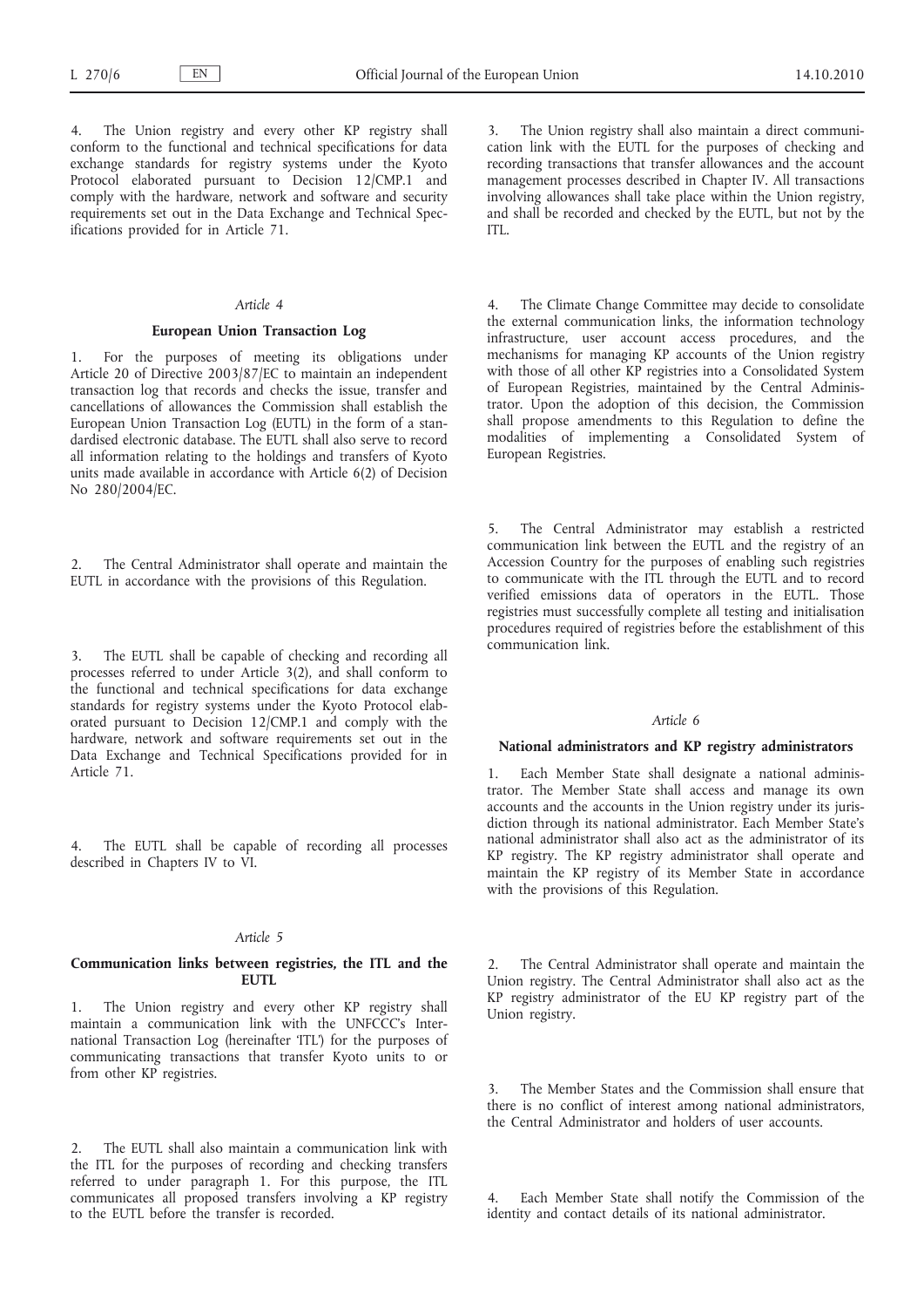The Commission shall coordinate the implementation of this Regulation with the registry administrators of each Member State and the Central Administrator. In particular, the Commission shall consult the administrators' working group of the Climate Change Committee on issues and procedures related to the operation of registries and the implementation of this Regulation. The administrators' working group shall agree on common operational procedures for the implementation of this Regulation, including change and incident management procedures for the Union registry. Rules of procedure for the registry administrators' working group shall be adopted by the Climate Change Committee.

6. The Central Administrator, the competent authorities and national administrators shall only perform processes where these are necessary to carry out their respective functions.

### CHAPTER III

### **UNITS**

*Article 7*

# **Units**

1. The Union registry shall be able to hold Chapter II allowances and Chapter III allowances.

2. Each KP registry and the Union registry shall be capable of holding AAUs, ERUs, CERs, RMUs, ICERs and tCERs (collectively referred to as 'Kyoto units').

### CHAPTER IV

# **ACCOUNTS**

#### *SECTION 1*

# *Provisions applicable to all accounts*

### *Article 8*

#### **Accounts**

1. The Union registry shall contain the accounts listed under the headings 'II. Management accounts in the Union registry' and 'III. User accounts in the Union registry' in Annex I.

2. The Union registry and every other KP registry shall contain the accounts listed under the heading 'I. KP Party accounts in KP registries' in Annex I.

3. The type of units that may be held by each account type are set out in Annex I, and the type of transactions that may be initiated or received by each account type are set out in Annex II.

#### *Article 9*

### **Account status**

1. Accounts shall be in one of the following status: open, inactive, blocked or closed.

2. No processes may be initiated from blocked accounts, except for the surrendering of units, the entering of verified emissions, and the updating of account details.

3. No processes may be initiated from closed accounts. A closed account may not be re-opened, and may not receive any unit transfers.

#### *Article 10*

#### **The administering of accounts**

1. Every account shall have an administrator who is responsible for administering the account on behalf of a Member State or on behalf of the Union.

2. The administrator of an account is determined for each account type in the third column of Table I-1 in Annex I.

3. The administrator of an account shall have the responsibility to open, suspend access to or close an account, to approve authorised representatives, to permit such changes to account details that require the approval of the administrator, and to initiate transactions if this is requested by the account holder in accordance with Article 19(4).

4. User accounts shall be governed by the laws and fall under the jurisdiction of the Member State of their administrator and the units held in them shall be considered to be situated in that Member State's territory.

### *Article 11*

### **Notifications from the administrators**

The Central Administrator shall notify the holder and the administrator of a Union registry account of the initiation and completion or termination of any process related to the account through an automated mechanism described in the Data Exchange and Technical Specifications provided for in Article 71.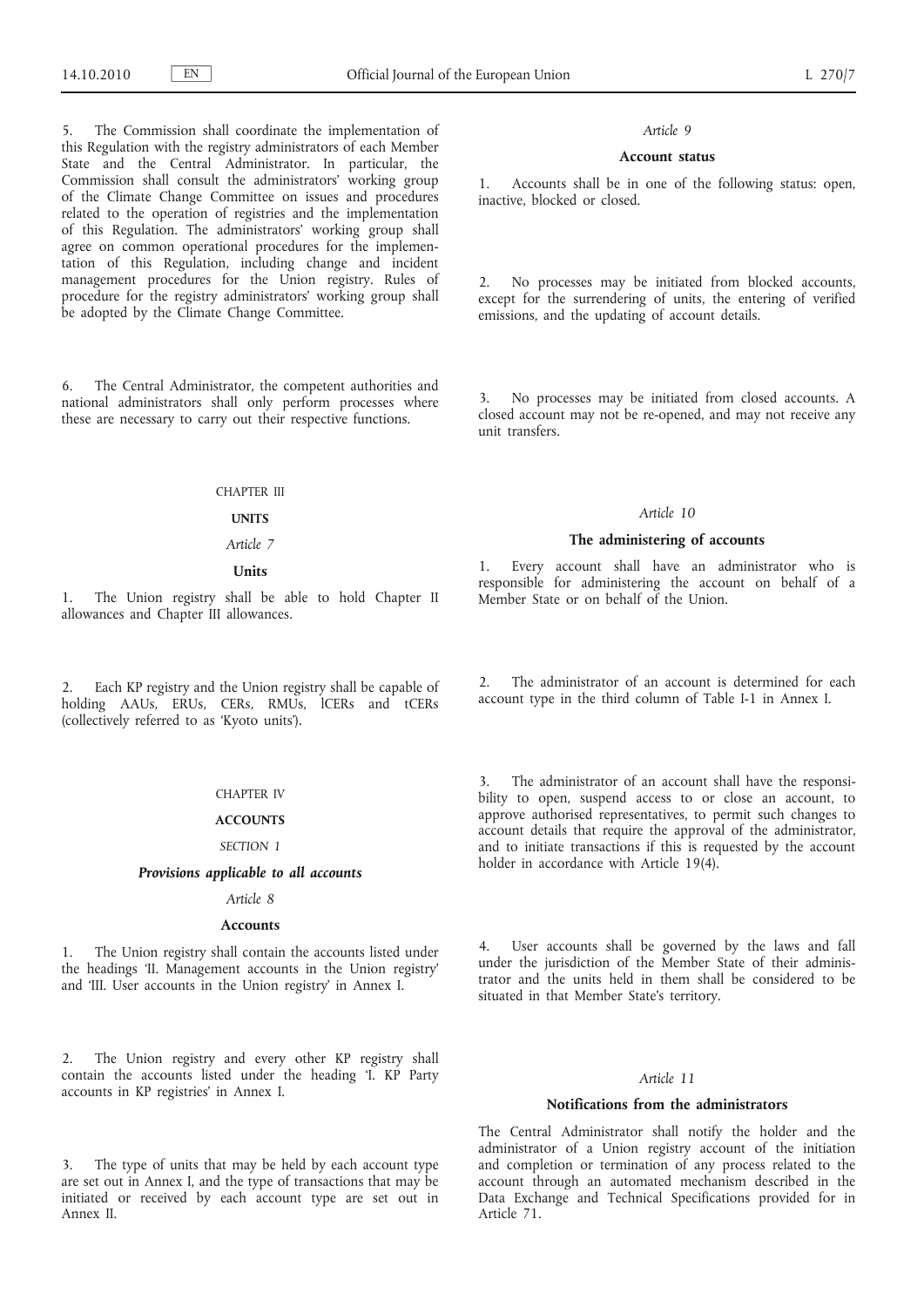#### *SECTION 2*

# *Opening and updating of accounts*

# *Article 12*

### **Opening of KP Party accounts and management accounts**

1. The Commission shall instruct the Central administrator to open the Union's KP Party accounts and all management accounts in the Union registry except the national allowance holding accounts.

2. The competent body of the Member State shall instruct the national administrator to open its national allowance holding account in the Union registry.

3. The instructions referred to in paragraphs 1 and 2 shall contain the information set out in Annex III.

4. Within 20 working days of the instruction, the registry administrator or the Central administrator shall open the KP Party account or management account.

### *Article 13*

### **Opening of person holding accounts in the Union registry**

1. A request for the opening of a person holding account in the Union registry shall be submitted to the national administrator of a Member State. The person requesting the account opening shall provide the information required by the national administrator, which shall include at least the information set out in Annex IV.

2. The Member State of the national administrator may require that EU persons requesting the account opening have their permanent residence or registration in the Member State of the national administrator administering the account.

Within 20 working days of the receipt of a complete set of information required in accordance with paragraph 1 and 2 and after approving the required number of authorised representatives in accordance with Article 20 the national administrator shall open a person holding account in the Union registry or inform the person requesting the account opening that it refuses to open the account.

4. If the national administrator refused opening the account, the person requesting the account opening may object to this refusal with the competent authority or relevant authority under national law, who shall either instruct the national administrator to open the account or uphold the refusal in a reasoned decision. Reasons for refusing the opening of an account may be that the person requesting the account opening is under investigation for being involved in fraud involving allowances or Kyoto units, money laundering, terrorist financing or other serious crimes to which the account may be an instrument, or any other reason set out in national law.

#### *Article 14*

### **Opening of trading platform holding accounts in the Union registry**

1. Trading platforms may submit a request for the opening of a trading platform holding account in the Union registry. This request shall be submitted to the national administrator of a Member State that allows the opening of trading platform holding accounts. The person requesting the account opening shall provide the information required by the national administrator, which shall include the information set out in Annex IV and in Annex V.

2. Trading platforms must conform to the technical requirements described in the Data Exchange and Technical Specifications provided for in Article 71. The Member State of the national administrator may require that EU persons requesting the account opening have their permanent residence or registration in the Member State of the national administrator administering the account.

Within 20 working days of the receipt of the complete information required in accordance with paragraphs 1 and 2 and after approving the required number of authorised representatives in accordance with Article 20 the national administrator shall open a trading platform holding account in the Union registry or inform the person requesting the account opening that it refuses to open the account.

4. If the national administrator refused opening the account, the person requesting the account opening may object to this refusal with the competent authority or the relevant authority under national law, who shall either instruct the national administrator to open the account or uphold the refusal in a reasoned decision. Reasons for refusing the opening of an account may be that the person requesting the account opening is under investigation for being involved in fraud involving allowances or Kyoto units, money laundering, terrorist financing or other serious crimes to which the account may be an instrument, or any other reason set out in national law.

### *Article 15*

# **Opening of operator holding accounts in the Union registry**

1. Within 20 working days of the entry into force of a greenhouse gas emissions permit for the operation of a new installation, the competent authority issuing the permit shall provide its Member State's national administrator with the information set out in Annex VII, and the operator shall request the national administrator to open an operator holding account in the Union registry.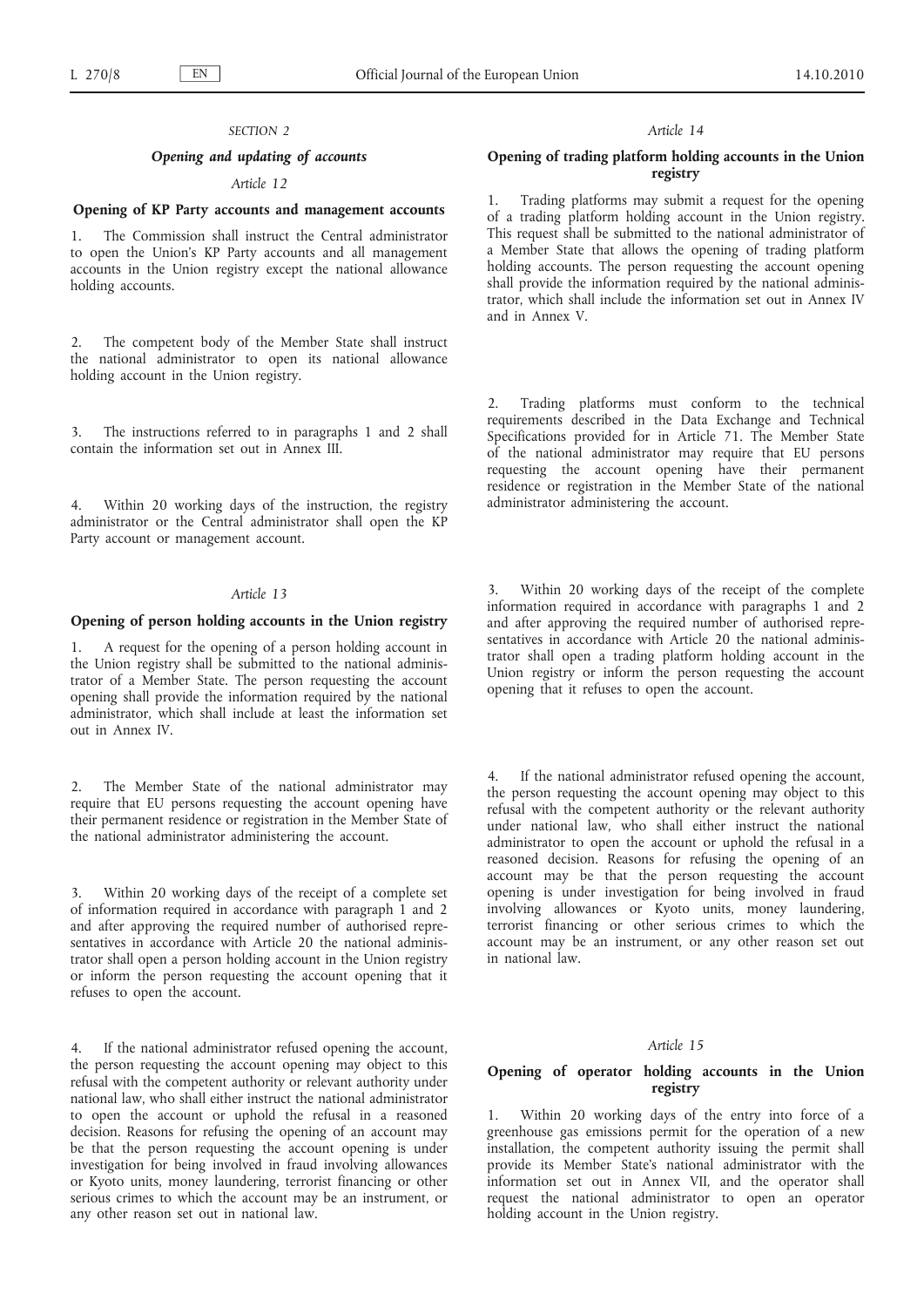2. If the competent authority so decides, the information referred to in paragraph 1 above may also be provided by the operator to the national administrator within the deadline set out in paragraph 1.

3. Within 20 working days of the receipt of all the information referred to in paragraph 1 and after approving the required number of authorised representatives in accordance with Article 20 the national administrator shall open a separate operator holding account for each installation in the Union registry.

### *Article 16*

# **Opening of aircraft operator holding accounts in the Union registry**

1. Within 20 working days from the approval of the monitoring plan of an aircraft operator, or by 1 January 2012, whichever is the later, the competent authority shall provide its national administrator with the information set out in Annex VIII and the aircraft operator shall request the national administrator to open an aircraft operator holding account in the Union registry. Each aircraft operator shall have one aircraft operator holding account.

2. If the competent authority so decides, the information referred to in paragraph 1 above may also be provided by the operator to the national administrator within the deadline set out in paragraph 1.

3. Within 40 working days of the receipt of the information referred to in paragraph 1. and after approving the required number of authorised representatives in accordance with Article 20 the national administrator shall open a separate aircraft operator holding account for each aircraft operator in the Union registry.

#### *Article 17*

#### **Opening of verifier accounts in the Union registry**

1. A request for the opening of a verifier account in the Union registry shall be submitted to the national administrator. The person requesting the account opening shall provide the information required by the national administrator, which shall include the information set out in Annex IV and Annex V.

2. Within 20 working days of the receipt of all the information referred to in paragraph 1 and after approving the required number of authorised representatives in accordance with Article 20, the national administrator shall open the verifier account in the Union registry.

#### *Article 18*

#### **Terms and conditions of account holding**

This Article contains no provisions.

#### *Article 19*

### **Authorised representatives**

1. Each account shall have at least two authorised representatives. The authorised representative shall initiate transactions and other processes on behalf of the account holder through the website of the registry.

The administrator of the account may allow accounts to have additional authorised representatives who may view the account or whose agreement is required in addition to the agreement of an authorised representative to submit a request to carry out any process.

3. The administrator of the account may allow holders of user accounts to enable their accounts to be accessed through a trading platform. Account holders enabling their account to be accessed through a trading platform shall nominate as authorised representative a person who is already the authorised representative of a trading platform holding account.

4. If the authorised representative has no access to the internet, he may also request the administrator of the account to initiate transactions on his behalf, provided that the administrator allows such requests and access was not suspended in accordance with Article 27.

5. The Data Exchange and Technical Specifications may set a maximum number of authorised representatives and additional authorised representatives for each account type. A national administrator may set a lower maximum for its account, but the minimum number of authorised representatives must be three.

6. Authorised representatives and additional authorised representatives must be natural persons over 18 years. All authorised representatives and additional authorised representatives of a single account must be different persons but the same person can be an authorised representative or an additional authorised representative on more than one account. The Member State of the national administrator may require that at least one of the authorised representatives of user accounts must be a permanent resident in the Member State of the national administrator administering the account.

### *Article 20*

### **Nominating and approval of authorised representatives and additional authorised representatives**

1. When requesting the opening of an account, the person requesting the account opening shall nominate at least two authorised representatives, and that person may nominate additional authorised representatives if this is permitted by the administrator of the account.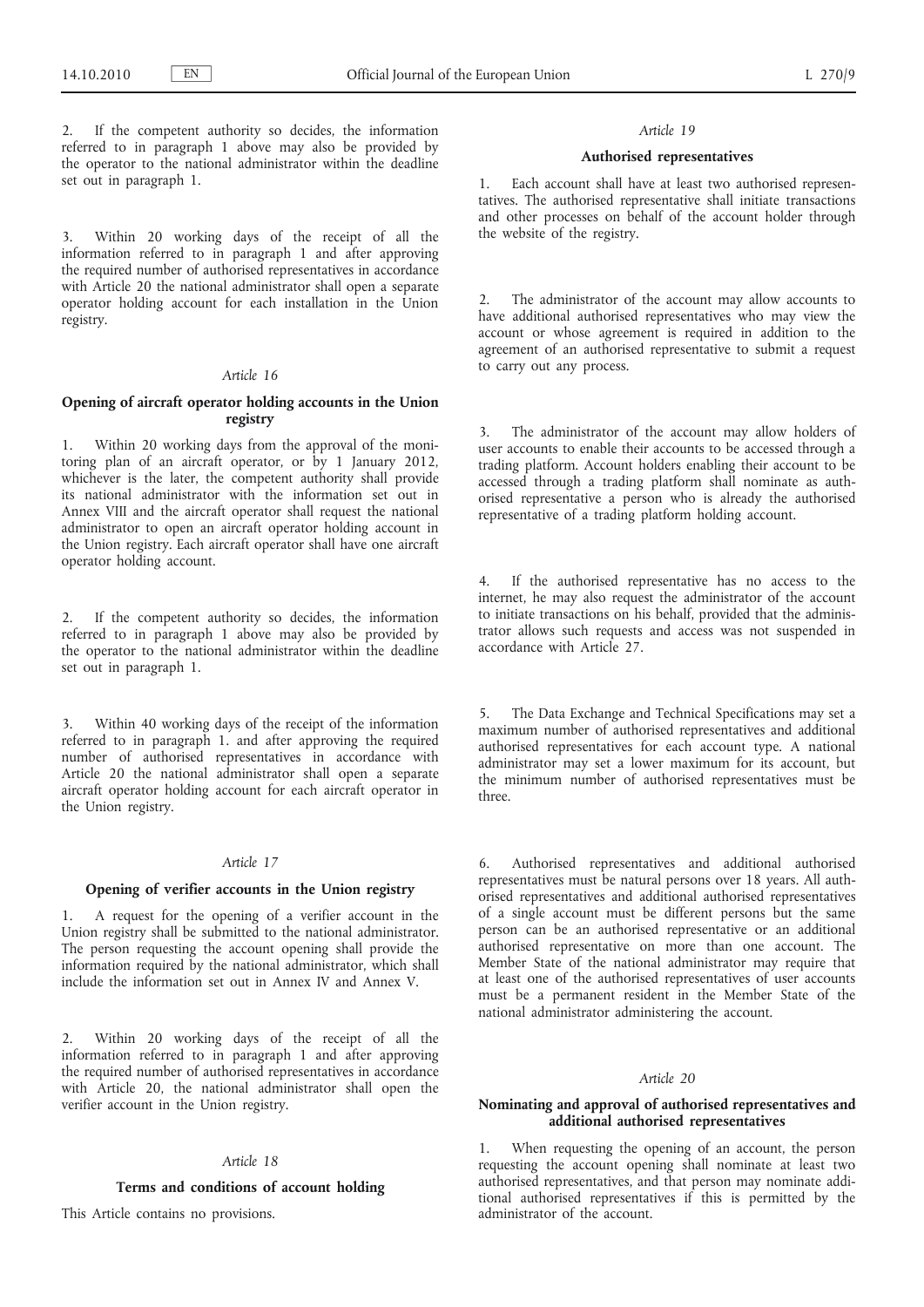When nominating an authorised representative or additional authorised representative, the person requesting the account opening shall provide the information required by the administrator. That information shall include at least the documents and identification information on the nominee set out in Annex IX.

3. Within 20 working days of the receipt of a complete set of information required in accordance with paragraph 2 the national administrator shall approve an authorised representative or additional authorised representative, or inform the person requesting the account opening that it refuses to approve. Where evaluation of the nominee information requires more time, the administrator may once extend the evaluation process by up to 20 additional working days, and notify the extension to the person requesting the account opening.

If the national administrator refused to approve an authorised representative or additional authorised representative, the person requesting the account opening may object to this refusal with the competent authority or the relevant authority under national law, who shall either instruct the national administrator to give its approval or uphold the refusal in a reasoned decision. Reasons for refusing the approval may be that the person nominated as authorised representative or additional authorised representative is under investigation for being involved in fraud involving allowances or Kyoto units, money laundering, terrorist financing or other serious crimes to which the account may be an instrument, or any other reason set out in national law.

5. The authorised representative of the ETS central clearing account shall act as the authorised representative of the Central Administrator. The authorised representative of each national allowance holding account shall act as the authorised representative of the national administrator for the Member State holding the national allowance holding account.

### *Article 21*

### **Updating of account information and information on authorised representatives**

1. All account holders shall notify the administrator of the account within 10 working days of any changes to the information submitted for the opening of an account, and for the nomination of an authorised representative or additional authorised representative. Aircraft operators shall notify the administrator of their account within 10 working days if they have undergone a merger of two or more aircraft operators or if they have split into two or more aircraft operators. If the account holder was required to provide evidence for a particular piece of information upon opening the account or the nomination of an authorised representative or additional authorised representative, the notification of changes shall likewise be accompanied with the required evidence. Within 15 working days of the receipt of such a notification and the accompanying evidence, the administrator of the account shall update the information on the account holder or refuse updating and inform the account holder thereof. Objections to such refusals may be raised with the competent authority or the relevant authority under national law in accordance with Articles 13(4), 14(4) or 20(4).

2. The holder of a person holding account, a trading platform holding account, a verifier account or an aircraft operator holding account may not sell or divest of the ownership of its account to another person. The account holder of an operator holding account may only sell or divest of its operator holding account together with the installation linked to the operator holding account.

3. An authorised representative or additional authorised representative may not transfer its status as such to another person.

4. Any account holder may notify the recalling of authorised representatives, provided that there remain at least two authorised representatives. Within 10 working days of the receipt of such a notification, the responsible administrator shall remove the authorised representative.

Any account holder may nominate new authorised representatives or additional authorised representatives in accordance with the procedure set out in Article 20.

If the administering Member State of an aircraft operator changes in accordance with the procedure set out in Article 18a of Directive 2003/87/EC or due to the enlargement of the European Union the Central Administrator shall update the national administrator of the corresponding aircraft operator holding account. Where the administrator of an aircraft operator holding account changes, the new administrator may require the aircraft operator to submit the account opening information required by the new administrator in accordance with Article 16 and the information required by the new administrator about authorised representatives in accordance with Article 20.

Except for the exception provided for in paragraph 6 above, the Member State responsible for managing an account shall not change.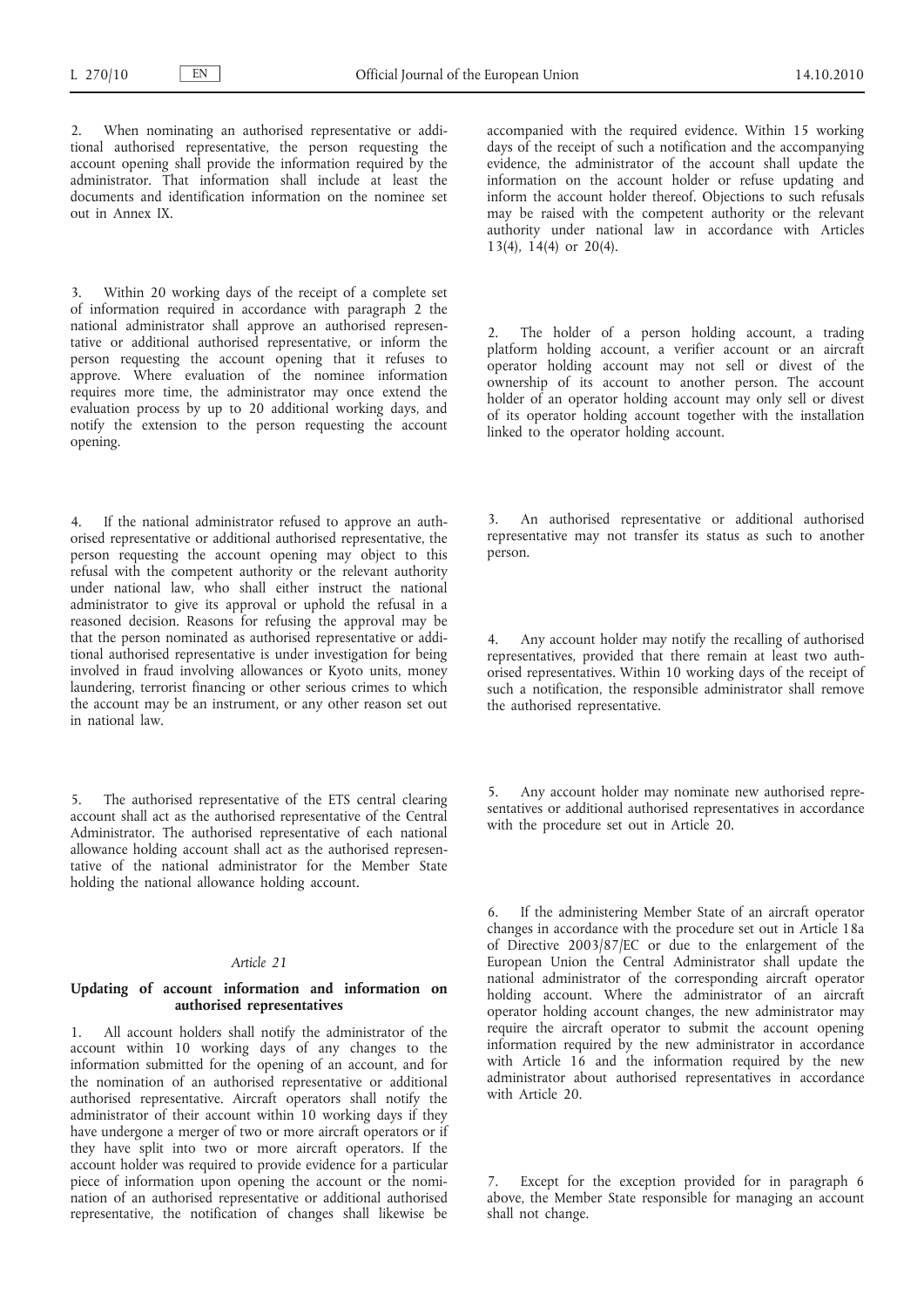#### *SECTION 3*

### *Closure of accounts*

# *Article 22*

### **Closure of KP Party accounts, management accounts, person holding accounts and trading platform holding accounts**

Within 10 working days of the receipt of a request from the account holder to close a KP Party account in the Union registry, a management account, a person holding account or a trading platform holding account administered by it, the administrator shall close the account.

#### *Article 23*

# **Closure of operator holding accounts**

1. The competent authority shall notify the national administrator within 10 working days of a greenhouse gas emissions permit being revoked or surrendered for an installation that is, as a result, not covered by any such permit. The competent authority shall also notify the national administrator within 10 working days when it learns that an installation has closed without notifying the competent authority. Within 10 working days of being notified by the competent authority, the national administrator shall record in the Union registry the date on which the greenhouse gas emissions permit expires. Where an installation closes without the permit expiring, the date of closure notified by the competent authority shall be recorded as the permit expiry date.

2. The national administrator may close operator holding accounts by 30 June of the year after the year in which the permit expired if the relevant installation has surrendered an amount of allowances and Kyoto units at least equal to its verified emissions.

#### *Article 24*

### **Closure of aircraft operator holding accounts**

Aircraft operator holding accounts shall only be closed by the national administrator if it was instructed by the competent authority to do so because the competent authority has discovered that the aircraft operator merged into another aircraft operator or the aircraft operator has permanently ceased all its operations covered by Annex I to Directive 2003/87/EC, either through a notification by the account holder or through other evidence.

### *Article 25*

#### **Closure of verifier accounts**

1. Within 10 working days of the receipt of a request from a verifier to close its account, the national administrator shall close the verifier account.

The competent authority may also instruct the national administrator to close a verifier account where one of the following conditions is fulfilled:

(a) the verifier's accreditation has expired or was withdrawn;

(b) the verifier ceased its operations.

### *Article 26*

### **Positive balance on accounts under closure**

1. If there is a positive balance of allowances or Kyoto units on an account which an administrator is to close in accordance with Articles 22 to 25 and 28, the administrator shall first request the account holder to specify another account administered by the same administrator to which such allowances or Kyoto units shall then be transferred. If the account holder has not responded to the administrator's request within 40 working days, the administrator may transfer the allowances to its national allowance holding account in the Union registry and the Kyoto units to a KP Party holding account in its KP registry.

2. If there is a positive balance of allowances or Kyoto units on an account to which access was suspended in accordance with Article 27(3), the competent authority may require in its instruction in accordance with Article 28(1) that the allowances are moved immediately to the relevant national allowance holding account and the Kyoto units are moved immediately to the relevant KP Party holding account.

#### *SECTION 4*

### *Suspension of access to accounts*

#### *Article 27*

### **Suspension of access to accounts**

1. An administrator may suspend the access of an authorised representative or an additional authorised representative to any accounts in its registry or to processes to which that authorised representative would otherwise have access if the administrator knows or has reasonable grounds to believe that the authorised representative has:

- (a) attempted to access accounts or processes which he is not authorised to access;
- (b) repeatedly attempted to access an account or a process using a non-matching username and password; or
- (c) attempted, or is attempting, to undermine the security of the registry or the registries system.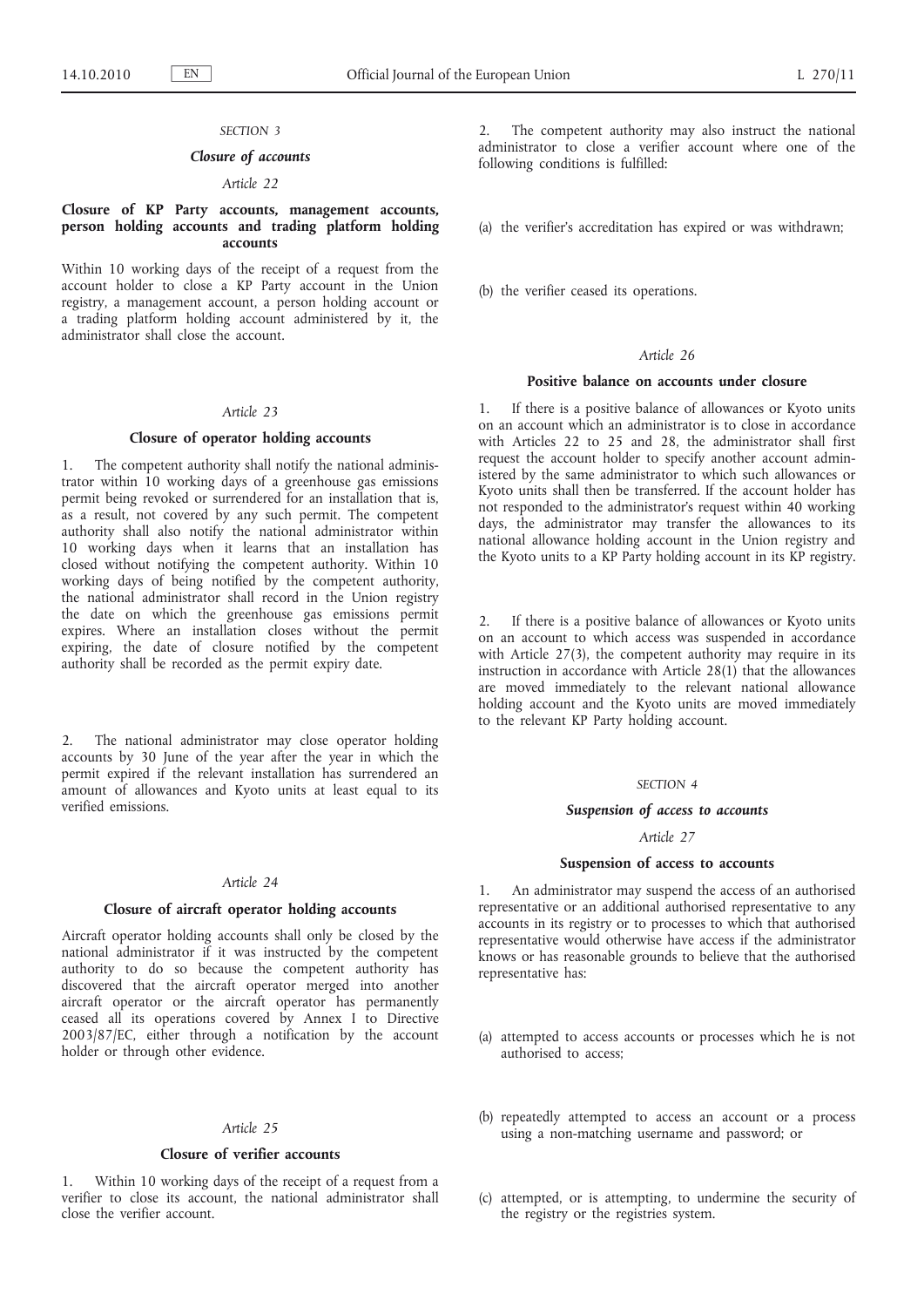2. An administrator may suspend the access of all authorised representatives or additional authorised representatives to a specific account where one of the following conditions is fulfilled:

- (a) the account holder died without a legal successor or ceased to exist as a legal person;
- (b) the account holder did not pay its fees;
- (c) the account holder violated the terms and conditions applicable to the account;
- (d) the account holder did not agree to the changes in the terms and conditions set by the national administrator and the Central Administrator;
- (e) the account holder did not provide evidence concerning the changes to account information, or evidence concerning new account information requirements;
- (f) the account holder failed to maintain the required minimum number of authorised representatives for the account;
- (g) the account holder failed to maintain compliance with the Member State requirement to have an authorised representative with a permanent residence in the Member State of the administrator of the account;
- (h) the account holder failed to maintain compliance with the Member State requirement that the account holder have a permanent residence or registration in the Member State of the administrator of the account.

The national administrator may suspend access to a person holding account or a trading platform holding account if it considers that their opening should have been refused in accordance with Article  $13(3)$  or Article 14(3).

4. The administrator of the account shall lift the suspension immediately once the situation giving rise to the suspension is resolved.

5. The account holder may object to the suspension of its access in accordance with paragraphs 1 and 3 with the competent authority or the relevant authority under national law within 30 calendar days, who shall either instruct the national administrator to reinstate access or uphold the suspension in a reasoned decision.

The competent authority, or in the case of accounts in the Union registry, the Central administrator may also instruct the administrator to implement a suspension.

When access to a trading platform holding account is suspended, the administrator shall also suspend access enabled for the trading platform to user accounts in accordance with Article 19(3). When access of authorised representatives and additional authorised representatives of a trading platform holding account is suspended, the administrator shall also suspend their access enabled for the trading platform to user accounts in accordance with Article 19(3).

Where the holder of an operator holding account or aircraft operator holding account is prevented from surrendering in the 10 working days preceding the surrender deadline laid down in Article  $12(2a)$  and  $12(3)$  of Directive 2003/87/EC due to suspensions in accordance with paragraphs 1 and 2, the national administrator shall, if so requested by the account holder and following submission of the authorised representative's identity by means of supporting evidence, surrender the number of allowances and ERUs and CERs specified by the account holder.

#### *Article 28*

## **Closure of accounts and removal of authorised representative on the administrator's initiative**

1. If the situation giving rise to the suspension of access to accounts pursuant to Article 27 is not resolved within a reasonable period despite repeated notifications, the competent authority may instruct the national administrator to close those person holding accounts or trading platform holding accounts where access is suspended.

2. If a person holding account has a zero balance and no transactions have been recorded during a year, the national administrator may notify the account holder that the person holding account will be closed within 40 working days unless the national administrator receives within that period a request from the account holder that the person holding account be maintained. If the national administrator does not receive any such request from the account holder, the national administrator may close the account.

The national administrator shall close any operator holding account when the competent authority has instructed the national administrator to close the account because there is no reasonable prospect of further allowances being surrendered by the installation's operator.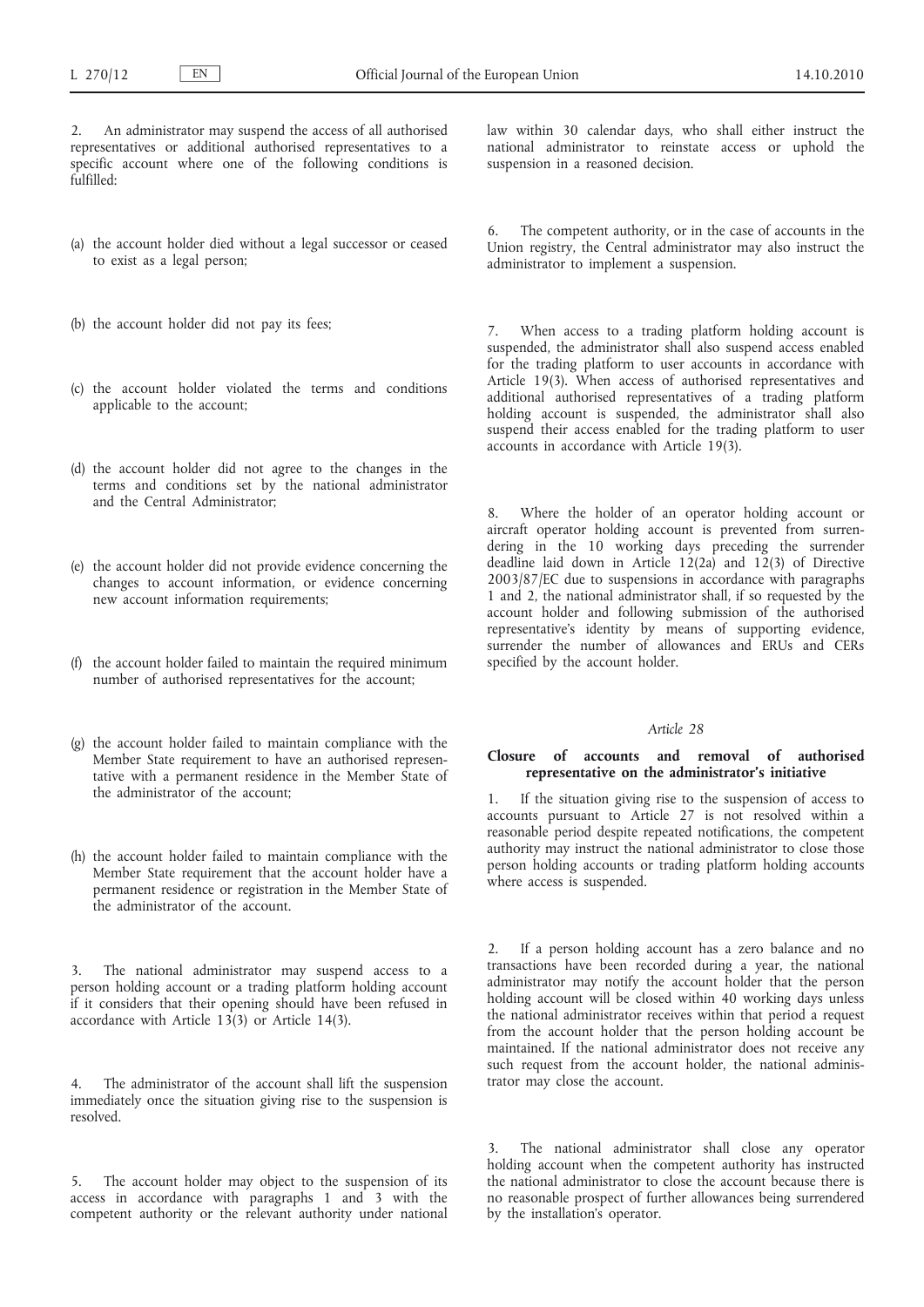The national administrator may remove an authorised representative or an additional authorised representative if it considers that the approval of the authorised representative or an additional authorised representative should have been refused in accordance with Article 20(3), and in particular if it discovers that the documents and identification information provided in upon nomination were fraudulent or erroneous.

5. The account holder may object to the closure of its account in accordance with paragraph 1 or the removal of its authorised representative or additional authorised representative in accordance with paragraph 4 with the competent authority within 30 calendar days, who shall either instruct the national administrator to reinstate the account or the authorised representative or additional authorised representative or uphold the closure or removal in a reasoned decision.

### CHAPTER V

### **VERIFIED EMISSIONS AND COMPLIANCE**

### *Article 29*

### **Verified emissions data for an installation or aircraft operator**

1. Before submitting annual emissions data to the Union registry, each operator and aircraft operator shall select a verifier from the verifiers registered at the national administrator administering its account. If an operator or aircraft operator is also a verifier, it may not select itself as verifier.

2. The national administrator shall enter emissions data for a year between 1 January and 31 March of the following year. Emissions data for an installation may also be entered for a year during the course of that year if the installation's greenhouse gas permit has already expired. The competent authority may decide that instead of the national administrator, the account holder or the verifier (including those competent authorities acting as verifiers) shall be responsible for entering the emissions data within the deadline set out above.

3. Annual emissions data shall be submitted using the format set out in Annex X.

4. Upon the satisfactory verification in accordance with Article 15(1) of Directive 2003/87/EC of an operator's report on the emissions from an installation during a previous year, or of an aircraft operator's report on the emissions from all aviation activities it performed during a previous year, the verifier shall approve the annual verified emissions.

The emissions approved in accordance with paragraph 4. shall be marked as verified in the Union registry by the national administrator. The competent authority may decide that instead of the national administrator, the verifier shall be responsible for marking emissions as verified in the Union registry.

6. The competent authority may instruct the national administrator to correct the annual verified emissions for an installation or an aircraft operator to ensure compliance with the detailed requirements established by the Member State pursuant to Annex V to Directive 2003/87/EC, by entering the corrected verified or estimated emissions for that installation or an aircraft operator for that year into the records of the Union registry.

Where, on 1 May of each year, no verified emissions figure has been recorded in the Union registry for an installation or an aircraft operator for a previous year or the verified emissions figure was proven to be incorrect, any substitute emissions figure estimate entered in the Union registry shall be calculated as closely as possible in accordance with the detailed requirements established by the Member State pursuant to Annex V to Directive 2003/87/EC.

### *Article 30*

### **Blocking of accounts due to a failure to submit verified emissions**

1. If, on 1 April of each year the annual verified emissions of an installation or aircraft operator for the preceding year have not been recorded in the Union registry, the Union registry shall set the corresponding operator holding account or aircraft operator holding account to blocked status.

2. When all overdue verified emissions of the installation or aircraft operator for the year have been recorded in the Union registry, the Union registry shall set the account to open status.

### *Article 31*

### **Calculation of compliance status figures**

1. On 1 May of each year, the Union registry shall determine the compliance status figure for the preceding year for every installation and aircraft operator with an open or blocked operator holding account or aircraft operator holding account by calculating the sum of all allowances, CERs and ERUs surrendered for the current period minus the sum of all verified emissions in the current period up to and including the current year, plus a correction factor.

The correction factor referred to in paragraph 1. shall be zero if the compliance status figure of the last year of the previous period was greater than zero, but shall remain as the compliance status figure of the last year of the previous period if this figure is less than or equal to zero.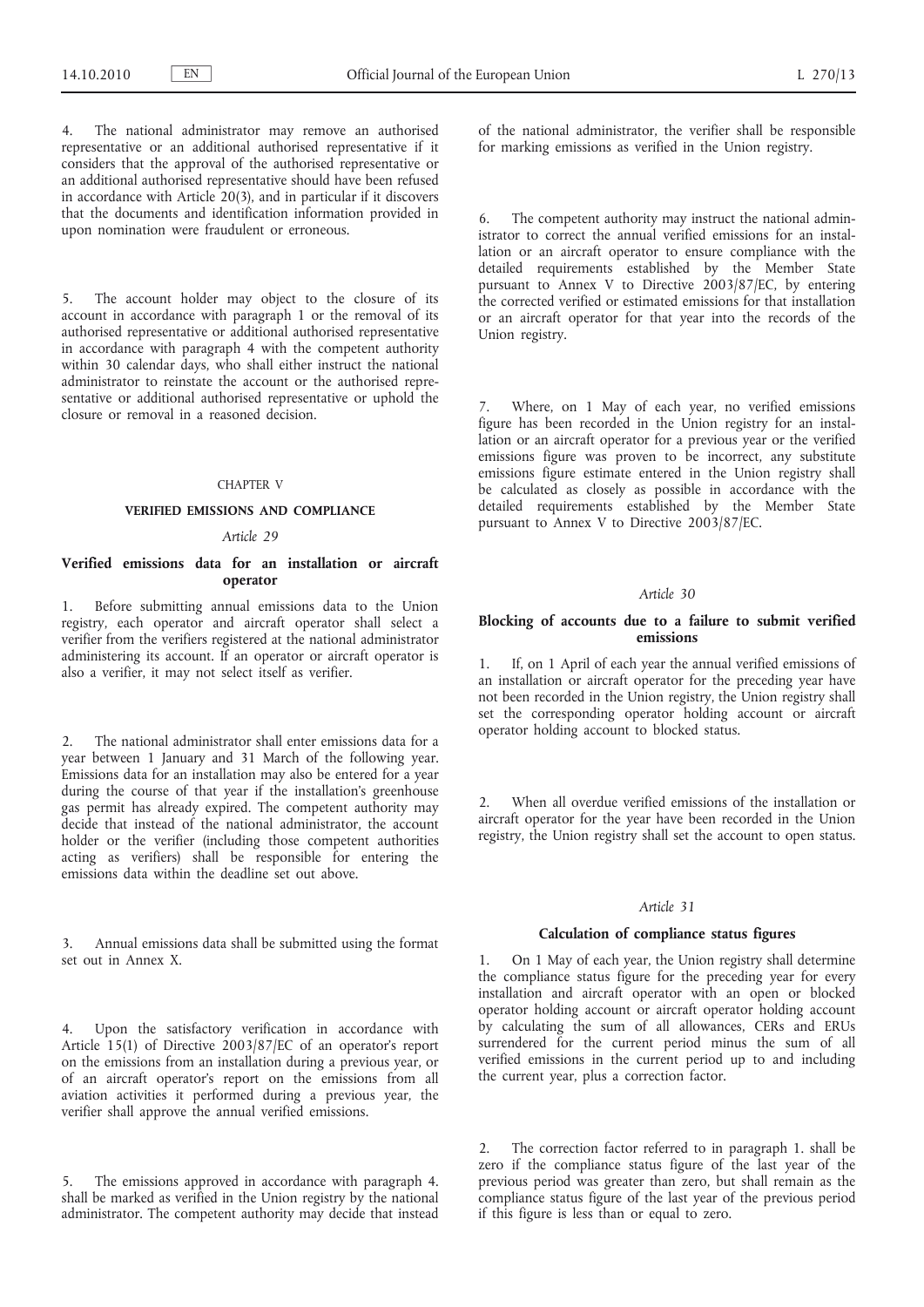The Union registry shall record the compliance status figure for every installation and aircraft operator for each year.

### *Article 32*

#### **Inactive aircraft operator holding accounts**

1. If, by the deadline set out in Article 12(2a) of Directive 2003/87/EC for surrendering allowances, a verified emissions value of 0 is entered in the Union registry for an aircraft operator for the previous year in accordance with Article 29, the Union registry shall set the corresponding aircraft operator holding account to inactive status.

2. The Union registry shall set the account to open status when the verified emissions value for year before the current year is not 0.

### CHAPTER VI

### **TRANSACTIONS**

### *SECTION 1*

#### *Allocation and issue of allowances*

### *Article 33*

#### **National allocation plan tables**

The EUTL shall contain one national allocation plan table for each Member State for the 2008-2012 period. National allocation plan tables shall include the following information:

- (a) total number of allowances to issue to installations: in a single cell the total number of allowances that will be issued to installations for the period covered by the national allocation plan;
- (b) total number of allowances not allocated to incumbent installations (reserve): in a single cell the total number of allowances (issued or purchased) that are set aside for new entrant installations and auctioning for the period covered by the national allocation plan;
- (c) years: in individual cells for each of the years covered in the national allocation plan in ascending order;
- (d) Installation identification code of every installation that has a valid permit at the moment: in individual cells in ascending order. The installations listed shall include installations unilaterally included under Article 24 of Directive 2003/87/EC and shall not include any installations

temporarily excluded under Article 27 of Directive 2003/87/EC;

(e) Allocated allowances: the allowances to be allocated for a specified year for a specified installation shall be entered into the cell connecting that year to that installation's identification code.

2. The national allocation plan tables shall follow the format set out in Annex XI.

#### *Article 34*

### **Union aviation allocation table**

1. The EUTL shall contain a single Union aviation allocation table for the year 2012. This table shall tabulate the following information:

- (a) the total number of Chapter II allowances to be allocated in the Union in 2012;
- (b) the number of Chapter II allowances already allocated for free to each account holder listed in the table;
- (c) the number of Chapter II allowances not yet allocated by the Member States, shown separately for each Member State;
- (d) the identity of the receivers of the allocation(in the case of allowances allocated through auction, the receiver shall be the auctioneer).

The Union aviation allocation table shall follow the format set out in Annex XII.

### *Article 35*

#### **Entry into the EUTL of national allocation plan tables**

At least 12 months before the start of the 2008-2012 period, each Member State shall notify to the Commission its national allocation plan table, corresponding to the decision taken under Article 11(2)of Directive 2003/87/EC.

2. If the national allocation plan table is based upon the national allocation plan notified to the Commission which was not rejected under Article 9(3) of Directive 2003/87/EC or on which the Commission has accepted proposed amendments, the Commission shall instruct the Central Administrator to enter the national allocation plan table into the EUTL.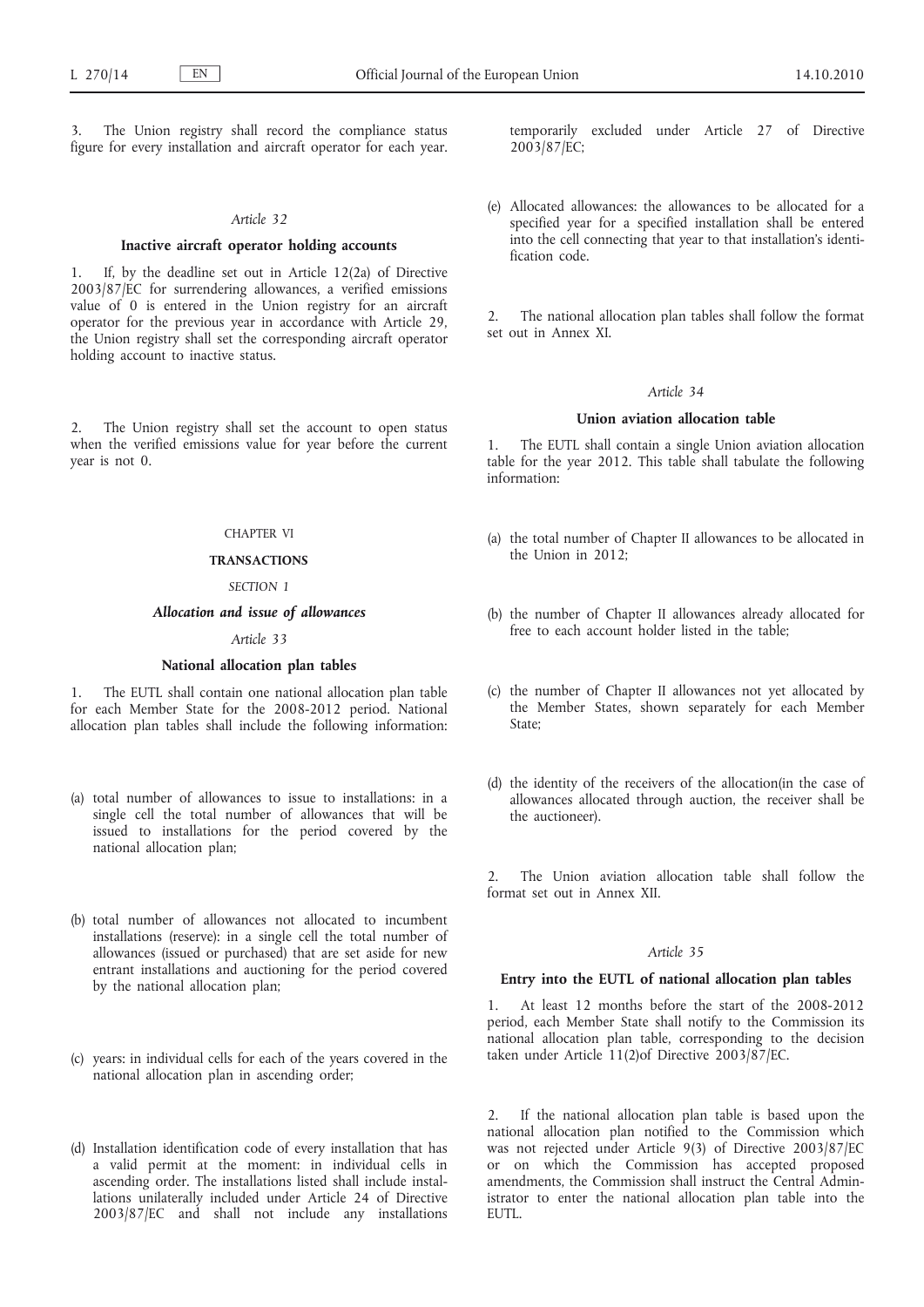### **Entry of allocation decisions in the Union aviation allocation table**

If the Chapter II allowance allocation decisions taken by Member States under Article 3e(4), of Directive 2003/87/EC with respect to the year  $2012$  are in conformity with Directive 2003/87/EC, the Commission shall instruct the Central Administrator to enter the allocation decisions into the Union aviation allocation table in the EUTL.

# *Article 37*

### **Corrections of national allocation plan tables**

1. For the 2008-2012 period, the national administrator shall carry out corrections to the national allocation plan table in the EUTL without notifying the Commission in advance, where:

- (a) a new entrant was granted an allocation;
- (b) the Member State has replenished the reserve through the purchase of allowances;
- (c) an installation's permit has expired and any allocation not yet delivered to its account are moved to the reserve;
- (d) an installation was split into two or more installations;
- (e) two or more installations were merged into one installation.

Those corrections shall not change the total issued quantity of allowances set out in the national allocation plan table.

2. A Member State shall notify in advance any correction other than those referred to in paragraph 1 to its national allocation plan together with each corresponding correction in its national allocation plan table to the Commission. If the correction to the national allocation plan table is based upon the national allocation plan notified to the Commission which was not rejected under Article 9(3) of Directive 2003/87/EC or on which the Commission has accepted amendments and that correction results from improvements in data, the Commission shall instruct the Central Administrator to enter the corresponding correction into the national allocation plan table held in the EUTL.

3. Subsequent to any correction made pursuant to paragraph 2 which occurs after allowances have been issued or allocated, and which reduces the total quantity of allowances for the 2008-2012 period, the national administrator shall transfer the number and type of allowances specified by the Union registry to the Union allowance deletion account for the relevant period.

#### *Article 38*

### **Corrections of the Union aviation allocation table**

1. The national administrator may carry out the corresponding corrections to the Union aviation allocation table in the EUTL without notifying the Commission in advance, where:

- (a) a new aircraft operator started operating;
- (b) an auctioneer was awarded Chapter II allowances for auctioning;
- (c) an aircraft operator was split into two or more aircraft operators;
- (d) two or more aircraft operators have merged into a single aircraft operator.

2. Such corrections shall not change the total quantity of Chapter II allowances set out in the Union aviation allocation table.

3. A Member State shall notify any correction other than those referred to in paragraph 1. and required to correct an over-allocation caused by an error by the Commission or a Member State to its Chapter II allowance allocation decision taken under Article 3e, paragraph (4) of Directive 2003/87/EC to the Commission. If the correction is in conformity with Directive 2003/87/EC, the Commission shall instruct the Central Administrator to correct the Union aviation allocation table on the basis of this decision and enter it into the EUTL.

4. After any correction made pursuant to paragraph 2. which occurs after Chapter II allowances have been allocated in accordance with Article 41 and which reduces the total quantity of Chapter II allowances for the 2008-2012 period, the national administrator shall, transfer the number of Chapter II allowances specified by the Central administrator to the Union allowance deletion account for the relevant period.

5. If a merger between aircraft operators involves aircraft operators that are administered by different Member States, the correction under paragraph (1)(d) shall be initiated by the national administrator administering the aircraft operator whose allocation is to be merged into the allocation of another aircraft operator. Before carrying out the correction, consent shall be obtained from the national administrator administering the aircraft operator whose allocation will incorporate the allocation of the merged aircraft operator.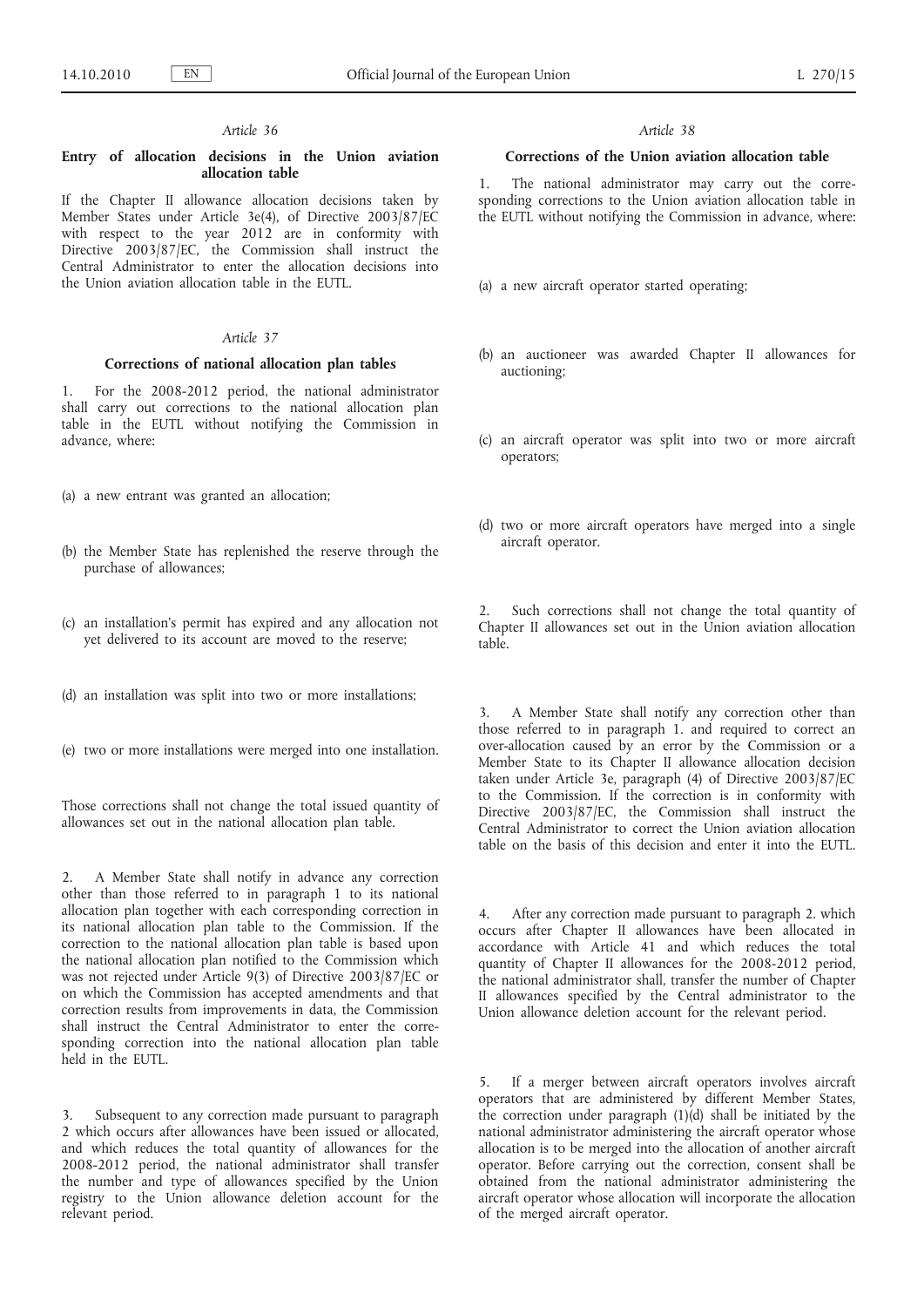### **Issuance of Chapter III allowances**

1. After the national allocation plan table has been entered into the EUTL, the national administrator shall, by 28 February of the first year of the 2008-12 period:

- (a) transfer an amount of AAUs issued for the 2008-2012 period that is equal to the quantity of Chapter III allowances to be issued from a KP Party holding account to the ETS AAU deposit account;
- (b) issue the total quantity of Chapter III allowances set out in the national allocation plan table into its national allowance holding account in the Union registry.

2. Prior to the action referred to in paragraph 1, KP registry administrators shall notify the account ID of the designated ETS AAU deposit account in their KP registry to the Central Administrator.

3. The Union registry shall assign each allowance a unique unit identification code upon their issuance in accordance with paragraph 1.

Member States with no KP registry shall not carry out the action under point (a) of paragraph 1.

#### *Article 40*

#### **Allocation of Chapter III allowances**

1. Without prejudice to Articles 37 and 47, by 28 February of each year, the national administrator shall transfer from the national allowance holding account to the relevant open operator holding account the proportion of the total quantity of Chapter III allowances issued which has been allocated to the corresponding installation for that year in accordance with the relevant section of the national allocation plan table.

2. Where foreseen for an installation in the national allocation plan of the Member State, the national administrator may transfer that proportion at a later date of each year.

3. If an installation is allocated additional Chapter III allowances in the national allocation plan table as a result of corrections in accordance with Article 37, the national administrator shall transfer from the national allowance holding account to the relevant open operator holding account the additionally allocated Chapter III allowances for the current year at the time when instructed to do so by the competent authority.

### *Article 41*

### **Allocation of Chapter II allowances**

1. After the Union aviation allocation table has been entered into the EUTL, the national administrator shall by 28 February 2012, create a quantity of Chapter II allowances on each open aircraft operator holding account that is equal to the allocation set out in the Union aviation allocation table for the holder of that account for that year.

The Union registry shall assign each allowance a unique unit identification code upon their creation in accordance with paragraph 1.

3. If an account holder is allocated additional Chapter II allowances in the Union aviation allocation table as a result of corrections in accordance with Article 38, the national administrator shall, when instructed by the competent authority, create an additional quantity of allocated Chapter II allowances on each open aircraft operator holding account that is equal to the additional allocation set out in the Union aviation allocation table for the holder of that account for the current year.

Where an inactive aircraft operator holding account does not receive allowances under paragraph 1, those allowances shall not be created in the account should it be subsequently set to open status.

### *Article 42*

#### **Allocation of Chapter III allowances following their sale by Member State**

During the 2008-2012 period, if instructed to do so by the competent authority, following a sale of 2008-2012 Chapter III allowances by a Member State, the national administrator shall transfer a quantity of Chapter III allowances from the national allowance holding account to the holding account designated by the competent authority.

### *SECTION 2*

#### *Transfers of allowances and Kyoto units*

# *Article 43*

### **Transfers of allowances by account holders**

Upon request of an account holder, the Union registry shall carry out any transfer of allowances held in its Union registry account to any other account in the Union registry, unless such transfer is prevented by the status of the initiating account or the type of allowances that may be held in the acquiring account in accordance with Article 8(3).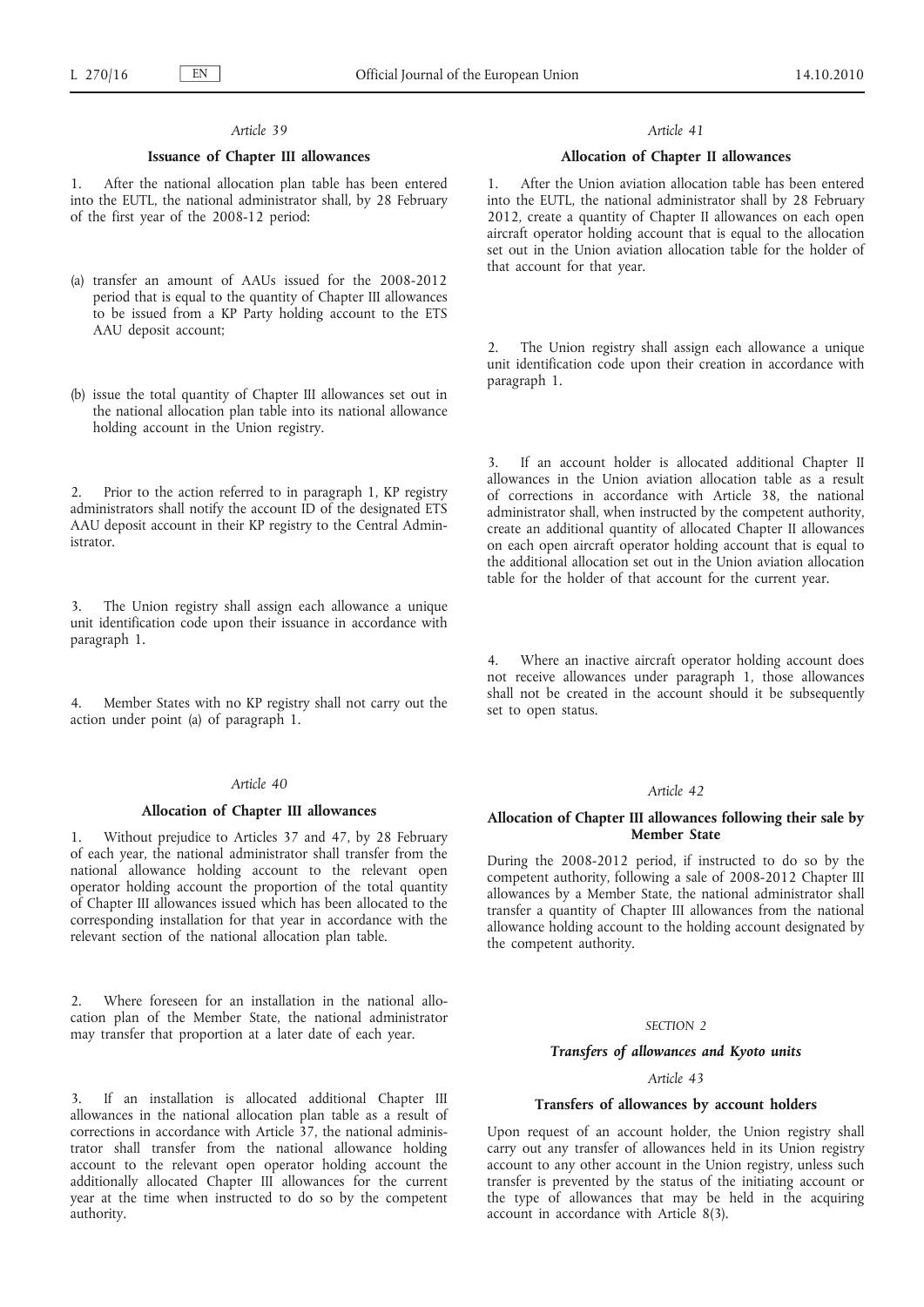### **Transfers of Kyoto units by account holders**

Upon request of an account holder, the Union registry shall carry out any transfer of Kyoto units held in a Union registry account to any other account in the Union registry or in a KP registry, unless such transfer is prevented by the status of the initiating account or the Kyoto units that may be held in the acquiring account in accordance with Article 8(3).

#### *Article 45*

# **Minimum holding of Chapter III allowances in Union registry holding accounts administered by the same Member State**

1. If a proposed transfer of allowances by an account holder in accordance with Article 43 would result in the total amount of 2008-12 period Chapter III allowances held in all the Union registry accounts administered by the national administrator of a particular Member State dropping below the quantity of Kyoto units required to be held in the KP registry of that Member State under Decision 11/CMP.1 as the commitment period reserve, minus the amount of Kyoto units currently held in the KP registry of that Member State outside of the ETS AAU deposit account and the cancellation account, the EUTL shall reject the proposed transfer.

2. If a proposed transfer of allowances by an account holder in accordance with Article 43 would result in the total amount of 2008-2012 period Chapter III allowances held in all the Union registry accounts administered by the national administrators of the oldest fifteen Member States dropping below the quantity of Kyoto units required to be held in the KP registries of these Member States under Decision 11/CMP.1 as the commitment period reserve of the European Union, minus the amount of Kyoto units currently held in the KP registries of those Member States outside of the ETS AAU deposit accounts and the cancellation accounts, the EUTL shall reject the proposed transfer.

#### *SECTION 3*

#### *Surrender of allowances, ERUs and CERs*

#### *Article 46*

### **Surrender of allowances**

1. An operator or aircraft operator shall surrender allowances for the 2008-2012 period by proposing to the Union registry to:

- (a) move a specified number of 2008-12 period allowances from the relevant operator holding account or aircraft operator holding account into the Union allowance deletion account:
- (b) record the number and type of transferred allowances as surrendered for the emissions of the operator's installation or the emissions of the aircraft operator in the current period.

2. Chapter II allowances may only be surrendered by aircraft operators.

3. An allowance that was already surrendered may not be surrendered again.

#### *Article 47*

### **Surrender of allowances on instruction of the competent authority**

If instructed to do so by the competent authority, the national administrator shall surrender part or all of the proportion of the total quantity of allowances issued which has been allocated to an installation or an aircraft operator for a specific year, by recording the number of surrendered allowances for that installation or aircraft operator for the current period.

#### *Article 48*

### **The surrender of CERs and ERUs**

The surrender of ERUs and CERs by an operator in accordance with Article 11a of Directive 2003/87/EC shall take place through an operator proposing to the Union registry to:

- (a) move a specified number of 2008-2012 period CERs or ERUs from the relevant operator holding account into:
	- (i) a KP Party holding account of the administering Member State, in the case of accounts administered by Member States with a KP registry;
	- (ii) the cancellation account of the Union registry, in the case of accounts administered by Member States with no KP registry;
- (b) record the number of transferred CERs and ERUs as surrendered for the emissions of the operator's installation in the current period.

2. The surrender of ERUs and CERs by an aircraft operator in accordance with Article 11a of Directive 2003/87/EC shall take place through the aircraft operator proposing to the Union registry to:

(a) move a specified number of 2008-2012 period CERs or ERUs from the relevant aircraft operator holding account into the aviation surrender set-aside account in the Union registry;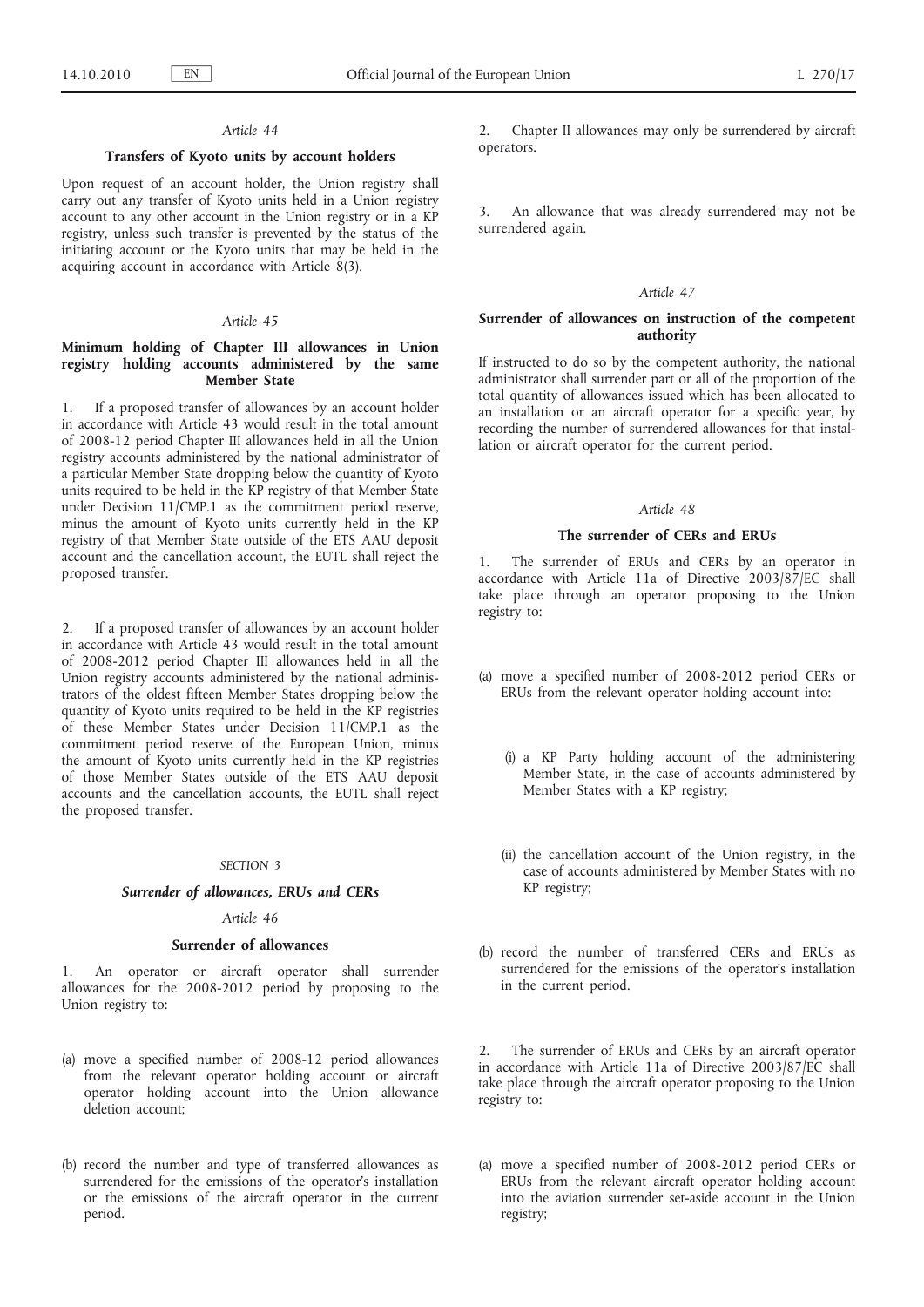(b) record the number of transferred CERs and ERUs as surrendered for the emissions of the aircraft operator in the current period.

3. The Union registry shall only allow surrenders of CERs and ERUs up to:

- (a) the maximum quantity set by the national administrator of an operator holding account, in the case of operators;
- (b) for 2012, 15 % of the number of allowances required to be surrendered pursuant to Article 12(2a) of Directive 2003/87/EC in the case of aircraft operators.

The Union registry shall reject any request to surrender CERs and ERUs that would surpass the maximum amount of CERs and ERUs that may be surrendered by the operators of a Member State in accordance with the national allocation plan of the Member State.

5. The Union registry shall reject any request to surrender CERs or ERUs that are prohibited from being used in the ETS in accordance with Article 11a of Directive 2003/87/EC.

6. A CER or ERU that was already surrendered may not be surrendered again nor transferred to an operator or person holding account in the EU ETS.

7. The Union registry shall provide automated processes to ensure that account holders cannot surrender units into incorrect accounts under Articles 46 and 48.

#### *SECTION 4*

#### *Deletion of allowances and cancellation of Kyoto units*

### *Article 49*

### **Deletion of allowances**

1. The Union registry shall carry out any request from an account holder pursuant to Article 12(4) of Directive 2003/87/EC to delete allowances held in the accounts of the account holder by:

- (a) transferring a specified number of allowances from the relevant account into the Union allowance deletion account; and
- (b) recording the number of transferred allowances as deleted for the current year.

2. Deleted allowances shall not be recorded as surrendered for any emissions.

The Union registry shall reject the request for the deletion of allowances if it is initiated by an account administered by a Member State that has no KP registry and it would result in a minimum deposited quantity calculated for that Member State in accordance with Article 52 that is lower than the gateway quantity calculated for that Member State in accordance with Article 53.

### *Article 50*

### **Cancellation of Kyoto units**

The Union registry shall carry out any request from an account holder pursuant to Article 12(4) of Directive 2003/87/EC to cancel Kyoto units held in the accounts of the account holder by transferring a specified type and number of Kyoto units from the relevant account into the cancellation account of the account administrator's KP registry.

#### *SECTION 5*

#### *Transaction reversal*

*Article 51*

#### **Reversal of finalised processes initiated in error**

1. If an account holder or a registry administrator acting on behalf of the account holder unintentionally or erroneously initiated one of the transactions listed in paragraph 2, the account holder may propose to the administrator of its account to carry out a reversal of the completed transaction in a written request. The request shall be duly signed by the authorised representative or representatives of the account holder that are authorised to initiate the type of transaction to be reversed and shall be posted within  $5 \times 10^{-10}$  working days of the finalisation of the process. The request shall contain a statement indicating that the transaction was initiated erroneously or unintentionally.

Account holders may propose the reversal of the following transactions:

- (a) allocation of Chapter III allowances;
- (b) allocation of Chapter II allowances;
- (c) surrender of allowances;
- (d) surrender of CERs and ERUs;
- (e) deletion of allowances;
- (f) cancellation of Kyoto units.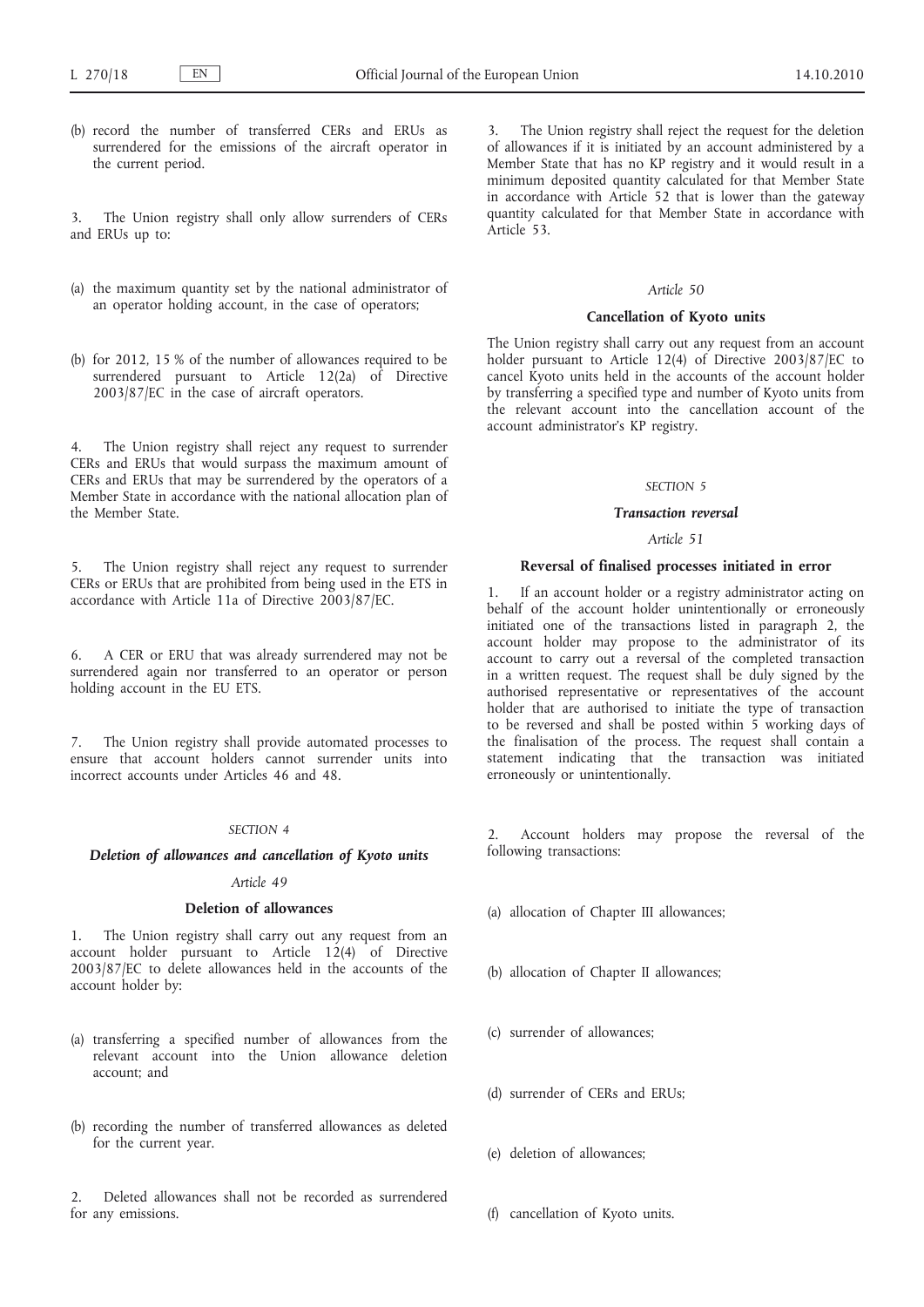If the administrator of the account establishes that the request fulfils the conditions under paragraph 1 and the administrator agrees with the request, it may propose the reversal of the transaction in the Union registry.

4. The Union registry shall accept the proposal for reversal, block the units that are to be transferred by the reversal and forward the proposal to the Central Administrator provided that all of the following conditions are met:

- (a) the transaction to be reversed was not completed more than 30 working days prior to the account administrator's proposal in accordance with paragraph 3;
- (b) no operator would become non-compliant for a previous year as a result of the reversal;
- (c) the destination account of the transaction to be reversed still holds the amount of units of the type that were involved in the transaction to be reversed;
- (d) the transaction to be reversed was not yet followed up by a deduction in accordance with Article 52 from the minimum deposited quantity after an accounting transfer made on the basis of the transaction to be reversed;
- (e) the allocation of Chapter III allowances to be reversed was carried out after the expiry date of the installation's permit.

The Central Administrator shall approve the proposal within 10 working days. Where the transaction to be reversed involves transfers of Kyoto units from one KP registry to another KP registry, this approval shall only be given if the ITL administrator agreed to reverse the transaction in the ITL.

6. The Union registry may complete the reversal with different units of the same unit type that are on the destination account of the transaction that is being reversed.

#### *SECTION 6*

#### *Accounting mechanisms*

#### *Article 52*

### **Minimum deposited quantity on the ETS AAU deposit account**

1. The EUTL shall record a minimum deposited quantity for each Member State. In the case of Member States with KP registries, the EUTL will prevent transfers of Kyoto units from their ETS AAU deposit account that would result in Kyoto unit holdings on the ETS AAU deposit account that are below the minimum deposited quantity. In the case of Member States with no KP registry, the minimum deposited quantity is a value used in the clearing process.

The EUTL shall add a quantity to the minimum deposited quantity after an issue of Chapter III allowances has taken place in accordance with Article 39, where the addition shall be equal to the amount of Chapter III allowances issued.

3. The EUTL shall deduct a quantity from the minimum deposited quantity immediately after:

- (a) a transfer of Chapter III allowances to the Union allowance deletion account has taken place as a result of downwards correction of Chapter III allowances after their allocation in accordance with Article  $37(3)$ , where the deduction shall be equal to the amount of Chapter III allowances transferred;
- (b) a set-aside of Kyoto units against surrenders of Chapter III allowances by aircraft operators in accordance with Article 54 has taken place, where the deduction shall be equal to the amount set-aside;
- (c) a cancellation of Kyoto units against deletions of Chapter III allowances in accordance with Article 55(1) has taken place, where the deduction shall be equal to the quantity cancelled;
- (d) a deletion of allowances set out in Article 55(2) took place, where the deduction shall be equal to the quantity deleted.

4. The Central Administrator shall carry out a deduction of a quantity from the minimum deposited quantity recorded in the EUTL after the clearing transactions in accordance with Article 56 have taken place. The deduction shall equal the total amount of Chapter III allowances surrendered by user accounts administered by the national administrator of the Member State for the 2008-12 period; plus the clearing value calculated in accordance with Article 56(3).

### *Article 53*

#### **Gateway quantity and gateway deposit account**

1. The EUTL shall record a gateway quantity for each Member State with no KP registry.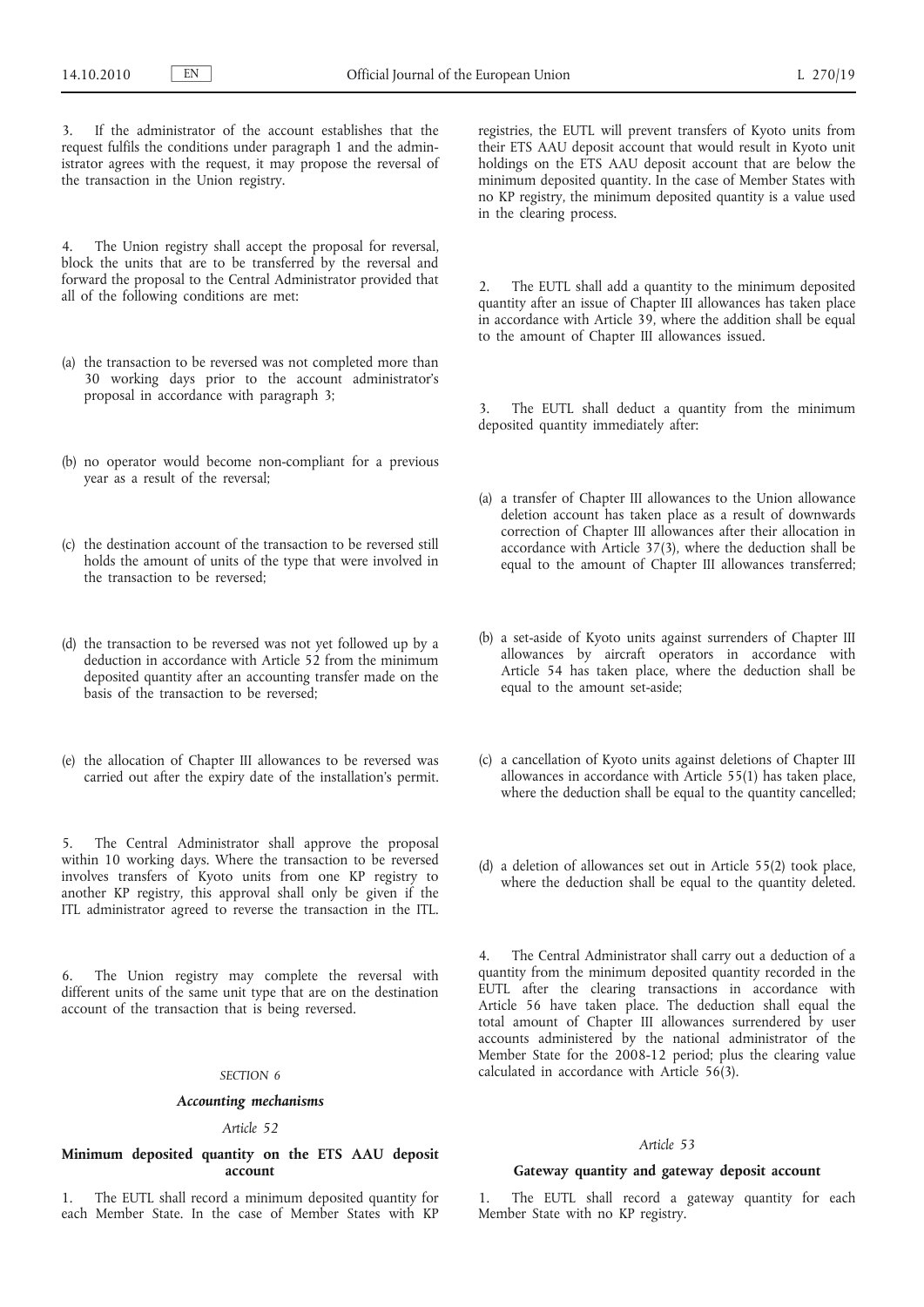The EUTL shall add a quantity to the gateway quantity after Chapter III allowances are transferred from a user account administered by a Member State with no KP registry to a user account administered by another Member State, where the addition shall be equal to the amount of Chapter III allowances transferred.

3. The EUTL shall deduct a quantity from the gateway quantity after Chapter III allowances are transferred from a user account administered by a Member State to a user account administered by a Member State with no KP registry, where the deduction shall be equal to the amount of Chapter III allowances transferred.

4. The EUTL will not allow any transfer of Chapter III allowances out of accounts administered by a Member State with no KP registry that would result in a gateway quantity that is higher than the amount of Kyoto units held in the gateway deposit account for that Member State.

5. Until 1 July 2013 or the completion of the clearing set out in Article 56, whichever is later, the EUTL will not allow any transfer of Kyoto units out of the gateway deposit account for a particular Member State with no KP registry that would result in holdings on the gateway deposit account for the Member State that are lower than the gateway quantity.

6. After 1 July 2013 or the completion of the clearing set out in Article 56, whichever is later, the Central Administrator shall reset the gateway quantity to zero and empty the gateway deposit account through transfers carried out in the following order of precedence:

- (a) transfers in accordance with in Article 54(2);
- (b) transfers to the ETS AAU deposit account of the Member State served by the gateway up to the quantity needed to ensure the banking of all Chapter III allowances in accordance with Article 57;
- (c) transfers to the KP Party holding account of the European Union up to the amount of any previous transfers from that account to the gateway deposit account;
- (d) transfers to the KP Party holding account of the Member State served by the gateway deposit account.

### *Article 54*

### **Setting aside of AAUs against surrenders of Chapter III allowances by aircraft operators**

1. By 5 May 2013 and each year thereafter, KP registry administrators of Member States with KP registries shall transfer to the aviation surrender set-aside account in the Union registry an amount of AAUs that is equal to the amount of Chapter III allowances surrendered for the current period by aircraft operators pursuant to Article 46 between 1 May of the preceding year and 30 April of the current year.

2. By 1 July 2013 or when the clearing process in Article 56 is completed, whichever is later, the Central Administrator shall transfer from the gateway deposit account of a Member State with no KP registry to the aviation surrender set-aside account in the Union registry an amount of Kyoto units that is equal to the lower of the following:

(a) the total amount of Chapter III allowances surrendered from aircraft operator holding accounts administered by that Member State with no KP registry;

(b) the total amount of units held on the gateway account.

### *Article 55*

### **Cancellation of Kyoto units against deletions of Chapter III allowances**

1. By 5 May 2013 and each year thereafter each KP registry administrator shall transfer an amount of AAUs, ERUs or CERs, but not lCERs or tCERs to the cancellation account in the Union registry. The transferred amount shall be equal to the amount of Chapter III allowances deleted in accordance with Article 49 from user accounts administered by its Member State between 1 May of the preceding year and 30 April of the current year.

2. By way of derogation from paragraph 1 a registry administrator is not obliged to transfer to the cancellation account in the Union registry amounts of AAUs, ERUs, or CERs equal to deletions which meet one of the following conditions:

- (a) the deletion was carried out in an account administered by a Member State that has no KP registry;
- (b) the deletion took place after 30 April of the year following the last year of the period.

### *Article 56*

#### **Clearing of allowance transfers**

After the end of the 2008-2012 period, in order to ensure that transfers of Chapter III allowances between accounts administered by national administrators of different Member States are followed up with an equal amount of Kyoto units transferred between KP registries, paragraphs 2 to 4 shall apply.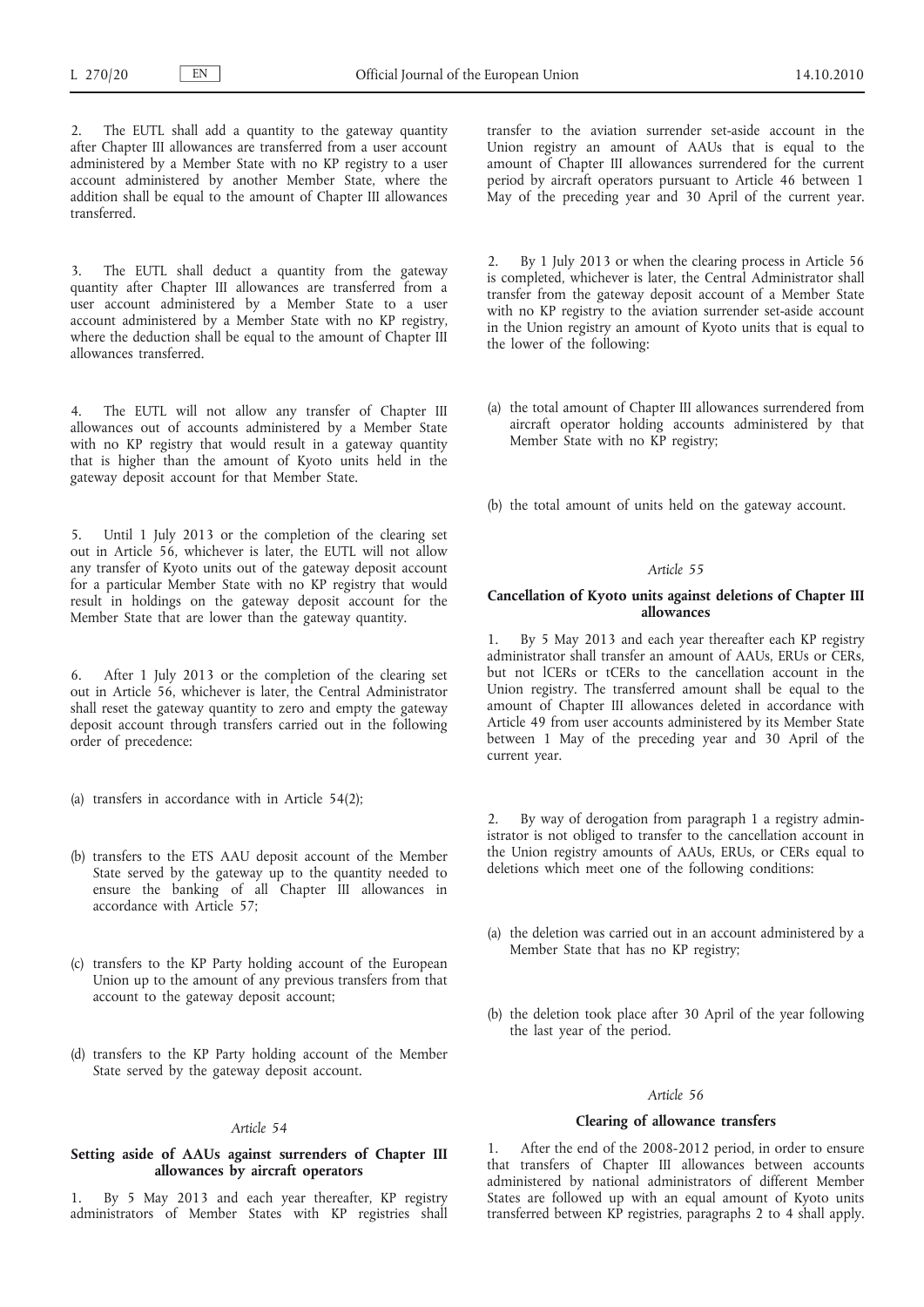2. On the first working day following 1 June 2013, or the day after all changes to minimum deposit quantities related to downwards corrections to allowances set out in Article 52(3)(a) are completed, whichever is later, the Central Administrator shall calculate a clearing value for each Member State and notify the national administrators thereof.

3. In the case of Member States with a KP registry, the clearing value shall be equal to:

- (a) the minimum deposit quantity on 1 June; minus
- (b) the total amount of Chapter III allowances surrendered by operators administered by the national administrator of the Member State for the 2008-12 period.

4. In the case of Member States with no KP registry, the clearing value shall be equal to the gateway quantity calculated in accordance with Article 53 on 1 June 2013.

5. Within 5 working days of the notification set out in paragraph 2, each KP registry administrator whose Member State has a positive clearing value shall transfer an amount of AAUs equal to the clearing value to the ETS central clearing account in the Union registry. In the case of Member States with no KP registry, this transfer shall be carried out by the Central Administrator from the gateway deposit account for the Member State with no KP registry.

6. Within 5 working days of the completion of the transfers set out in paragraph 5, the Central Administrator shall transfer an amount of AAUs from the ETS central clearing account in the Union registry to a KP Party holding account in the KP registry of each Member State with a negative clearing value that is equal to the positive equivalent of the clearing value. In the case of Member States with no KP registry, this amount shall be transferred to the gateway deposit account.

### *Article 57*

# **Banking between periods**

Within 10 working days of the completion of the clearing transactions set out in Article 56, the Union registry shall delete Chapter III allowances and Chapter II allowances valid for the 2008-2012 period held in user accounts in the Union registry and issue an equal amount of Chapter III allowances valid for the 2013-2020 period to the same accounts.

#### *Article 58*

### **Retirement of AAUs, ERUs or CERs against the domestic aviation emissions of aircraft operators**

1. By 30 September of the year following the year of entry into force of this Regulation, the Central Administrator shall transfer an amount of Kyoto units from the aviation surrender set-aside account in the Union registry to the Party holding account of each Member State that is equal to those verified emissions by aircraft operators that are included in the national inventory under the UNFCCC of that Member State for that year. The amounts thus transferred shall constitute of AAUs to the extent possible. If the AAUs in the aviation surrender set-aside account are not sufficient for completing all transfers, the Central Administrator shall preferentially transfer AAUs to those Member States whose domestic aviation emissions are lower than the amount of AAUs they transferred into the aviation surrender set-aside account in accordance with Article 54(1).

2. If the holdings of the aviation surrender set-aside account are not enough to carry out the transfer set out in paragraph 1, all amounts to be transferred shall be reduced with a factor that shall equal the total units held on the aviation surrender setaside account divided by the total amount of units required to be transferred.

#### CHAPTER VII

### **TECHNICAL REQUIREMENTS OF THE REGISTRIES SYSTEM**

### *SECTION I*

### *Availability*

### *Article 59*

### **Availability and reliability of the Union registry and the EUTL**

1. The EUTL shall respond to any message from any registry within 24 hours of its receipt.

2. The Central Administrator shall take all reasonable steps to ensure that:

- (a) the Union registry is available for access by account holders 24 hours a day, 7 days a week;
- (b) the communication links referred to in Article 5(1) and (2) between the Union registry and the EUTL are maintained 24 hours a day, 7 days a week;
- (c) backup hardware and software necessary in the event of a breakdown in operations of the primary hardware and software is provided for;
- (d) the Union registry and the EUTL respond promptly to requests made by account holders.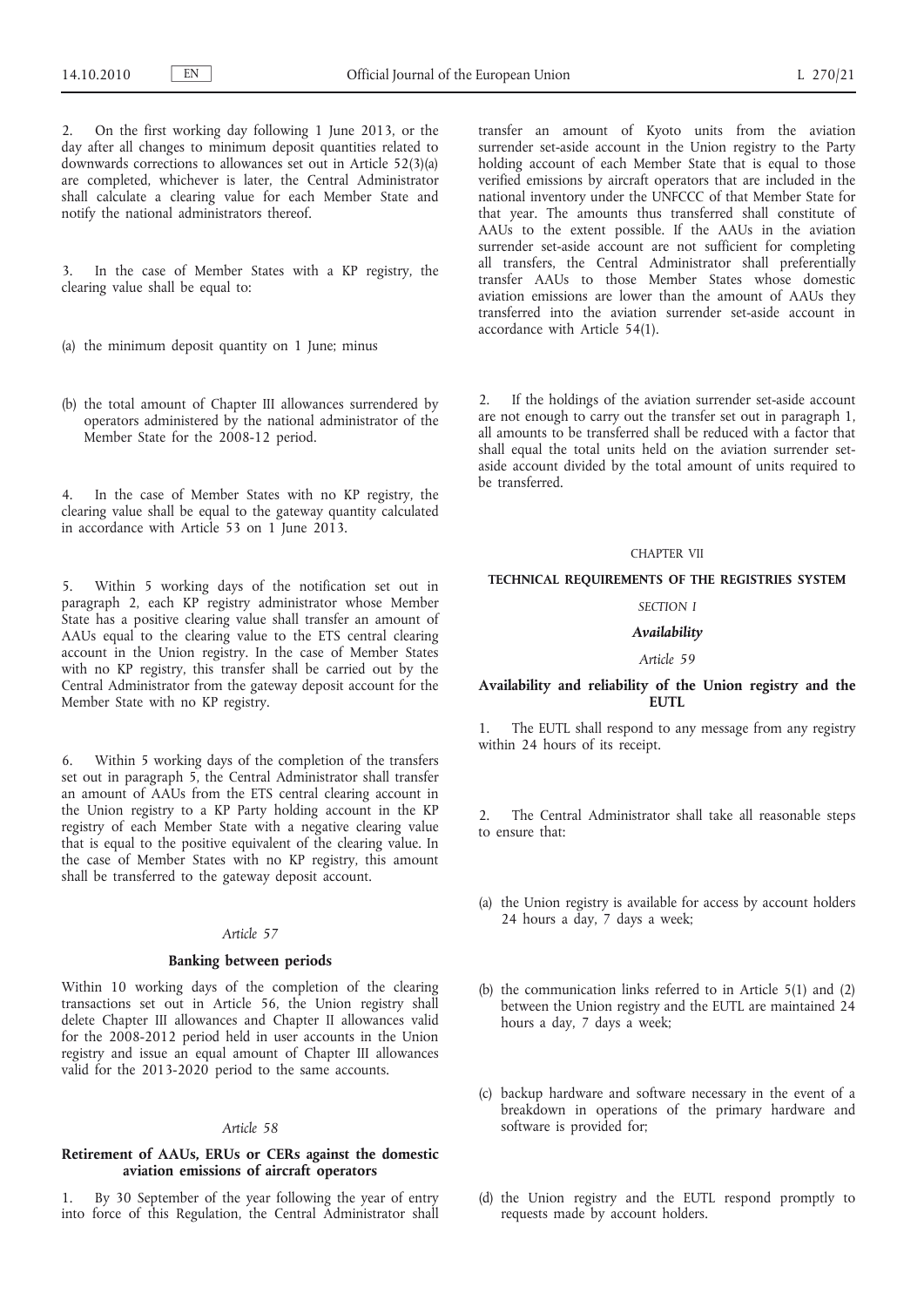The Central Administrator shall ensure that the Union registry and EUTL incorporate robust systems and procedures for the safeguarding of all data and the prompt recovery of all data and operations in the event of a disaster.

4. The Central Administrator shall keep interruptions to the operation of the Union registry and EUTL to a minimum.

# *Article 60*

### **Helpdesks**

1. National administrators shall provide assistance and support to holders of accounts in the Union registry that are administered by them through national helpdesks.

2. The Central Administrator shall provide support to national administrators through a Central Helpdesk for the purposes of helping them to provide assistance in accordance with paragraph 1.

### *SECTION 2*

### *Security, and authentication*

#### *Article 61*

#### **Authentication of registries and the EUTL**

The identity of the Union registry shall be authenticated towards the EUTL with digital certificates and usernames and passwords as indicated in the Data Exchange and Technical Specifications provided for in Article 71.

2. The Member States and the Union shall use the digital certificates issued by the Secretariat to the UNFCCC, or an entity designated by it, to authenticate their registries to the ITL for the purposes of establishing the communication link referred to in Article 5.

### *Article 62*

#### **Accessing accounts in the Union registry**

1. Account holders shall be able to access their accounts in the Union registry through the secure area of the Union registry. The Central administrator shall ensure that the secure area of the Union registry website is accessible through the Internet. The website of the Union registry shall be available in all languages of the European Union.

The Central administrator shall ensure that accounts in the Union registry where access through trading platforms in accordance with Article 19(3) is enabled and one authorised representative is also the authorised representative of a trading platform holding account are accessible to the trading platform operated by the holder of that trading platform holding account.

3. Communications between authorised representatives or trading platforms and the secure area of Union registry shall be encrypted in accordance with the security requirements set out in the Data Exchange and Technical Specifications provided for in Article 71.

4. The Central administrator shall take all necessary steps to ensure that unauthorised access to the secure area of the Union registry website does not occur.

5. If the security of the credentials of an authorised representative or additional authorised representative has been compromised, the authorised representative or additional authorised representative shall immediately inform the administrator of the account thereof and request a replacement.

### *Article 63*

## **Authentication and authorisation of authorised representatives in the Union registry**

The Union registry shall issue each authorised representative and additional authorised representative with a username and password to authenticate them for the purposes of accessing the registry.

2. An authorised representative or additional authorised representative shall only have access to the accounts within the Union registry which he is authorised to access and shall only be able to request the initiation of processes which he is authorised to request pursuant to Article 19. That access or request shall take place through a secure area of the website of the Union registry.

In addition to the username and password referred to in paragraph 1, national administrators shall provide secondary authentication to all accounts administered by them. The types of secondary authentication mechanisms that can be used to access the Union registry shall be set out in the Data Exchange and Technical Specifications provided for in Article 71.

4. The administrator of an account may assume that a user who was successfully authenticated by the Union registry is the authorised representative or additional authorised representative registered under the provided authentication credentials, unless the authorised representative or additional authorised representative informs the administrator of the account that the security of his credentials has been compromised and requests a replacement.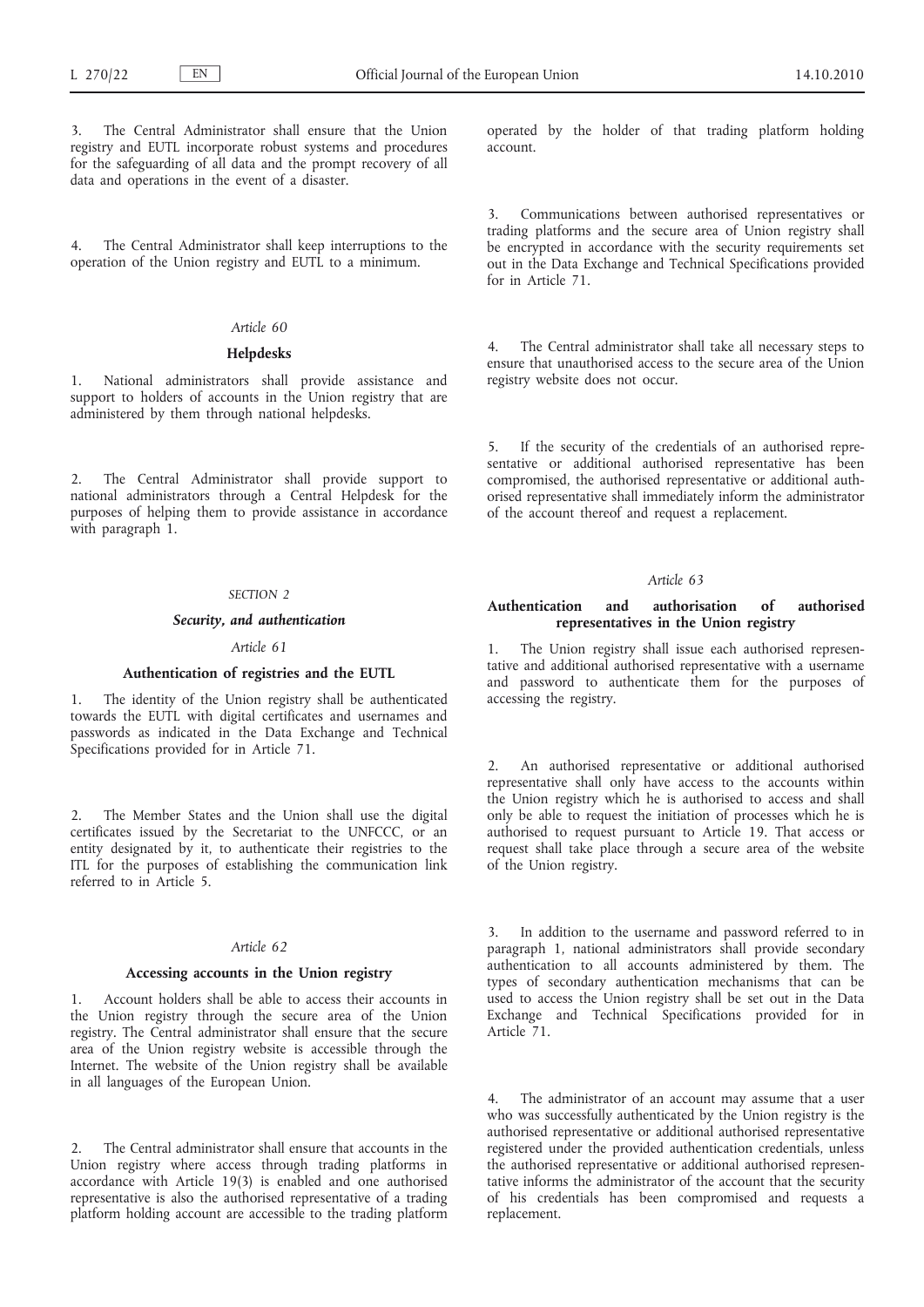### **Suspension of all access by authorised representatives due to a security breach**

1. The Central Administrator may suspend access to the Union registry or the EUTL if there is a breach of security of the Union registry or the EUTL which threatens the integrity of the registries system, including the back-up facilities referred to in Article 59.

2. The administrator of a KP registry may suspend access by all users to its KP registry if there is a breach of security of the KP registry which threatens the integrity of the registries system, including the back-up facilities referred to in Article 59.

In the event of a breach of security that may lead to suspension of access, the administrator who becomes aware of the breach shall promptly inform the Central Administrator of any risks posed to other parts of the registries system. The Central Administrator shall then inform all other administrators.

4. If an administrator becomes aware of a situation that requires the suspension of all access to its system, it shall inform the Central Administrator and account holders with such prior notice of the suspension as is practicable. The Central Administrator will then inform all other administrators as soon as possible.

The notice referred to in paragraph 3 shall include the likely duration of the suspension and shall be clearly displayed on the public area of that KP registry's website or on the public area of the EUTL's website.

#### *Article 65*

#### **Suspension of processes**

1. The Commission may instruct the Central Administrator to temporarily suspend the acceptance by the EUTL of some or all processes originating from a KP registry, if that registry is not operated and maintained in accordance with the provisions of this Regulation and shall immediately notify the administrator of the KP registry thereof.

2. The Commission may instruct the Central Administrator to temporarily suspend the acceptance by the EUTL of some or all processes originating from the Union registry, if it is not operated and maintained in accordance with the provisions of this Regulation and shall immediately notify national administrators thereof.

The administrator of a KP registry may request the Central Administrator to temporarily suspend the transmission of all or some of the processes to its KP registry for the purposes of carrying out maintenance on its KP registry.

The Central administrator may temporarily suspend the initiation or acceptance of some or all processes in the Union registry for the purposes of carrying out scheduled maintenance on the Union registry.

5. A KP registry administrator may request the central administrator to reinstate processes suspended in accordance with paragraph 1 if it estimates that the outstanding issues that caused the suspension have been resolved. The Central administrator shall inform the registry administrator of its decision as soon as possible.

### *SECTION 3*

### *Automated checking, recording and completing of processes*

### *Article 66*

### **Automated checking of processes**

1. All processes must conform to the general ITrequirements of electronic messaging that ensure the successful reading, checking and recording of a process by the Union registry. All processes must conform to the specific processrelated requirements set out in Chapters IV to VI of this Regulation.

2. The EUTL shall conduct automated checks for all processes to identify irregularities, hereinafter referred to as 'discrepancies', whereby the proposed process does not conform to the requirements of Directive 2003/87/EC and of this Regulation.

#### *Article 67*

### **Detection of discrepancies**

1. In case of processes completed through the direct communication link between the Union registry and the EUTL referred to in Article 5(2), the EUTL shall terminate any processes where it identifies discrepancies upon conducting the automated checks referred to in Article 66(2), and shall inform thereof the Union registry and the administrator of the accounts involved in the terminated transaction by returning an automated check response code. The Union registry shall immediately inform the relevant account holders that the process has been terminated.

2. In case of transactions completed through the ITL referred to in Article 5(1), the ITL shall terminate any processes where discrepancies are identified either by the ITL or the EUTL upon conducting the automated checks referred to in Article 66(2). Following a termination by the ITL, the EUTL shall also terminate the transaction. The ITL informs the administrators of the registries involved of the termination of the transaction by returning an automated check response code. If one of the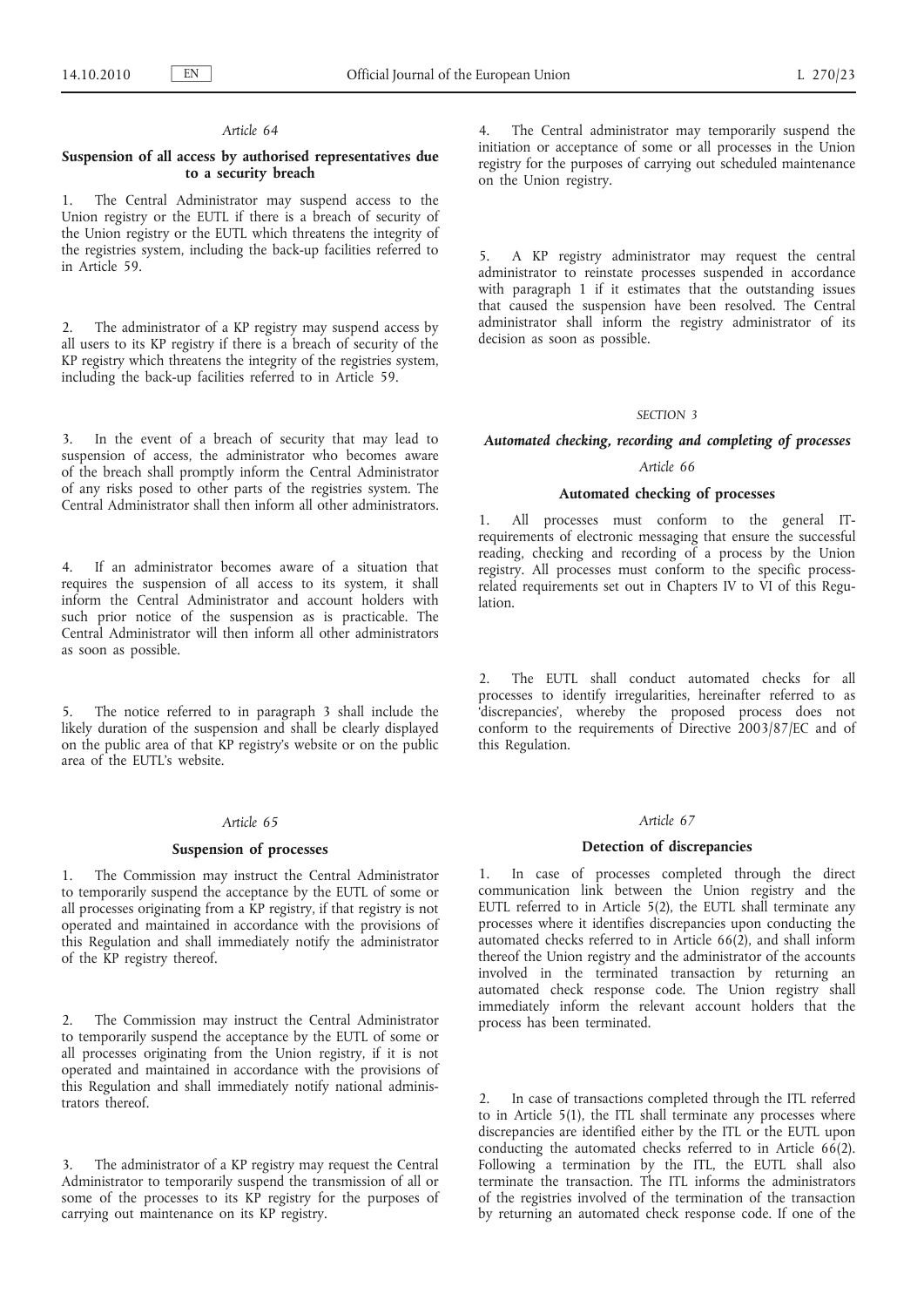registries involved is the Union registry, the Union registry shall also inform the administrator of the Union registry accounts involved in the terminated transaction by returning an automated check response code. The Union registry shall immediately inform the relevant account holders that the process has been terminated.

#### *Article 68*

# **Detection of discrepancies by the registries**

1. The Union registry and every other KP registry shall contain check input codes and check response codes to ensure the correct interpretation of information exchanged during each process. The check codes shall correspond to those contained in the Data Exchange and Technical Specifications provided for in Article 71.

Prior to and during the execution of all processes the Union registry shall conduct appropriate automated checks to ensure that discrepancies are detected and incorrect processes are terminated in advance of automated checks being conducted by the EUTL.

### *Article 69*

#### **Reconciliation — Detection of inconsistencies by the EUTL**

The EUTL shall periodically initiate data reconciliation to ensure that the EUTL's records of accounts, holdings of Kyoto units and allowances match the records of these holdings in the Union registry. For that purpose the EUTL shall record all processes.

2. The ITL periodically initiates data reconciliation to ensure that the ITL's records of the holdings of Kyoto units match the records of these holdings in the Union registry and every other KP registry.

3. If during the data reconciliation process referred to in paragraph 1, an irregularity, hereinafter referred to as 'inconsistency', is identified by EUTL, whereby the information regarding accounts, holdings of Kyoto units and allowances provided by the Union registry as part of the periodic reconciliation process differs from the information contained in the EUTL, the EUTL shall ensure that no further processes may be completed with any of the accounts, allowances or Kyoto units which are the subject of the inconsistency. The EUTL shall immediately inform the Central Administrator and the administrators of the relevant accounts of any inconsistency.

### *Article 70*

#### **Finalisation of processes**

1. All transactions communicated to the ITL in accordance with Article 5(1) shall be final when the ITL notifies to the EUTL that it has completed the process.

All transactions and other processes communicated to the EUTL in accordance with Article 5(3) shall be final when the EUTL notifies to the Union registry that it has completed the processes.

3. The data reconciliation process referred to in Article 69(1) shall be final when all inconsistencies between the information contained in the Union registry and the information contained in the EUTL for a specific time and date have been resolved, and the data reconciliation process has been successfully re-initiated and completed.

#### *SECTION 4*

### *Specifications and change management*

# *Article 71*

# **Data Exchange and Technical Specifications**

Following an opinion of the Climate Change Committee pursuant to Article 3 of Council Decision 1999/468/EC (1), the Commission shall adopt the Data Exchange and Technical Specifications necessary for exchanging data between registries and transaction logs, including the identification codes, automated checks and response codes, as well as the testing procedures and security requirements necessary for the launching of data exchange. The Data Exchange and Technical Specifications shall be consistent with the functional and technical specifications for data exchange standards for registry systems under the Kyoto Protocol elaborated pursuant to Decision 12/CMP.1.

#### *Article 72*

#### **Change management**

If a new version or release of a KP registry, including the Union registry is required, that registry shall complete the testing procedures set out in the Data Exchange and Technical Specifications provided for in Article 71 before a communication link is established and activated between the new version or release of that registry and the EUTL or ITL.

#### CHAPTER VIII

### **RECORDS, REPORTS, CONFIDENTIALITY AND FEES**

# *Article 73*

#### **Records**

1. The Union registry and every other KP registry shall store records concerning all processes and account holders for 15 years or until any questions of implementation relating to them have been resolved, whichever is later.

<sup>(</sup> 1) OJ L 184, 17.7.1999, p. 23.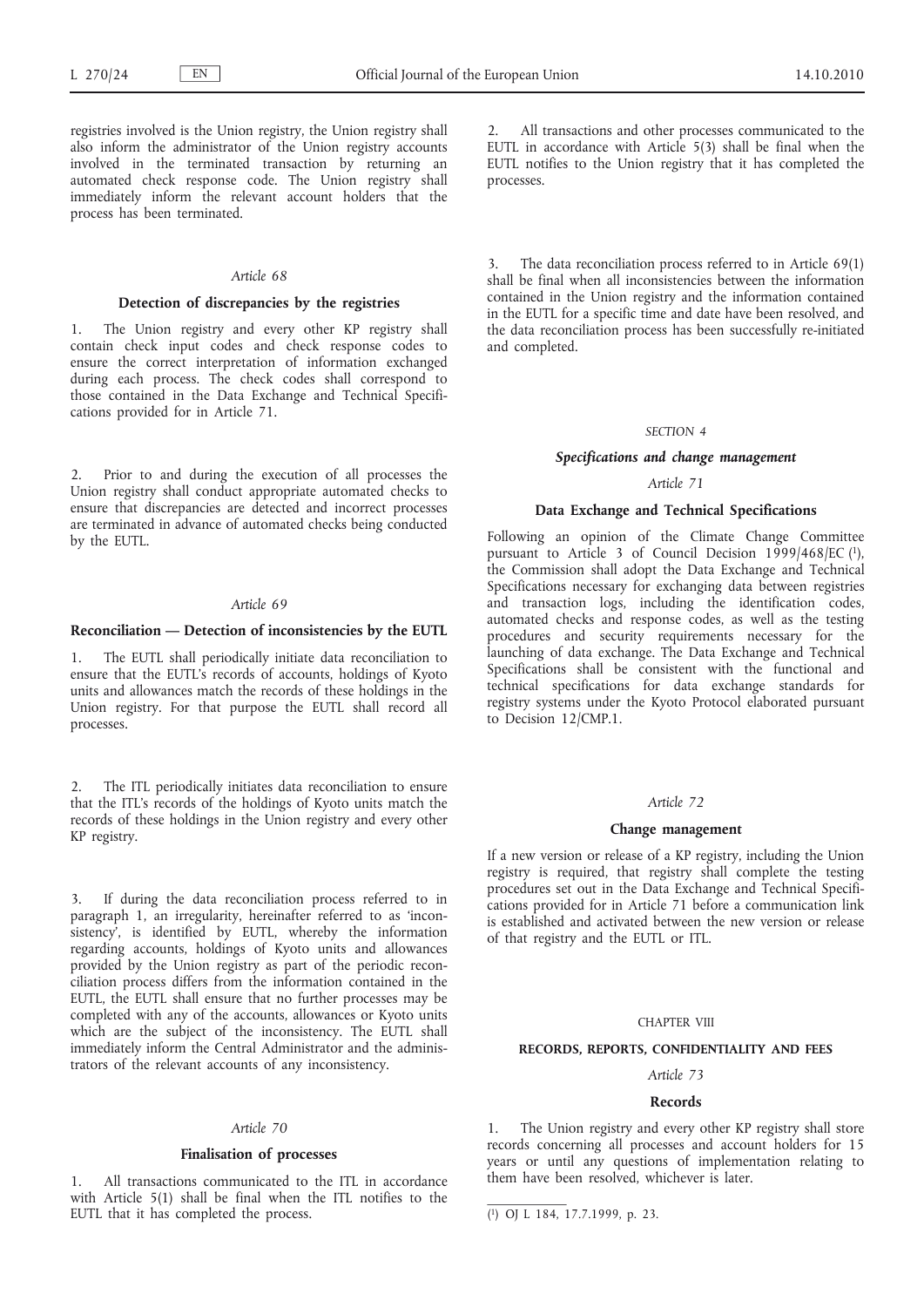National administrators shall be able to access, query and export all records held in the Union registry in relation to accounts that are administered by them.

Records shall be stored in accordance with the data logging requirements described in the Data Exchange and Technical Specifications provided for in Article 71.

### *Article 74*

### **Reporting**

1. The Central Administrator shall make available the information listed in Annex XIII at the frequencies and to the recipients set out in Annex XIII in a transparent and organised manner via the EUTL website. The Central Administrator shall not release additional information held in the EUTL or in the Union registry unless this is permitted under Article 75.

2. National administrators may also make available the part of the information listed in Annex XIII that they have access to in accordance with Article 73 at the frequencies and to the recipients set out in Annex XIII in a transparent and organised manner on a site publicly accessible via the Internet. National administrators shall not release additional information held in the Union registry unless this is permitted under Article 75.

3. The EUTL website shall allow recipients of the reports listed in Annex XIII to query those reports using search facilities.

4. KP registry administrators shall comply with the requirement to publish the information relating to the issuance of ERUs specified in paragraph 46 of the Annex to Decision 13/CMP.1 of the Conference of the Parties serving as the meeting of the Parties to the Kyoto Protocol within a week after the issuance has taken place.

5. The Union registry and each KP registry shall comply with the requirement to publish the information specified in points (a),  $(d)$ ,  $(f)$  and  $1$  of paragraph 47 of the Annex to Decision 13/CMP.1 of the Conference of the Parties serving as the meeting of the Parties to the Kyoto Protocol on 1 January of the fifth year after the recording of the information.

6. The Union registry and each KP registry shall comply with the requirement to publish the information specified in points (b), (c), (e), and from (g) to (k) of paragraph  $47$  of the Annex to Decision 13/CMP.1 of the Conference of the Parties serving as the meeting of the Parties to the Kyoto Protocol on 1 January of the first year after the recording of the information.

# *Article 75*

### **Confidentiality**

1. All information, including the holdings of all accounts and all transactions, held in the EUTL and the Union registry and every other KP registry shall be considered confidential for any purpose other than the implementation of the requirements of this Regulation, Directive 2003/87/EC or national law.

2. The following entities may obtain data stored in the Union registry and the EUTL:

- (a) the law enforcement and tax authorities of a Member State;
- (b) the European Anti-fraud Office of the European Commission;
- (c) Europol;

(d) national administrators of Member States.

3. Data may be provided to the entities listed under paragraph 2. upon their request to the Central Administrator or to a national administrator if such requests are justified and necessary for the purposes of investigation, detection and prosecution of fraud, tax administration or enforcement, money laundering, terrorism financing or serious crime.

4. An entity receiving data in accordance with paragraph 3 shall ensure that the data received is only used for the purposes stated in the request in accordance with paragraph 3 and is not made available deliberately or accidentally to persons not involved in the intended purpose of the data use. This provision shall not preclude these entities to make the data available to other entities listed in paragraph 2, if this is necessary for the purposes stated in the request made in accordance with paragraph 3.

5. Upon their request, the Central administrator may provide access to anonymised transaction data to the entities listed in paragraph 2. for the purpose of looking for suspicious transaction patterns. Entities with such access may notify suspicious transaction patterns to other entities listed in paragraph 2.

6. National administrators shall make available through secure means to all other national administrators the names and identities of persons whom they refused to open an account for in accordance with Article 13(3) or  $14(3)$ , or whom refused to nominate as an authorised representative or additional authorised representative in accordance with Article 20(3).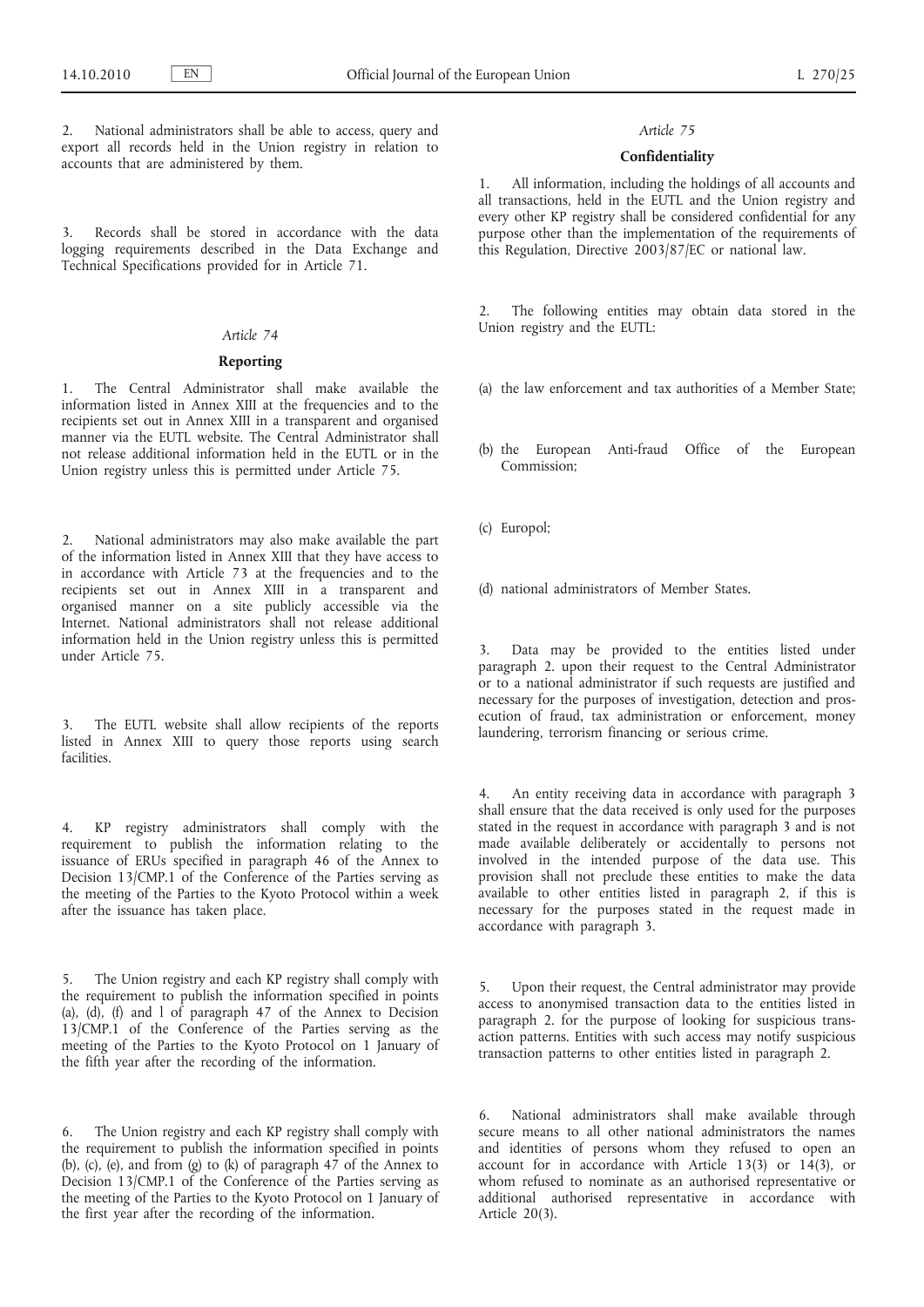7. National administrators may decide to notify to national law enforcement authorities all transactions that involve a number of units above the amount determined by the national administrator and to notify any account that is involved in a number of transactions within a 24-hour period that is above the amount determined by the national administrator.

8. Account holders may request from the national administrator in writing that the public website of the Union registry should not display some or all of the data items in, rows 2 to 12 of Table VII-II of Annex VII.

9. Account holders may request from the national administrator in writing that the public website of the Union registry display some or all of the data items in rows 3 to 15 of Table IX-I of Annex IX.

10. Neither the EUTL nor KP registries shall require account holders to submit price information concerning allowances or Kyoto units.

#### *Article 76*

### **Fees**

1. The Central Administrator shall not charge any fees to holders of accounts in the Union registry.

2. National administrators may charge reasonable fees to holders of accounts administered by them.

3. No fees shall be charged for the transactions described in Chapter VI.

4. National administrators shall notify the charged fees to the Central Administrator and shall notify it of any changes in the fees within 10 working days. The Central Administrator shall display any fees notified to it on its public website.

#### CHAPTER IX

### **TRANSITIONAL AND FINAL PROVISIONS**

### *Article 77*

### **Migration and Decoupling**

When implementing this Regulation, the following migration process shall apply:

(a) KP registry administrators shall convert any allowances held in any account that are recognised as AAUs by the ITL into AAUs by removing the allowance element from the unique unit identification code of each such AAU and transfer them into the ETS AAU deposit account in their KP registry;

(b) the Central Administrator shall:

- (i) create an amount of allowances not recognised as AAUs by the ITL in the Union registry that is equal to the amount transferred in accordance with paragraph  $(1)(a);$
- (ii) make available in the Union registry a set of accounts equivalent to the set from which allowances were transferred in accordance with paragraph (1)(a);
- (iii) transfer an amount of allowances created in accordance with (i) to accounts referred to in (ii). The amount of allowances transferred to each such account shall be equal to the amount transferred from the equivalent account in accordance with paragraph (1)(a).

2. The KP registry administrators and the Central Administrator shall ensure that relevant historical data related to the account is transferred from the Member States' registries to the Union registry.

3. The migration process shall be implemented in accordance with procedures defined in the Data Exchange and Technical Specifications referred to in Article 71. In the course of the migration process, operation of the registry system may be suspended by the Central Administrator for a period of up to 14 calendar days.

### *Article 78*

### **Amendments of Regulation (EC) No 2216/2004**

Regulation (EC) No 2216/2004 is amended as follows:

1. in Article 6, the following paragraph 4 is added:

'4. The Central Administrator may establish a restricted communication link between the CITL and the registry of an Accession Country for the purposes of enabling such registries to communicate with the UNFCCC independent transaction log through the CITL and to record verified emissions data of operators in the CITL. Such registries must successfully complete all testing and initialisation procedures required of registries.';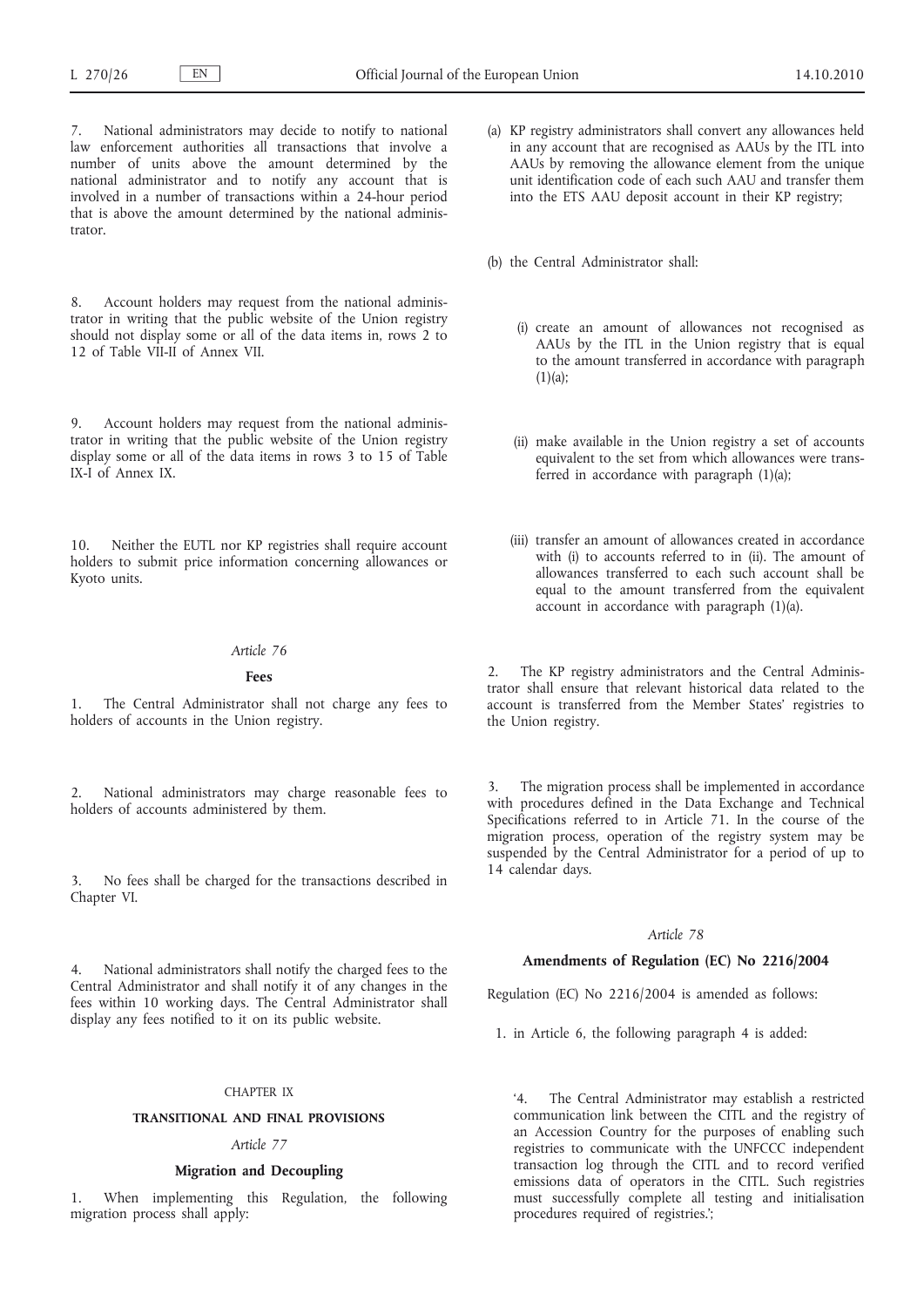2. in Article 10, paragraph 2 is replaced with the following paragraphs 2 to 2e:

'2. The following entities may obtain data stored in the registries and the CITL:

- (a) the law enforcement and tax authorities of a Member State;
- (b) the European Anti-fraud Office of the European Commission;
- (c) Europol;
- (d) registry administrators of Member States.

2a. Transaction data may be provided to the entities listed under paragraph 2. upon their request to the Central Administrator or to a registry administrator if such requests are justified and necessary for the purposes of investigation, detection and prosecution of fraud, tax administration or enforcement, money laundering, terrorism financing or serious crime.

2b. An entity receiving data in accordance with paragraph 2a shall ensure that the data received is only used for the purposes stated in the request in accordance with paragraph 2<sup>a</sup> and is not made available deliberately or accidentally to persons not involved in the intended purpose of the data use. This provision shall not preclude these entities to make the data available to other entities listed in paragraph 2, if this is necessary for the purposes stated in the request made in accordance with paragraph  $2a$ 

2c. Upon their request, the Central administrator may provide access to anonymised transaction data to the entities listed in paragraph 2. for the purpose of looking for suspicious transaction patterns. Entities with such access may notify suspicious transaction patterns to other entities listed in paragraph 2.

2d. Registry administrators shall make available through secure means to all other registry administrators the names and identities of persons whom they refused to open an account for, or whom refused to nominate as an authorised representative or additional authorised representative.

2e. Registry administrators may decide to notify to national law enforcement authorities all transactions that involve a number of units above the amount determined by the registry administrator and to notify any account that is involved in a number of transactions within a 24-hour period that is above an amount determined by the registry administrator<sup>"</sup>

3. in Article 11, the following paragraph 6 is added:

'6. The account holder of a person holding account, a verifier account or an aircraft operator holding account may not sell or divest of the ownership of its account to another person. The account holder of an operator holding account may only sell or divest of its operator holding account together with the installation linked to the operator holding account.';

4. in Article 19, paragraph 2 is replaced with the following:

'2. Within 10 days of the receipt of an application in accordance with paragraph 1 the registry administrator shall create a person holding account in its registry in accordance with the account creation process set out in Annex VIII or inform the person requesting the account opening that it refuses to open the account.';

5. in Article 19, paragraph 3 is replaced with the following:

'3. The applicant shall notify the registry administrator within 10 days of any changes in the information provided to the registry administrator pursuant to paragraph 1. Within  $10^\circ$  days of the receipt of such a notification the registry administrator shall update the person's details in accordance with the account update process set out in Annex VIII or refuse updating and inform the account holder thereof.';

6. in Article 19, the following paragraphs 5 and 6 are added:

'5. If the registry administrator refused opening the account or refused updating information related to the account, the person requesting the account opening may object to this refusal with the competent authority, who shall either instruct the registry administrator to open the account or uphold the refusal in a reasoned decision. Reasons for refusing the opening an account may be that the person requesting the account opening is under investigation for being involved in fraud involving allowances or Kyoto units, money laundering, terrorist financing or other serious crimes to which the account may be an instrument, or any other reason set out in national law.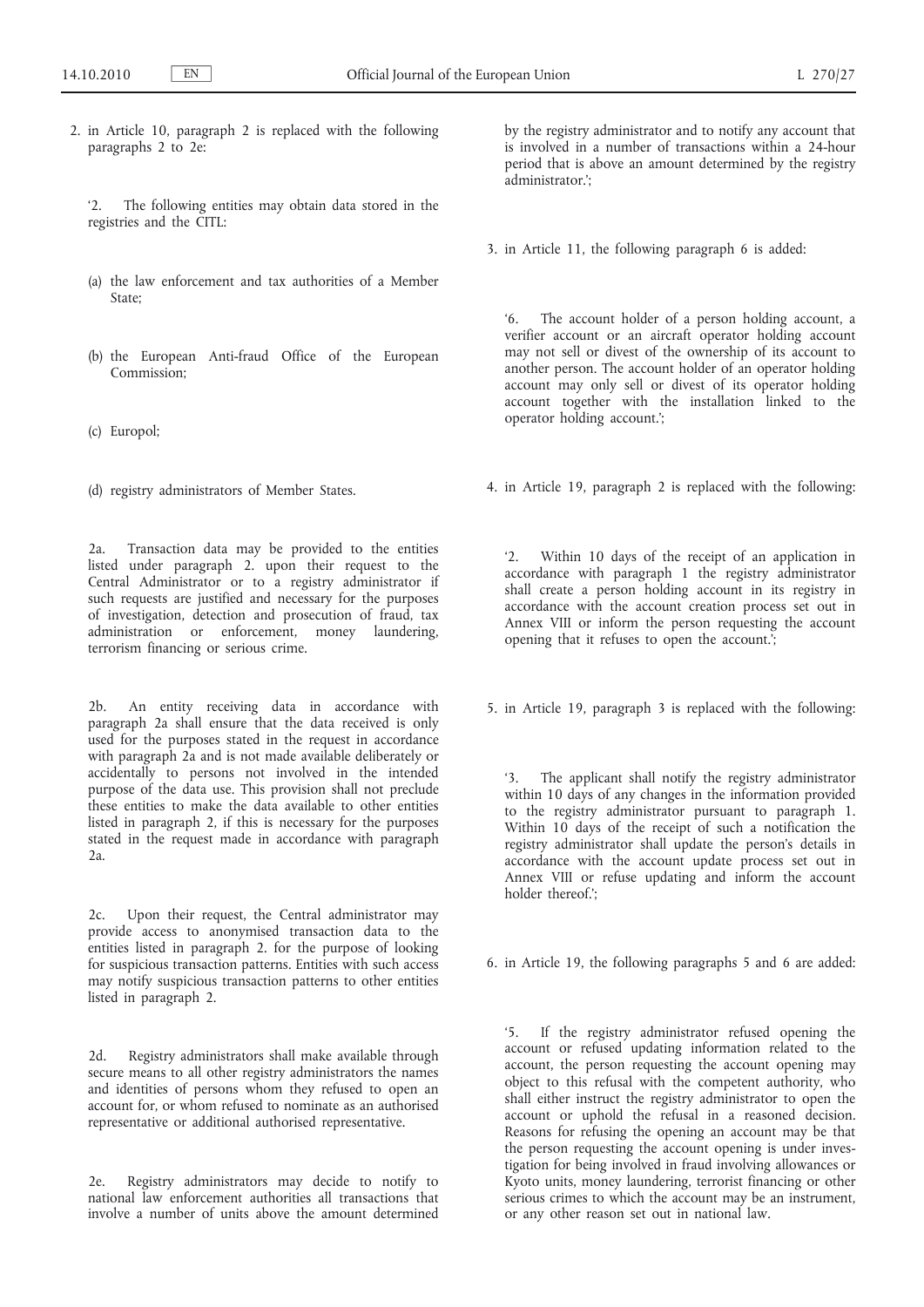The registry administrator may require that EU persons requesting the account opening have their permanent residence or registration in the Member State of the registry.';

7. the following Article 21a is inserted:

### *'Article 21a*

# **Closure of accounts and removal of authorised representative on the administrator's initiative**

1. If the situation giving rise to the suspension of access to accounts pursuant to Article 67 is not resolved within a reasonable period despite repeated notifications, the competent authority may instruct the registry administrator to close those person holding accounts where access is suspended.

2. The account holder may object to the closure of its account in accordance with paragraph 1 with the competent authority within 30 calendar days, who shall either instruct the registry administrator to reinstate the account or uphold the closure in a reasoned decision.

3. If there is a positive balance of allowances or Kyoto units on an account which the registry administrator is to close after suspension in accordance with Article 67(1), the registry administrator shall first request the account holder to specify another account administered by the same administrator to which such allowances or Kyoto units shall then be transferred. If the account holder has not responded to the administrator's request within 40 working days, the administrator may transfer the allowances or Kyoto units to its national allowance holding account.

4. If there is a positive balance of allowances or Kyoto units on an account which was suspended in accordance with Article 67(1b), the competent authority may require in its instruction in accordance with paragraph 1 that these allowances or Kyoto units are moved immediately to the relevant national allowance holding account and KP Party holding account.';

8. in Article 23, the following paragraphs 5 to 10 are added:

'5. Authorised representatives must be natural persons over 18 years. All authorised representatives and additional authorised representatives of a single account must be different persons but the same person can be an authorised representative or an additional authorised representative on more than one account. The registry administrator may require that at least one of the authorised representatives of operator holding accounts or person holding accounts must be a permanent resident in the Member State of the registry.

6. When nominating an authorised representative or additional authorised representative, the account holder shall provide the information required by the registry administrator. That information shall include at least the documents and identification information on the nominee set out in Annex IVa.

7. The registry administrator shall evaluate the information received and if it finds it satisfactory, it shall approve the nominee within 20 working days of receiving the information or inform the person requesting the account opening that it refuses the approval. Where the evaluation of the nominee information requires more time, the registry administrator may once extend the evaluation process by up to 20 additional working days, and notify the extension to the account holder.

8. If the registry administrator refused to approve an authorised representative or additional authorised representative, the person requesting the account opening may object to this refusal with the competent authority, who shall either instruct the registry administrator to carry out the approval or uphold the refusal in a reasoned decision. Reasons for refusing the approval may be that the person nominated as authorised representative or additional authorised representative is under investigation for being involved in fraud involving allowances or Kyoto units, money laundering, terrorist financing or other serious crimes to which the account may be an instrument, or any other reason set out in national law.

An authorised representative or additional authorised representative may not transfer its status as such to another person.

10. The registry administrator may remove an authorised representative or an additional authorised representative if it considers that the approval of the authorised representative or an additional authorised representative should have been refused in accordance with paragraph 7. and in particular if it discovers that the documents and identification information provided in upon nomination were fraudulent or erroneous. The account holder may object to this removal with the competent authority who shall either instruct the registry administrator to reapprove the authorised representative or an additional authorised representative or uphold the removal in a reasoned decision. Reasons for removal of an authorised representative or an additional authorised representative may be that he or she is convicted for being involved in fraud involving allowances or Kyoto units, money laundering, terrorist financing or other serious crimes to which the account may be an instrument, or any other reason set out in national law.';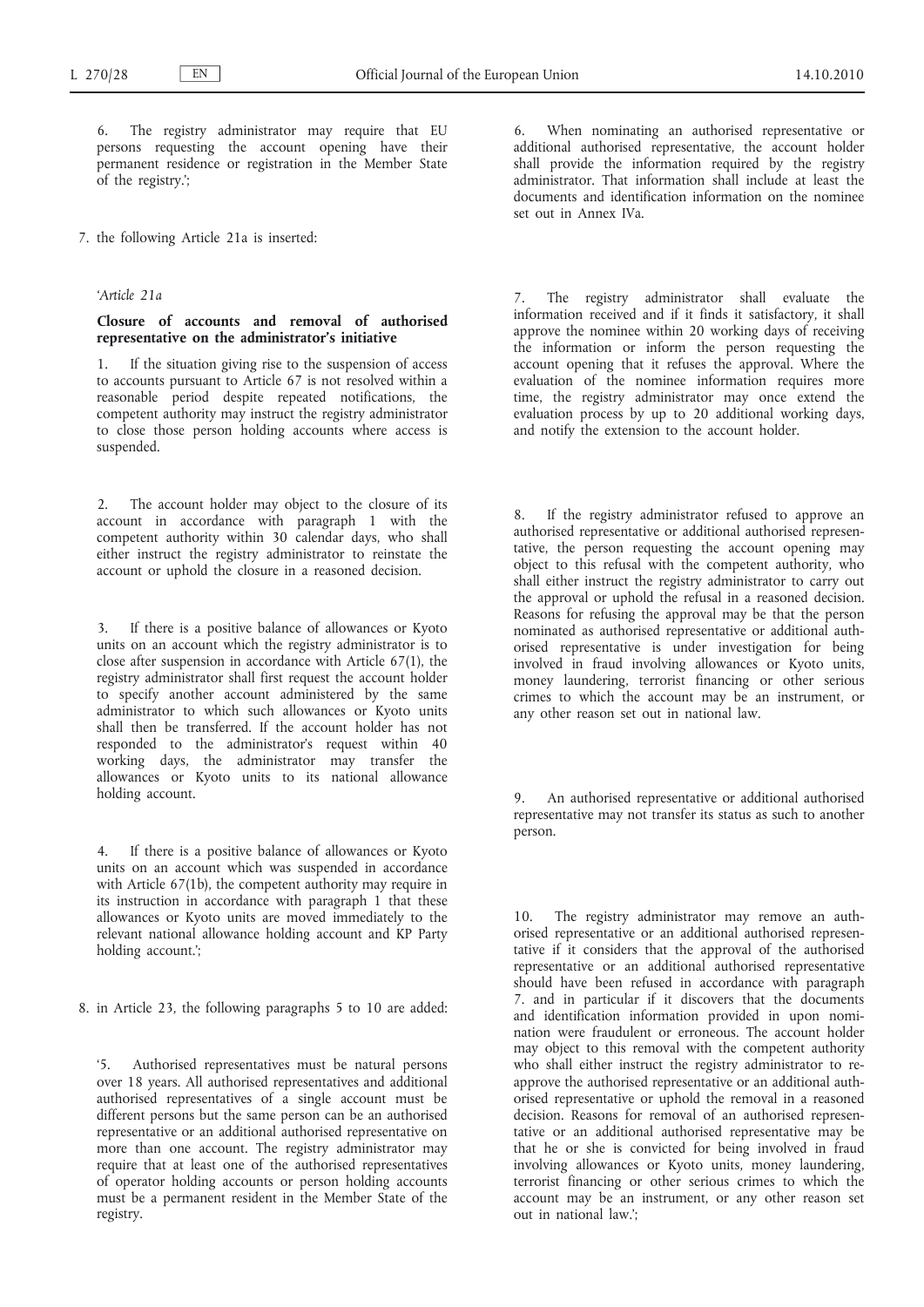9. in Article 34a, the following paragraph 2a is inserted:

'2a. If a registry administrator unintentionally or erroneously initiated an allocation under Article 46 that resulted in allocating allowances to an installation that was not operating anymore at the time of the allocation transaction, the competent authority may notify its request to the Central Administrator to carry out a manual intervention in order to reverse the transaction within the deadlines set out in paragraph 2.';

- 10. Section 1 of Chapter V is deleted;
- 11. Article 49(1)(b) is deleted;
- 12. Article 53 is amended as follows:
	- (a) the second paragraph is replaced by the following:

'The registry administrator shall only accept requests to surrender CERs and ERUs up to the percentage of allocation to each installation specified by Member State legislation. The CITL shall reject any request to surrender CERs and ERUs that would surpass the maximum allowed amount of CERs and ERUs to be surrendered in the Member State, or that would result in surrendering CERs or ERUs that are barred from surrendering in accordance with Article 11a of Directive 2003/87/EC.';

(b) the following paragraphs are added:

'A CER or ERU that was already surrendered may not be surrendered again nor transferred to an operator or person holding account in the EU ETS.

Surrendered CERs and ERUs shall only be transferred into a retirement account.';

- 13. Article 54 is deleted;
- 14. Article 58 is deleted;
- 15. Section 7 of Chapter V is deleted;
- 16. Article 62(2) is deleted;

17. in Article 67, the following paragraphs 1a, 1b and 1c are inserted:

'1a. An administrator may suspend the access of authorised representatives and additional authorised representatives to a specific account where one of the following conditions is fulfilled:

- (a) the account holder died without a legal successor or ceased to exist as a legal person;
- (b) the account holder did not pay its fees; or
- (c) the account holder violated the terms and conditions applicable to the account; or
- (d) the account holder did not agree to the changes in the terms and conditions;
- (e) the account holder did not provide evidence concerning the changes to account information;
- (f) the account holder failed to maintain the required minimum number of authorised representatives for the account;
- (g) the account holder failed to maintain compliance with the Member State requirement to have an authorised representative with a permanent residence in the Member State of the administrator of the account;
- (h) the account holder failed to maintain compliance with the Member State requirement that the account holder have a permanent residence or registration in the Member State of the administrator of the account.

1b. The registry administrator may suspend access to a person holding account if it considers that its opening should have been refused on the basis of Article 19(2). The account holder may object to the suspension with the competent authority or the relevant authority under national law within 30 calendar days, who shall either instruct the registry administrator to reinstate access or uphold the suspension in a reasoned decision.

1c. The competent authority, or in the case of accounts in the Union registry, the Central administrator may also instruct the administrator to implement a suspension in accordance with paragraph 1a.';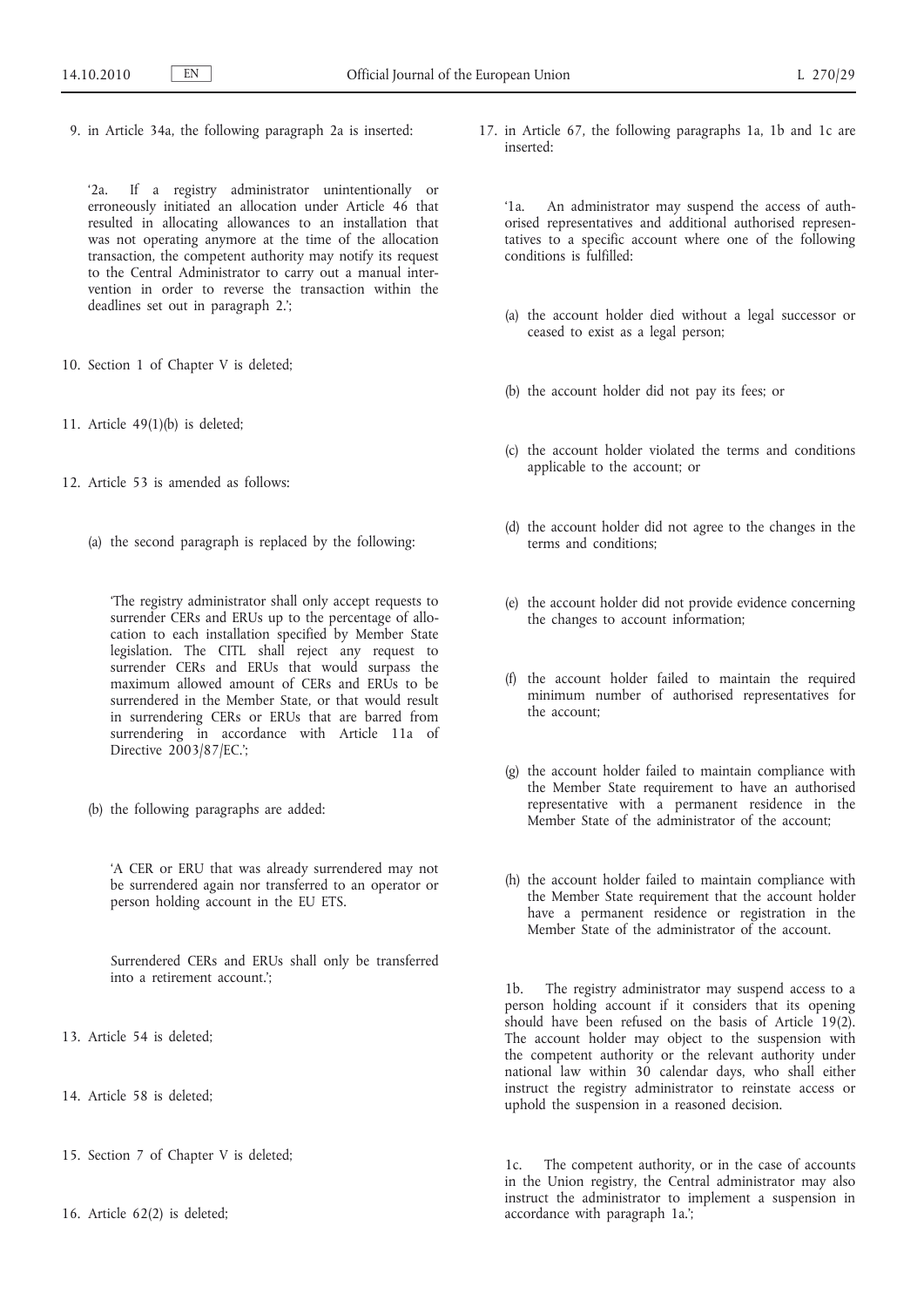18. Annex IV is replaced with the following:

*'ANNEX IV*

#### **Information concerning person holding accounts to be provided to the registry administrator**

1. The information set out in Table IV-I. (The account ID and the alphanumeric identifier shall be unique within the registry.)

*Table IV-I*

| $\mathbf{1}$   | Account ID (given by registry)                          |
|----------------|---------------------------------------------------------|
| $\overline{2}$ | Account type                                            |
| 3              | Commitment period                                       |
| $\overline{4}$ | Account holder ID (issued by registry)                  |
| 5              | Account holder Name                                     |
| 6              | Account Identifier (given by account holder)            |
| 7              | Account holder address - country                        |
| 8              | Account holder address - region or state                |
| 9              | Account holder address - city                           |
| 10             | Account holder address - postcode                       |
| 11             | Account holder address - street                         |
| 12             | Account holder address - street No                      |
| 13             | Account holder address Company registration No or ID No |
| 14             | Account holder address Telephone 1                      |
| 15             | Account holder address Telephone 2                      |
| 16             | Account holder address email address                    |
| 17             | Date of Birth (for natural persons)                     |
| 18             | Place of Birth (for natural persons)                    |
| 19             | VAT registration number with country code               |

2. Proof that the person requesting the account opening has an open bank account in a Member State of the European Economic Area.

- 3. Evidence to support the identity of the person requesting the account opening, which may be a certified copy one of the following:
	- (a) a passport or identity card issued by a state that is a member of the European Economic Area or the Organisation for Economic Cooperation and Development;
	- (b) any other passport, certified by an EU embassy as valid.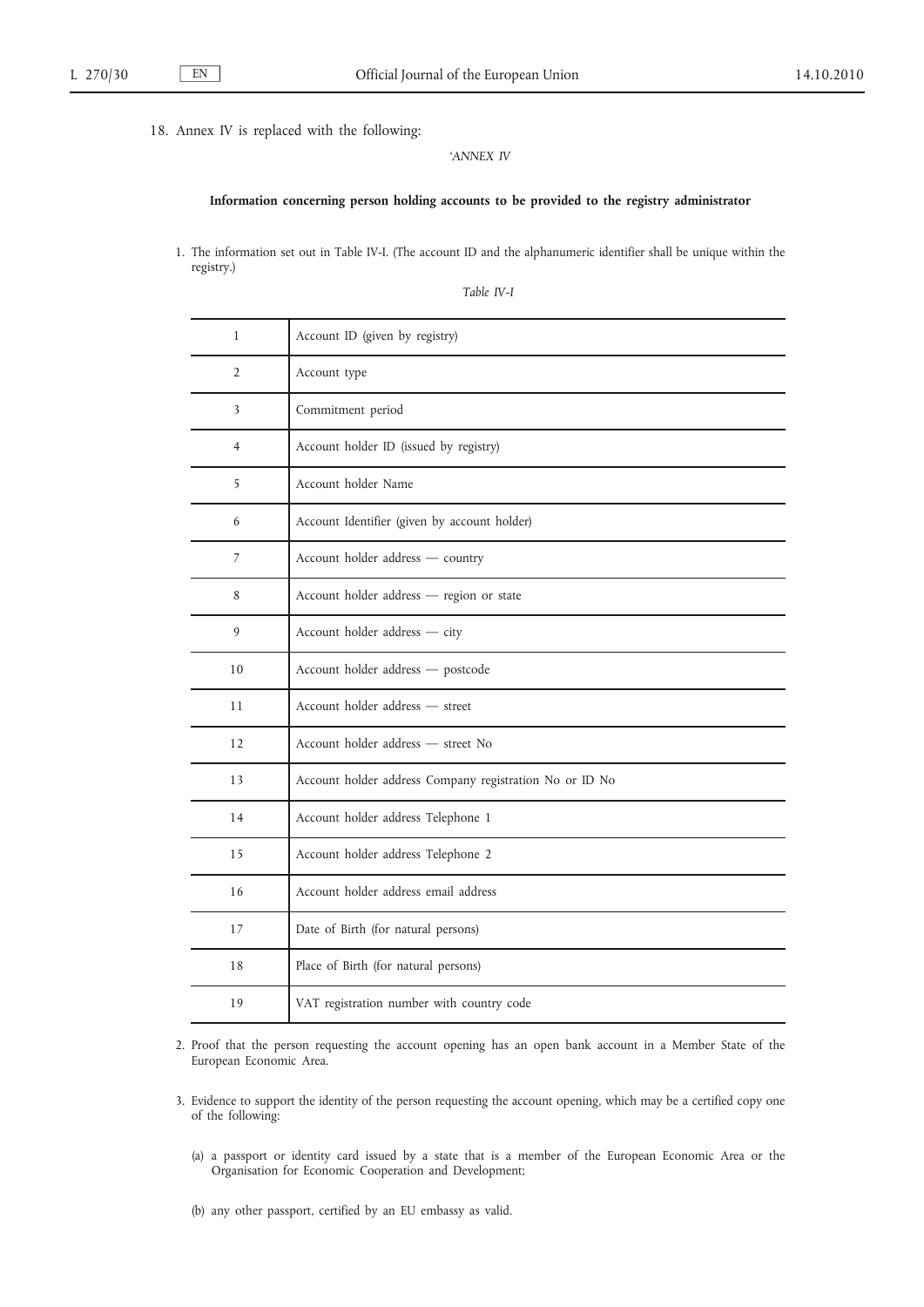- 4. Evidence to support the address of the permanent residence of the natural person account holder, which may be a certified copy of one of the following:
	- (a) the identity document submitted under point 3, if it contains the address of the permanent residence;
	- (b) any other government-issued identity document that contains the address of permanent residence;
	- (c) if the country of permanent residence does not issue identity documents that contain the address of permanent residence, a statement from the local authorities confirming the nominee's permanent residence;
	- (d) any other document that is customarily accepted in the Member State of the administrator of the account as evidence of the permanent residence of the nominee.
- 5. Evidence to support the registered address of the legal person account holder, which may be a certified copy of one of the following:
	- (a) the instrument establishing the legal entity;
	- (b) proving the registration of the legal entity.
- 6. Any document submitted as evidence under points 4 or 5 that was issued by a government outside the European Economic Area or the Organisation for Economic Cooperation and Development must be certified as authentic by a notary public.
- 7. The registry administrator may require that the documents submitted are accompanied with a certified translation into a language specified by the registry administrator.';

19. the following Annex IVa is inserted:

### *'ANNEX IVa*

### **Information concerning authorised representatives and additional authorised representatives to be provided to the registry administrator**

*Table IVa-I: Authorised representative details*

| 1              | Person ID  |
|----------------|------------|
| $\overline{2}$ | Type of AR |
| 3              | First Name |
| $\overline{4}$ | Last Name  |
| 5              | Title      |
| 6              | Job title  |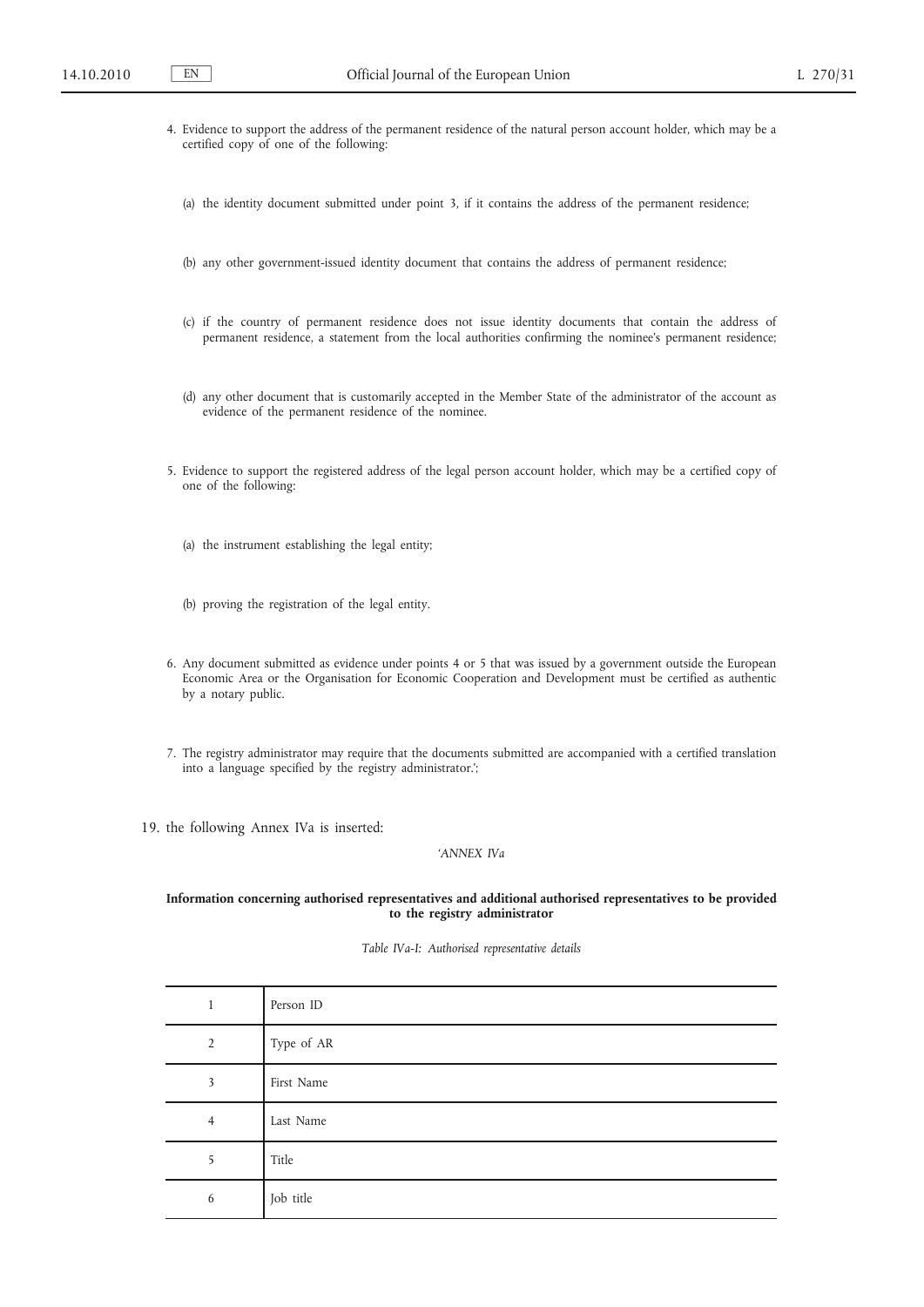| Address - country         |
|---------------------------|
| Address - region or state |
| Address - city            |
| Address - postcode        |
| Address - street          |
| Address - street number   |
| Telephone 1               |
| Telephone 2               |
| E-mail address            |
| Date of Birth             |
| Place of Birth            |
| Preferred language        |
| Confidentiality level     |
| AARs rights               |
|                           |

1. The information set out in Table IVa-I.

- 2. A signed statement from the account holder indicating that it wishes to nominate a particular person as authorised representative or additional authorised representative.
- 3. Proof that the nominee has an open bank account in a Member State of the European Economic Area.
- 4. Evidence to support the identity of the nominee, which may be a certified copy of one of the following:
	- (a) passport or identity card issued by a state that is a member of the European Economic Area or the Organisation for Economic Cooperation and Development;
	- (b) any other passport, certified by an EU embassy as valid.
- 5. Evidence to support the address of the permanent residence of the nominee, which may be a certified copy of one of the following:
	- (a) the identity document submitted under point 4, if it contains the address of the permanent residence;
	- (b) any other government-issued identity document that contains the address of permanent residence;
	- (c) if the country of permanent residence does not issue identity documents that contain the address of permanent residence, a statement from the local authorities confirming the nominee's permanent residence;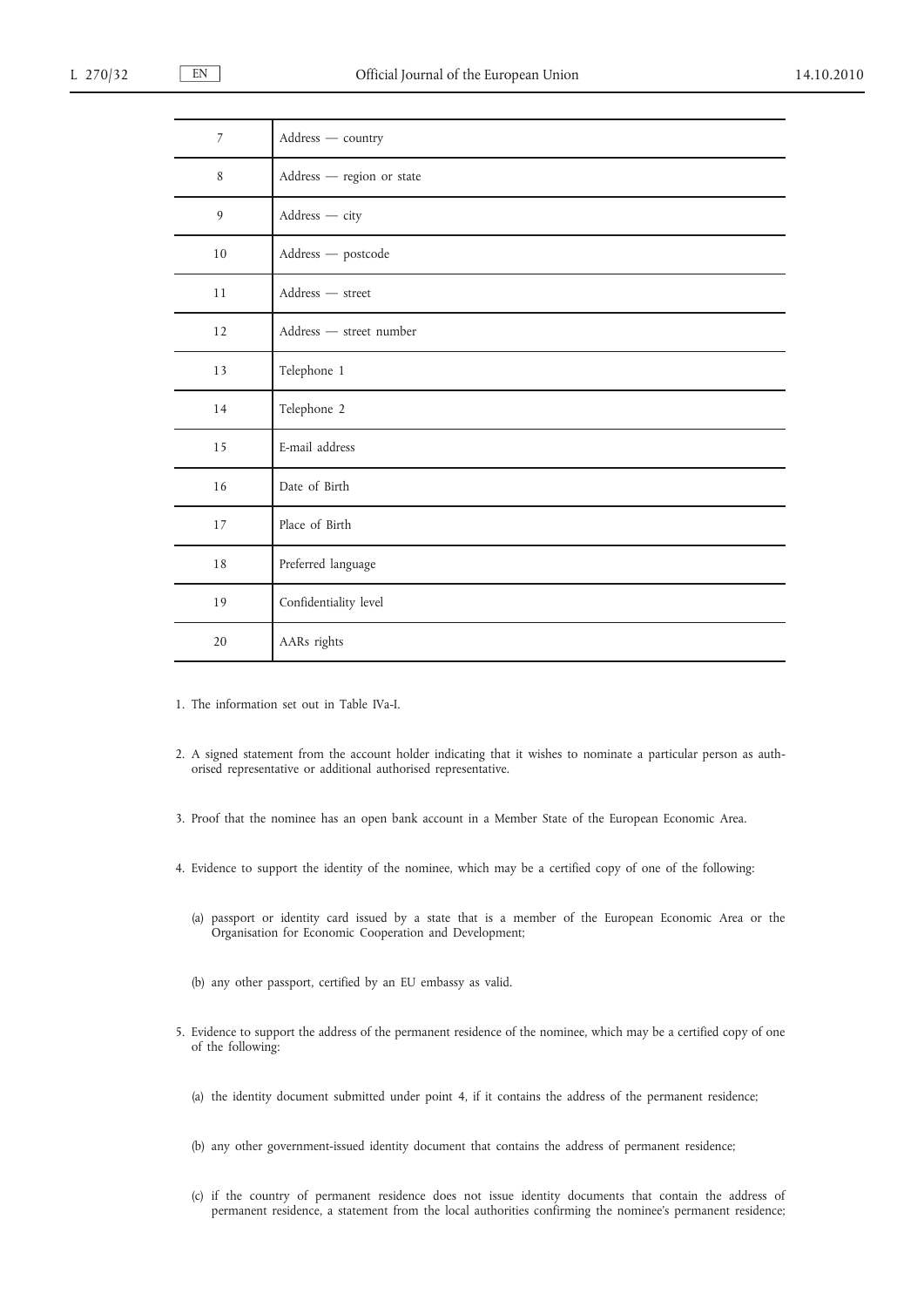- (d) any other document that is customarily accepted in the Member State of the administrator of the account as evidence of the permanent residence of the nominee.
- 6. Any document submitted as evidence under point 5 that was issued by a government outside the European Economic Area or the Organisation for Economic Cooperation and Development must be certified as authentic by a notary public.
- 7. The registry administrator may require that the documents submitted are accompanied with a certified translation into a language specified by the registry administrator.';
- 20. Annex XIa is amended as follows:
	- (a) in Table XIa-3, the sentence 'The allowances allocated for the years before the current year will have a value of zero.' is deleted;
	- (b) in Table XIa-4, the sentence 'The allowances allocated for the years before the current year won't be modified.' is deleted;
	- (c) in Table XIa-7, the code '7215' is deleted;
- 21. in Annex XII, the description beside response code 7701 in Table XII-I shall be replaced with the following text:

'Allocation must be provided for all the years.';

- 22. Annex XVI is amended as follows:
	- 1. point 1 is replaced with the following:
		- '1. The Central Administrator shall display and update the information in paragraphs 2 to 4c in respect of the registry system on the public area of the Community independent transaction log's website, in accordance with the specified timing, and each registry administrator shall display and update the information in paragraphs 2 to 4b information in respect of its registry on the public area of that registry's website, in accordance with the specified timing.';
	- 2. point 2(a) is replaced with the following:
		- '(a) name, address, city, postcode, country, telephone number and email address of the account holder.';
- 3. point 2(c) is replaced with the following:
	- '(c) name, address, city, postcode, country, telephone number, facsimile number and email address of the primary and secondary authorised representatives of the account specified by the account holder for that account, provided that the account holder requested the registry administrator in writing to display all or some of this information.';
- 4. points 4(a) and (b) are replaced with the following:
	- '(a) verified emissions figure, along with its corrections for the installation related to the operator holding account for year X shall be displayed from 1 April onwards of year  $(X+1)$ , or if 1 April falls on a weekend or on a holiday, then the verified emissions figure shall be displayed from the first working day following 1 April.;
	- (b) units surrendered pursuant to Articles 52 and 53, by unit identification code (in the case of ERUs and CERs), for year X shall be displayed from 1 May onwards of year  $(X+1)$ ;
- 5. point 4c is added:
	- '4c. A list shall be displayed and updated every 24 hours that displays the unit IDs of all allowances, CERs and ERUs that were surrendered. In the case of CERs and ERUs, project name, originating country and project ID shall also be displayed.';
- 6. point 12a is replaced by the following:
	- '12a. The CITL shall display on its public website the following general information, on 30 April of each year:
		- the percentage share of allowances surrendered in each Member State in the preceding calendar year that were surrendered from the account to which they were allocated to,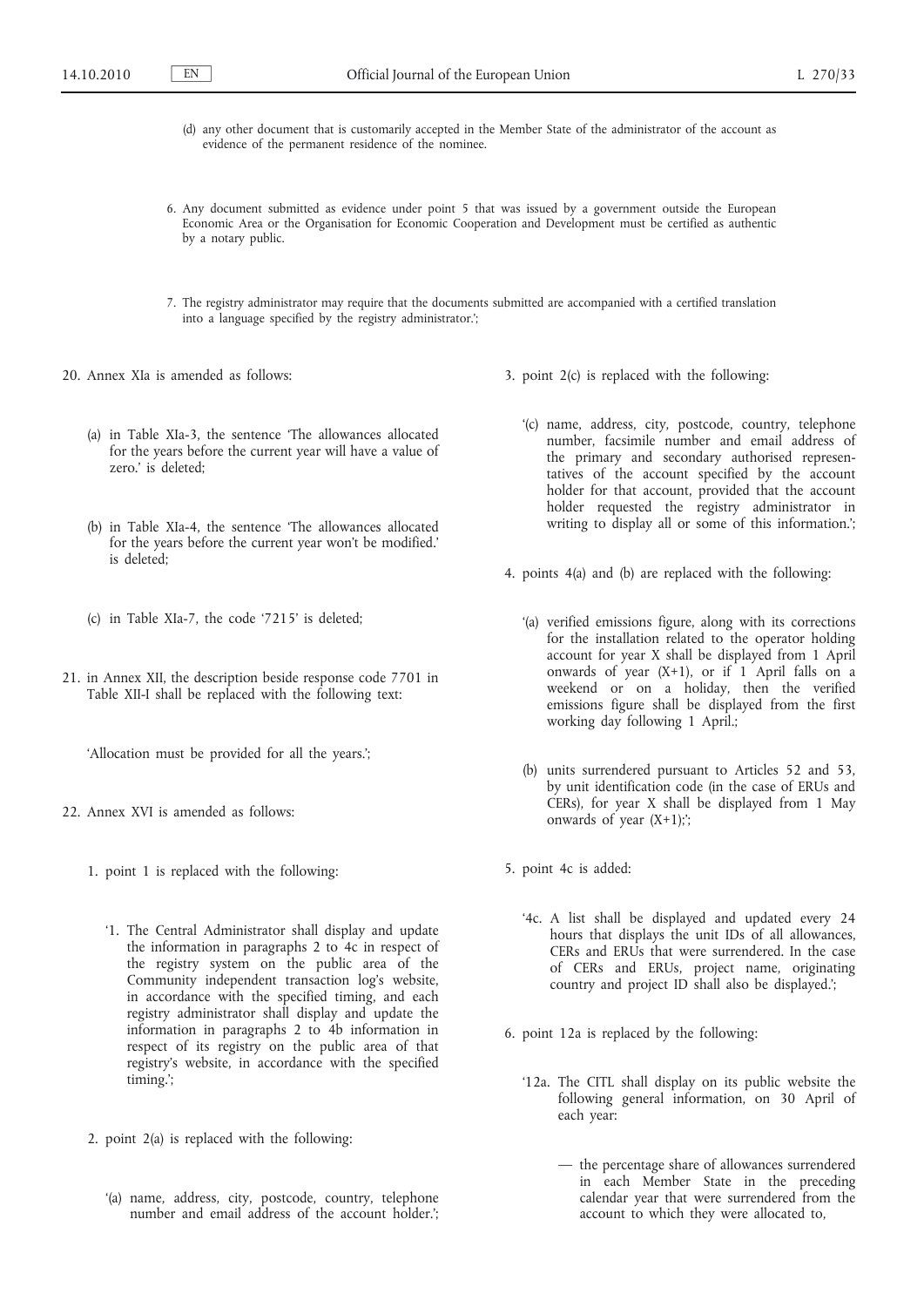- the sum of verified emissions by Member State entered for the preceding calendar year as a percentage of the sum of verified emissions of the year before that year,
- the percentage share belonging to accounts administered by a particular Member State in the number and volume of all allowance and Kyoto unit transfer transactions in the preceding calendar year,
- the percentage share belonging to accounts administered by a particular Member State in the number and volume of all allowance and Kyoto unit transfer transactions in the preceding calendar year between accounts administered by different Member States.'

### **Repeal**

Regulations (EC) No 2216/2004 and (EC) No 994/2008 are repealed with effect from 1 January 2012.

### *Article 80*

### **Entry into force**

This Regulation shall enter into force on the day following its publication in the *Official Journal of the European Union*.

Articles 2 to 76 and the Annexes shall apply from 1 January 2012.

This Regulation shall be binding in its entirety and directly applicable in all Member States.

Done at Brussels, 7 October 2010.

*For the Commission The President* José Manuel BARROSO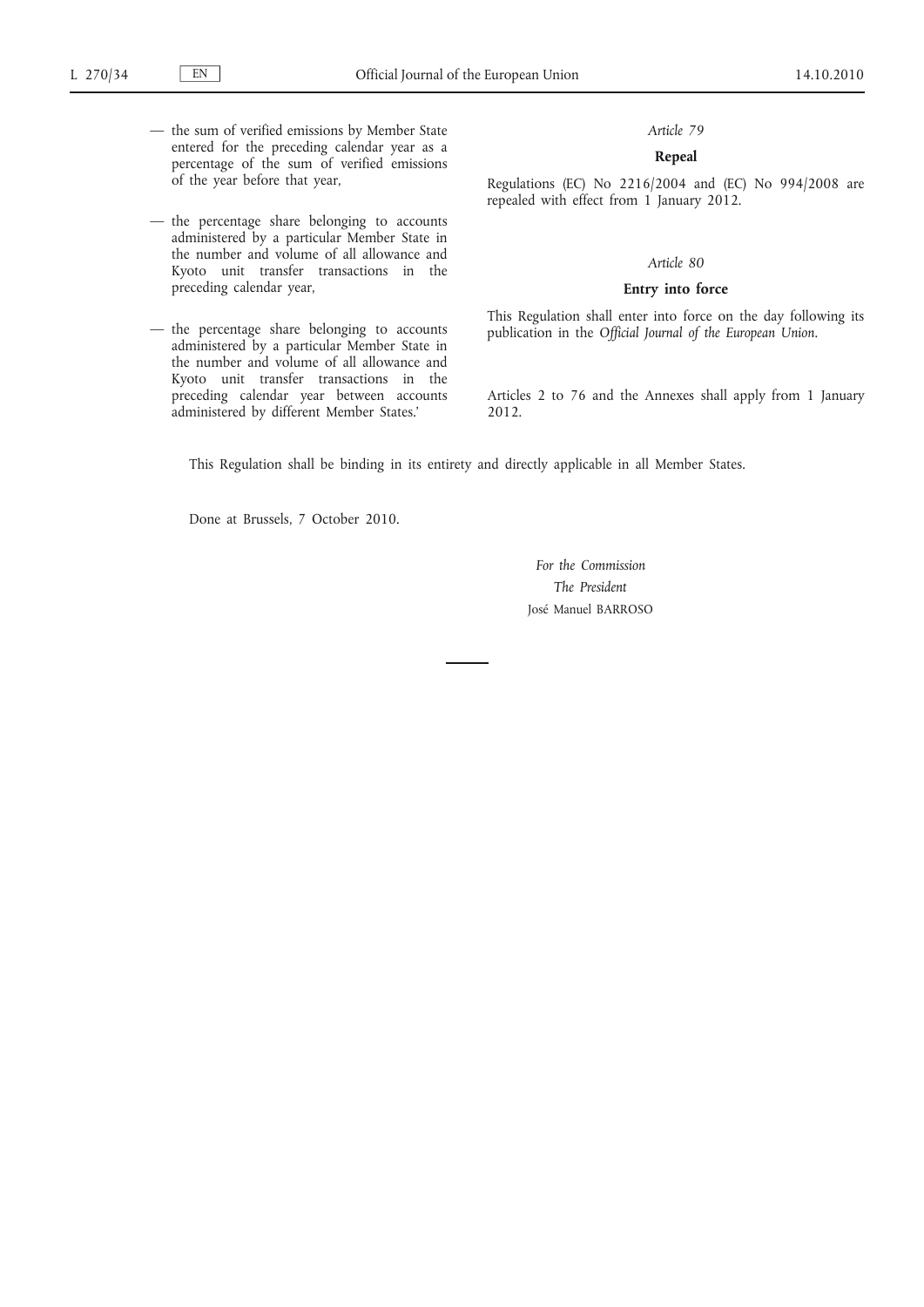14.10.2010 EN 14.10.2010 Official Journal of the European Union L 270/35

 $\boxed{\phantom{\begin{bmatrix} \Xi \end{bmatrix}}$ 

Official Journal of the European Union

# **Table I-I: Account types and unit types that may be held in each account type**

|                                      | Account Administrator<br>Account holder |                                                                      | No of accounts of this                | Allowances (Non-Kyoto<br>units) |                          | Kyoto units      |                |                |                          |             |     |     |             |
|--------------------------------------|-----------------------------------------|----------------------------------------------------------------------|---------------------------------------|---------------------------------|--------------------------|------------------|----------------|----------------|--------------------------|-------------|-----|-----|-------------|
| Account type name                    |                                         |                                                                      | type                                  | Chapter III<br>allowances       | Chapter II<br>allowances | AAU              | <b>CER</b>     | ERU            | lCER/tCER/<br><b>RMU</b> |             |     |     |             |
|                                      |                                         | I. KP Party accounts in KP registries (including the Union registry) |                                       |                                 |                          |                  |                |                |                          |             |     |     |             |
| Party holding account                |                                         |                                                                      | at least 1                            | N <sub>o</sub>                  | N <sub>o</sub>           | Yes              | Yes            | Yes            | Yes                      |             |     |     |             |
| Cancellation account                 |                                         | KP registry Administrator (in the                                    | 1                                     | N <sub>o</sub>                  | N <sub>o</sub>           | Yes              | Yes            | Yes            | Yes                      |             |     |     |             |
| Retirement account                   | KP Party                                | Union registry: the Central Adminis-<br>trator)                      | $\mathbf{1}$                          | N <sub>o</sub>                  | N <sub>o</sub>           | Yes              | Yes            | Yes            | Yes                      |             |     |     |             |
| ETS AAU deposit account              |                                         |                                                                      | 1                                     | N <sub>o</sub>                  | N <sub>o</sub>           | Yes              | N <sub>o</sub> | No             | N <sub>o</sub>           |             |     |     |             |
|                                      |                                         | II. Management accounts in the Union registry                        |                                       |                                 |                          |                  |                |                |                          |             |     |     |             |
| National allowance holding account   | Member State                            | Nat'l Admin of the MS holding the<br>account                         | 1 for each MS                         | Yes                             | Yes                      | No               | N <sub>o</sub> | N <sub>o</sub> | N <sub>o</sub>           |             |     |     |             |
| ETS central clearing account         |                                         |                                                                      | $\mathbf{1}$                          | N <sub>o</sub>                  | N <sub>o</sub>           | Yes              | N <sub>o</sub> | No             | N <sub>o</sub>           |             |     |     |             |
| Gateway deposit account              | EU                                      | Central Administrator                                                | 1 for each MS with<br>no KP Reg.      | N <sub>o</sub>                  | N <sub>o</sub>           | Yes              | N <sub>o</sub> | No             | N <sub>o</sub>           |             |     |     |             |
| Union allowance deletion account     |                                         |                                                                      | 1                                     | Yes                             | Yes                      | No               | N <sub>o</sub> | N <sub>o</sub> | N <sub>o</sub>           |             |     |     |             |
| Aviation Surrender Set-Aside Account |                                         |                                                                      | $\mathbf{1}$                          | N <sub>o</sub>                  | N <sub>o</sub>           | Yes              | Yes            | Yes            | N <sub>o</sub>           |             |     |     |             |
|                                      |                                         | III. User accounts in the Union registry                             |                                       |                                 |                          |                  |                |                |                          |             |     |     |             |
| Operator holding account             | Operator                                | Nat'l Admin of the MS where instal-<br>lation is located             | one for each<br>installation/aircraft | Yes                             | N <sub>o</sub>           | by $MS$ (*)      | Yes            | Yes            | by $MS$ (*)              |             |     |     |             |
| Aircraft Operator holding account    | Aircraft operator                       | Nat'l Admin of the MS administering<br>the aircraft operator         | trading platform in<br><b>MS</b>      |                                 |                          | operator/person/ |                | Yes            | Yes                      | by $MS$ (*) | Yes | Yes | by $MS$ (*) |
| Person holding account               | Person                                  |                                                                      |                                       | Yes                             | Yes                      | by $MS$ (*)      | Yes            | Yes            | by MS $(*)$              |             |     |     |             |
| Trading Platform holding Account     | Trading platform                        | Nat'l Admin that has opened the                                      |                                       | Yes                             | Yes                      | by MS $(*)$      | Yes            | Yes            | by $MS$ (*)              |             |     |     |             |
| Verifier Account                     | Verifier                                | account                                                              | One for each<br>verifier              | N <sub>o</sub>                  | N <sub>o</sub>           | No               | N <sub>o</sub> | N <sub>o</sub> | N <sub>o</sub>           |             |     |     |             |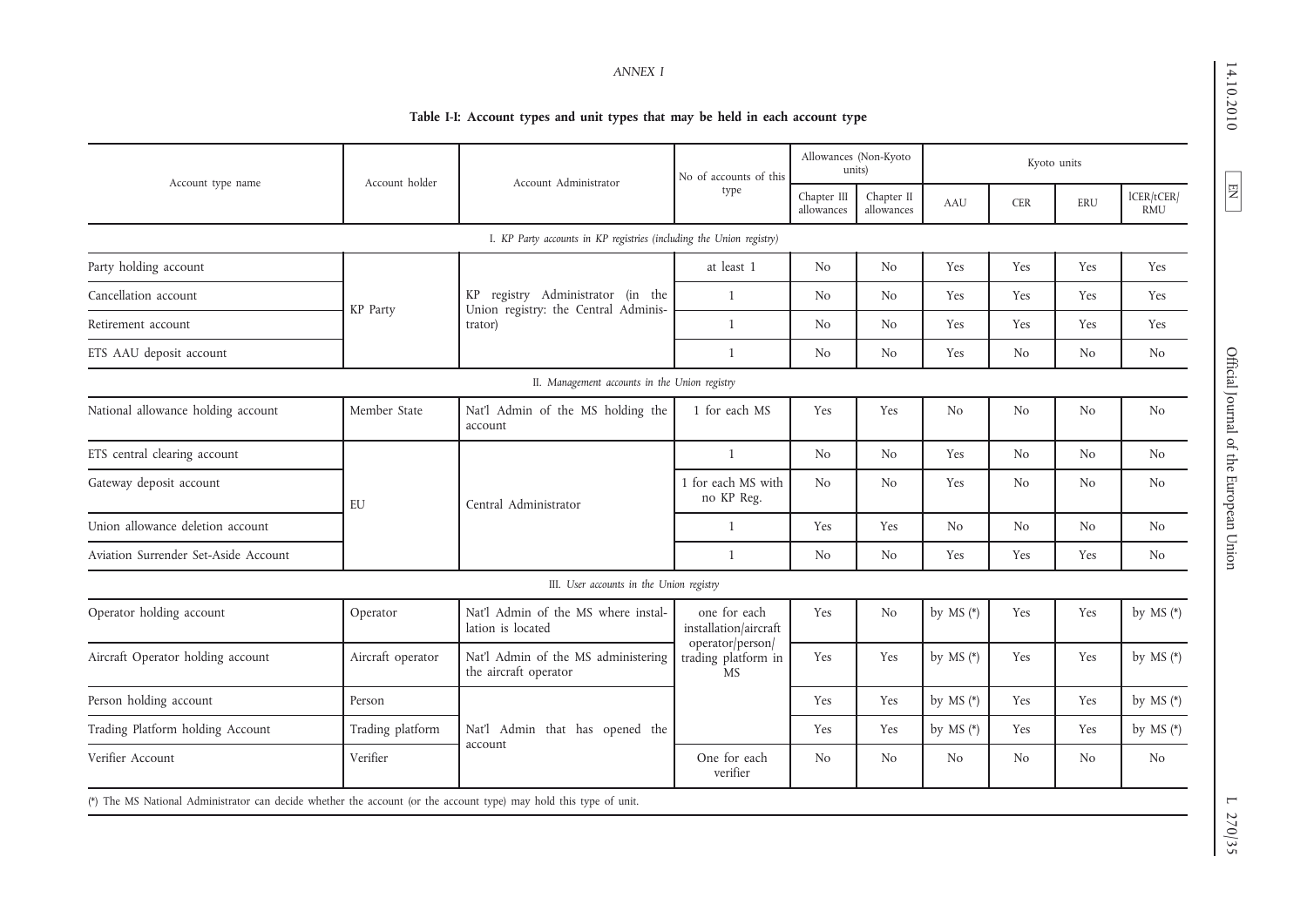# *ANNEX II*

### **Transaction types that may be initiated and received by each account type (with the type of units that my be involved)**

|                                                                                             | Transaction name and action type $(I = Initiate, R = receive)$ |      |                                                                        |                                               |      |                                               |                |                       |                           |     |                                |                |
|---------------------------------------------------------------------------------------------|----------------------------------------------------------------|------|------------------------------------------------------------------------|-----------------------------------------------|------|-----------------------------------------------|----------------|-----------------------|---------------------------|-----|--------------------------------|----------------|
|                                                                                             |                                                                |      |                                                                        | Transfer of units                             |      |                                               |                |                       |                           |     |                                |                |
| Account type name                                                                           | from a UR<br>account                                           |      |                                                                        | to a UR account<br>(from a non-UR<br>account) |      | between two<br>non-UR<br>accounts<br>(in EEA) |                | Surrender of<br>units | Deletion of<br>allowances |     | Cancellation of<br>Kyoto units |                |
|                                                                                             | Ι                                                              | R    | Ι                                                                      | R                                             | Ι    | R                                             | Ι              | R                     | Ι                         | R   | Ι                              | R              |
|                                                                                             |                                                                |      | I. KP Party accounts in the Union registry and all other KP registries |                                               |      |                                               |                |                       |                           |     |                                |                |
| KP Party holding account                                                                    | n.a.                                                           | Yes  | Yes                                                                    | n.a.                                          | Yes  | Yes                                           | No             | Yes                   | No                        | No  | Yes                            | No             |
| Cancellation account                                                                        | n.a.                                                           | Yes  | N <sub>o</sub>                                                         | n.a.                                          | No   | Yes                                           | No             | No                    | No.                       | No  | No                             | <b>Yes</b>     |
| Retirement account                                                                          | n.a.                                                           | Yes  | No                                                                     | n.a.                                          | No   | Yes                                           | No             | No                    | No                        | No  | No                             | No             |
| <b>ETS</b><br>AAU<br>deposit<br>account                                                     | n.a.                                                           | n.a. | Yes                                                                    | n.a.                                          | Yes  | Yes                                           | No             | No.                   | No                        | No  | No                             | No             |
|                                                                                             |                                                                |      | II. Management accounts in the Union registry                          |                                               |      |                                               |                |                       |                           |     |                                |                |
| <b>ETS</b><br>central<br>clearing<br>account                                                | Yes                                                            | Yes  | n.a.                                                                   | <b>Yes</b>                                    | n.a. | n.a.                                          | No             | No                    | No                        | No  | No                             | No             |
| Gateway deposit account<br>(for MS with no KP<br>registry)                                  | Yes                                                            | Yes  | n.a.                                                                   | Yes                                           | n.a. | n.a.                                          | No             | No                    | No                        | No  | N <sub>o</sub>                 | No             |
| allowance<br>National<br>holding account<br>(only<br>for<br>MS<br>with<br>KP<br>registries) | Yes                                                            | Yes  | n.a.                                                                   | Yes                                           | n.a. | n.a.                                          | No             | No                    | Yes                       | No  | No                             | No             |
| Union allowance deletion<br>account                                                         | No                                                             | No   | n.a.                                                                   | No                                            | n.a. | n.a.                                          | No             | Yes                   | No                        | Yes | No                             | No.            |
| Aviation Surrender Set-<br>Aside Account                                                    | Yes                                                            | Yes  | n.a.                                                                   | Yes                                           | n.a. | n.a.                                          | No             | Yes                   | No                        | No  | Yes                            | No             |
|                                                                                             |                                                                |      |                                                                        | III. User accounts in the Union registry      |      |                                               |                |                       |                           |     |                                |                |
| holding<br>Operator<br>account                                                              | Yes                                                            | Yes  | n.a.                                                                   | Yes                                           | n.a. | n.a.                                          | Yes            | No                    | Yes                       | No  | Yes                            | No             |
| Aircraft<br>Operator<br>holding account                                                     | Yes                                                            | Yes  | n.a.                                                                   | Yes                                           | n.a. | n.a.                                          | Yes            | N <sub>o</sub>        | Yes                       | No  | Yes                            | No             |
| Person holding account                                                                      | Yes                                                            | Yes  | n.a.                                                                   | Yes                                           | n.a. | n.a.                                          | No             | N <sub>o</sub>        | Yes                       | No  | Yes                            | No             |
| Trading Platform holding<br>account                                                         | Yes                                                            | Yes  | n.a.                                                                   | Yes                                           | n.a. | n.a.                                          | N <sub>o</sub> | N <sub>o</sub>        | Yes                       | No  | Yes                            | N <sub>o</sub> |
| Verifier Account                                                                            | No                                                             | No   | n.a.                                                                   | No                                            | n.a. | n.a.                                          | No             | No                    | No                        | No  | No                             | No             |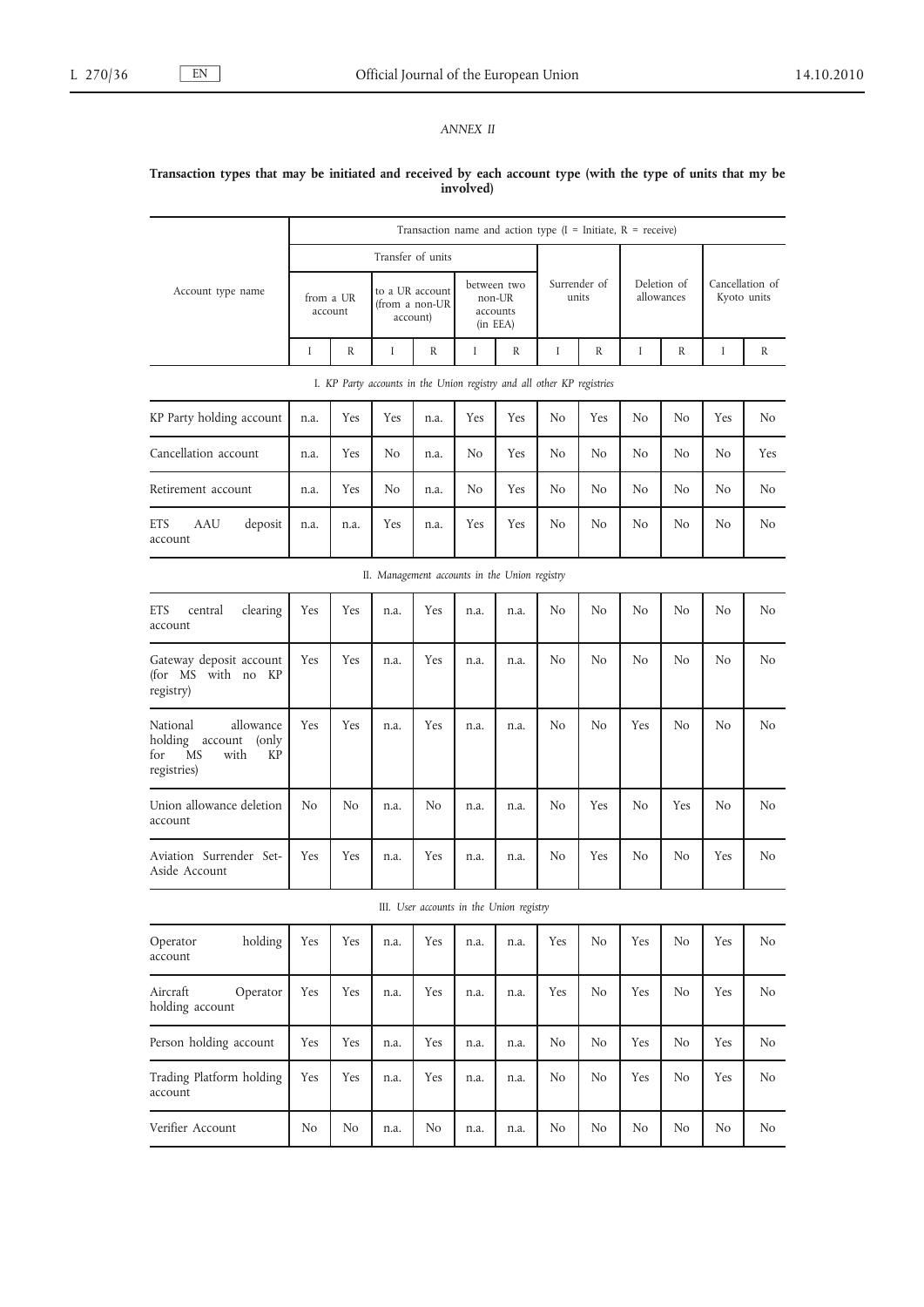# *ANNEX III*

# **Information to be submitted with requests for opening KP Party accounts and management accounts**

1. The information set out in Table III-I.

|                | А                                               | B                         | $\mathsf{C}$ | D                  | E                                               | F                                        |
|----------------|-------------------------------------------------|---------------------------|--------------|--------------------|-------------------------------------------------|------------------------------------------|
| Item No        | Account detail item                             | Mandatory<br>or Optional? | Type         | Can be<br>updated? | Is approval<br>from NA<br>needed for<br>update? | Displayed<br>on UR<br>public<br>website? |
| $\mathbf{1}$   | Account ID (given by UR)                        | M                         | Preset       | No                 | n.a.                                            | N <sub>0</sub>                           |
| $\overline{2}$ | Account type                                    | M                         | Choice       | No                 | n.a.                                            | Yes                                      |
| 3              | Commitment period                               | M                         | Choice       | No                 | n.a.                                            | Yes                                      |
| $\overline{4}$ | Account Holder ID (issued by UR)                | M                         | Free         | Yes                | Yes                                             | Yes                                      |
| 5              | Account holder Name                             | M                         | Free         | Yes                | Yes                                             | Yes                                      |
| 6              | Account Identifier (given by account<br>holder) | M                         | Free         | Yes                | N <sub>o</sub>                                  | No                                       |
| 7              | AH Address - country                            | M                         | Choice       | Yes                | Yes                                             | Yes                                      |
| 8              | AH Address - region or state                    | $\circ$                   | Free         | Yes                | Yes                                             | Yes                                      |
| 9              | AH Address - city                               | M                         | Free         | Yes                | Yes                                             | Yes                                      |
| 10             | AH Address - postcode                           | M                         | Free         | Yes                | Yes                                             | Yes                                      |
| 11             | AH Address – street                             | M                         | Free         | Yes                | Yes                                             | Yes                                      |
| 12             | AH Address – street No                          | M                         | Free         | Yes                | Yes                                             | Yes                                      |
| 13             | AH Company registration No or ID No             | M                         | Free         | Yes                | Yes                                             | Yes                                      |
| 14             | AH Telephone 1                                  | M                         | Free         | Yes                | No                                              | Yes                                      |
| 15             | AH Telephone 2                                  | M                         | Free         | Yes                | No.                                             | <b>Yes</b>                               |
| 16             | AH email address                                | M                         | Free         | Yes                | No                                              | Yes                                      |
| 17             | Date of Birth (for natural persons)             | O                         | Free         | N <sub>o</sub>     | n.a.                                            | No                                       |
| $18\,$         | Place of Birth (for natural persons)            | $\mathcal{O}$             | Free         | $\rm No$           | n.a.                                            | N <sub>o</sub>                           |
| 19             | VAT registration number with country<br>code    | $\mathcal{O}$             | Free         | Yes                | Yes                                             | N <sub>o</sub>                           |
| 20             | Account opening date                            | M                         | Preset       | No                 | n.a.                                            | Yes                                      |
| 21             | Account closing date                            | $\rm{O}$                  | Preset       | Yes                | Yes                                             | Yes                                      |

 $\overline{\phantom{a}}$ 

| Table III-I: Account Details for all accounts |
|-----------------------------------------------|
|                                               |

2. The account identifier shall be unique within the registry system.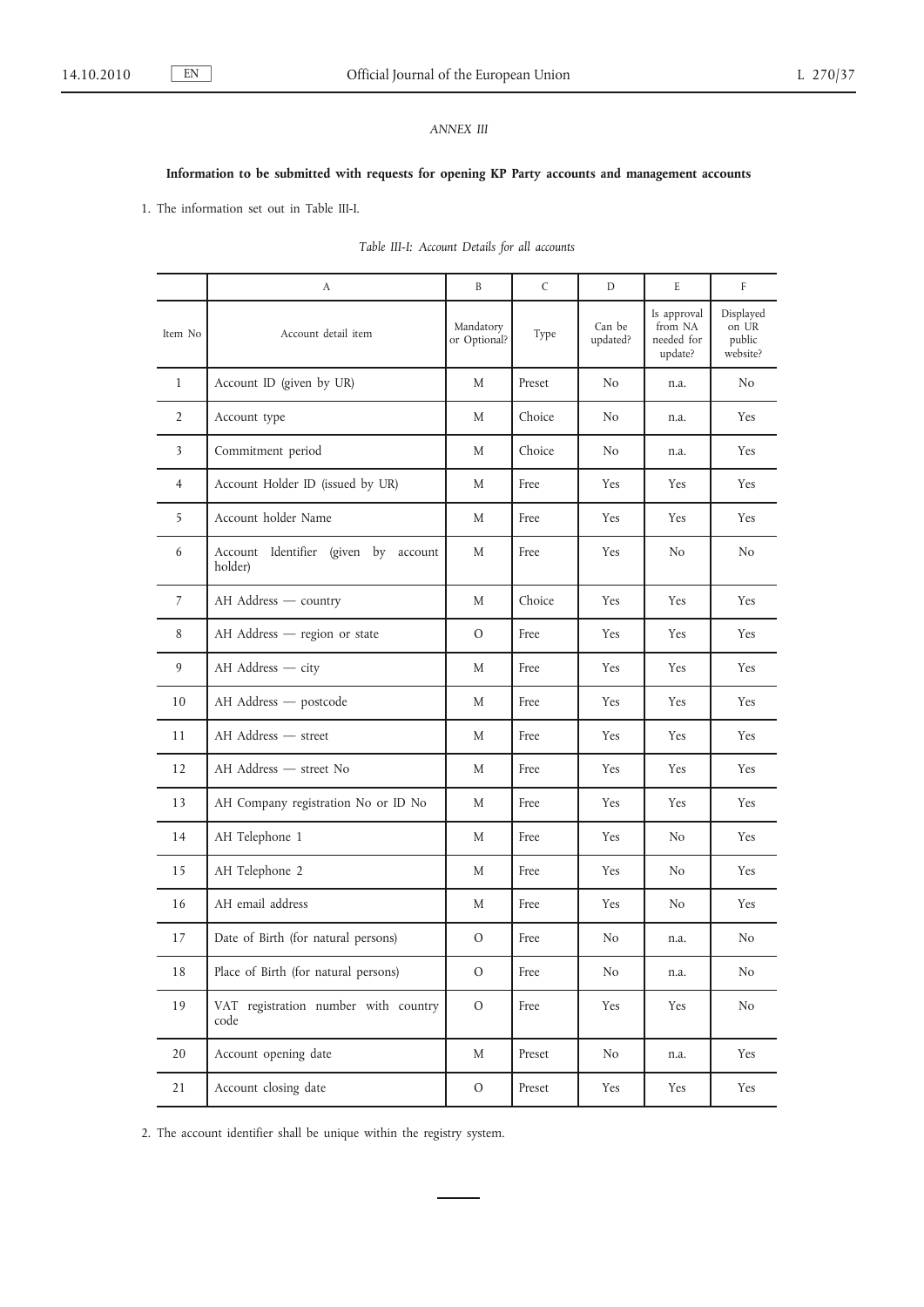### *ANNEX IV*

#### **Information concerning person holding accounts, trading platform holding accounts and verifier accounts to be provided to the national administrator**

- 1. The information set out in Table III-I. (The account ID and the alphanumeric identifier shall be unique within the registry system.)
- 2. Proof that the person requesting the account opening has an open bank account in a Member State of the European Economic Area.
- 3. Evidence to support the identity of the natural person requesting the account opening, which may be a certified copy of one of the following:
	- (a) a passport or identity card issued by a state that is a member of the European Economic Area or the Organisation for Economic Cooperation and Development;
	- (b) any other passport, certified by an EU embassy as valid.
- 4. Evidence to support the identity of the legal person requesting the account opening, which may be a certified copy of one of the following:
	- (a) the instrument establishing the legal entity;
	- (b) A document proving the registration of the legal entity.
- 5. Evidence to support the address of the permanent residence of the natural person account holder, which may be a certified copy of one of the following:
	- (a) the identity document submitted under point 3 if it contains the address of the permanent residence;
	- (b) any other government-issued identity document that contains the address of permanent residence;
	- (c) if the country of permanent residence does not issue identity documents that contain the address of permanent residence, a statement from the local authorities confirming the nominee's permanent residence;
	- (d) any other document that is customarily accepted in the Member State of the administrator of the account as evidence of the permanent residence of the nominee;
- 6. Evidence to support the registered address of the legal person account holder, if this is not clear from the document submitted in accordance with point 4.
- 7. Any document submitted as evidence under 3, 4 or 5 that was issued by a government outside the European Economic Area or the Organisation for Economic Cooperation and Development must be certified as authentic by a notary public.
- 8. The administrator of the account may require that the documents submitted are accompanied with a certified translation into a language specified by the administrator
- 9. Instead of obtaining paper documents, the administrator of the account may use electronic mechanisms to check the evidence to be submitted in accordance with points 3, 4 and 5.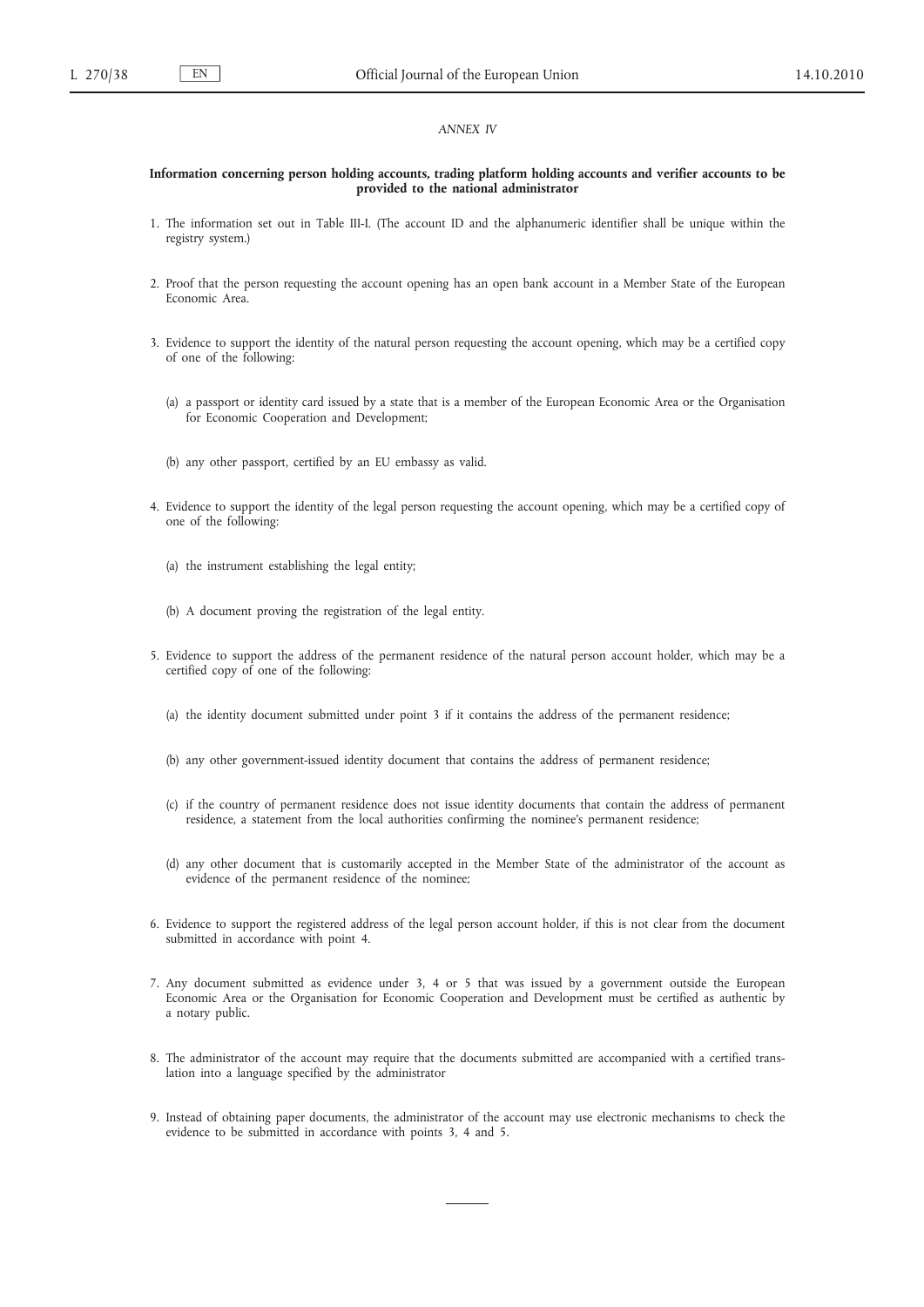### *ANNEX V*

#### **Additional information concerning trading platform holding accounts to be provided to the national administrator**

- 1. A signed statement from the competent financial authorities of the Member State of the administrator opening the account confirming that the person requesting the account opening is authorised by that Member State as one of the following:
	- (a) a regulated market as defined under Article 4, paragraph 1, (14) of Directive 2004/39/EC on markets in financial instruments, as amended;
	- (b) a multilateral trading facility as defined under Article 4, paragraph 1, (15) of Directive 2004/39/EC on markets in financial instruments, as amended;
	- (c) any other exchange that is a multilateral system operated and/or managed by a market operator, which brings together or facilitates the bringing together of multiple third-party buying and selling interests in allowances or Kyoto units, including any clearing or settlement system responsible for the payment for and delivery of allowances and the management of collateral servicing the relevant regulated market or multilateral trading facility, or any other exchange.

#### **Additional information concerning verifier accounts to be provided to the national administrator**

2. A document proving that the person requesting the account opening is accredited as a verifier in the Member State of the administrator from whom it requests the opening of an account.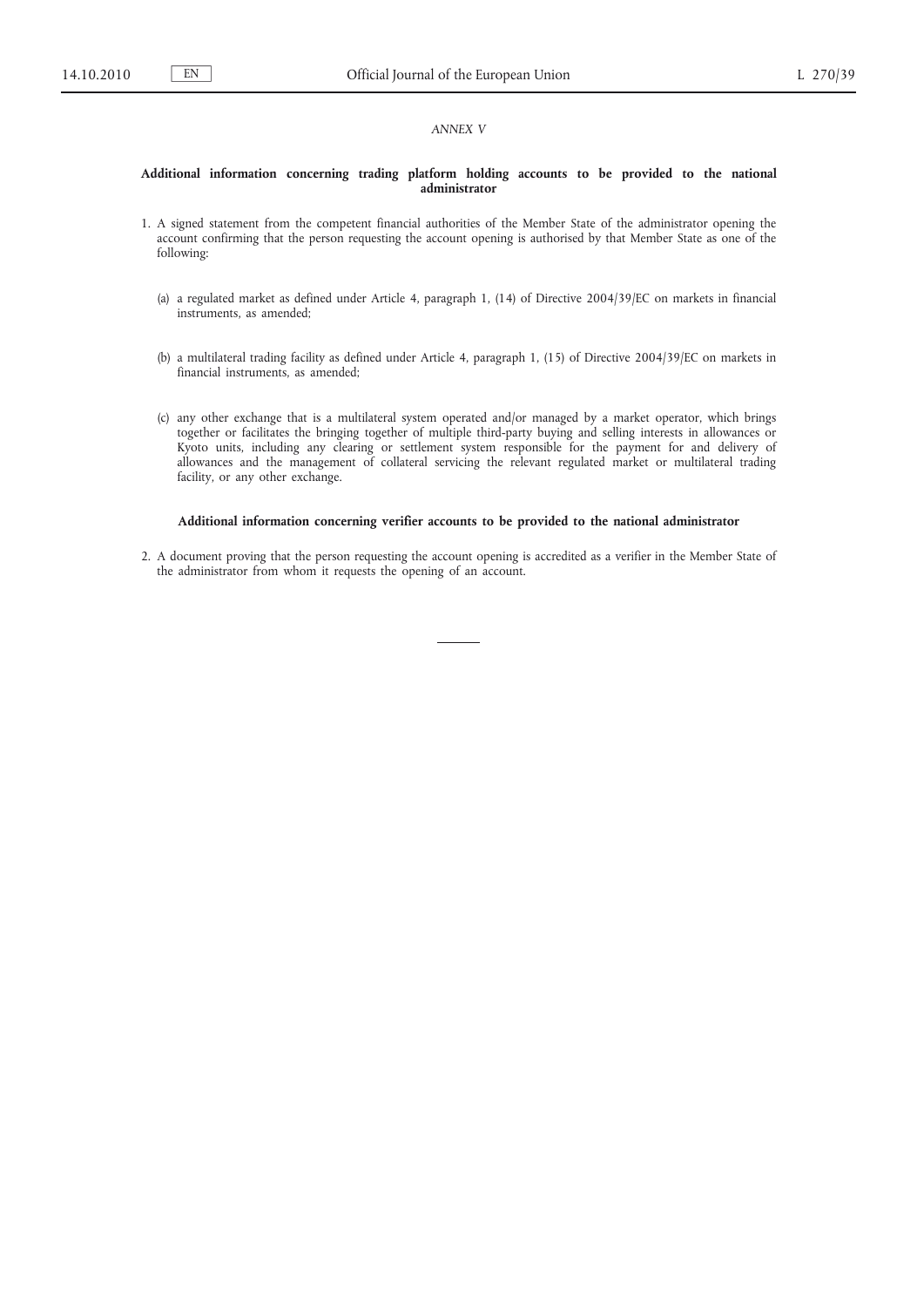# *ANNEX VI*

#### **Core terms and conditions**

*Structure and effect of core terms and conditions*

1. The relationship between account holders and registry administrators.

*The account holder and authorised representative's obligations*

- 2. The account holder and authorised representative's obligations with respect to security, usernames and passwords, and access to the registry website.
- 3. The account holder and authorised representative's obligation to post data on the registry website and ensure that data posted is accurate.
- 4. The account holder and authorised representative's obligation to comply with the terms of use of the registry website.

#### *The registry administrator's obligations*

- 5. The registry administrator's obligation to carry out account holder's instructions.
- 6. The registry administrator's obligation to log the account holder's details.
- 7. The registry administrator's obligation to open, update or close the account in accordance with the provisions of the Regulation.

#### *Process procedures*

8. The process finalisation and confirmation provisions.

#### *Payment*

9. The terms and conditions regarding any registry fees for establishing and maintaining accounts.

#### *Operation of the registry website*

- 10. Provisions regarding the right of the registry administrator to make changes to the registry website.
- 11. Conditions of use of the registry website.

### *Warranties and indemnities*

- 12. Accuracy of information.
- 13. Authority to initiate processes.

*Modification of these core terms to reflect changes to this Regulation or changes to domestic legislation Security and response to security breaches*

14. An indication that all suspicious messages related to transactions may be passed on to national law enforcement agencies by national administrators.

# *Dispute resolution*

15. Provisions relating to disputes between account holders.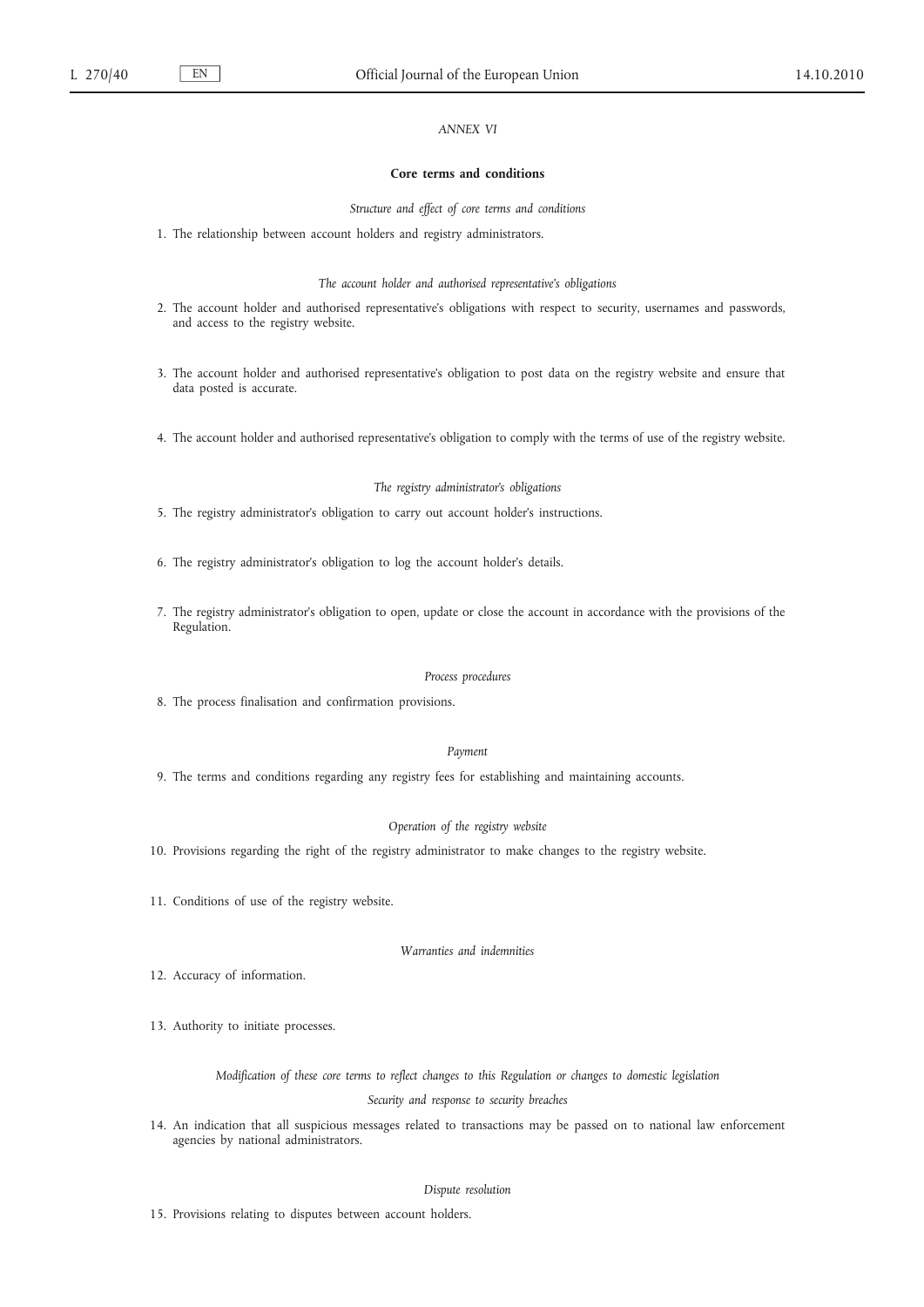# *Liability*

- 16. The limit of liability for the registry administrator.
- 17. The limit of liability for the account holder.

*Third party rights Agency, notices and governing law*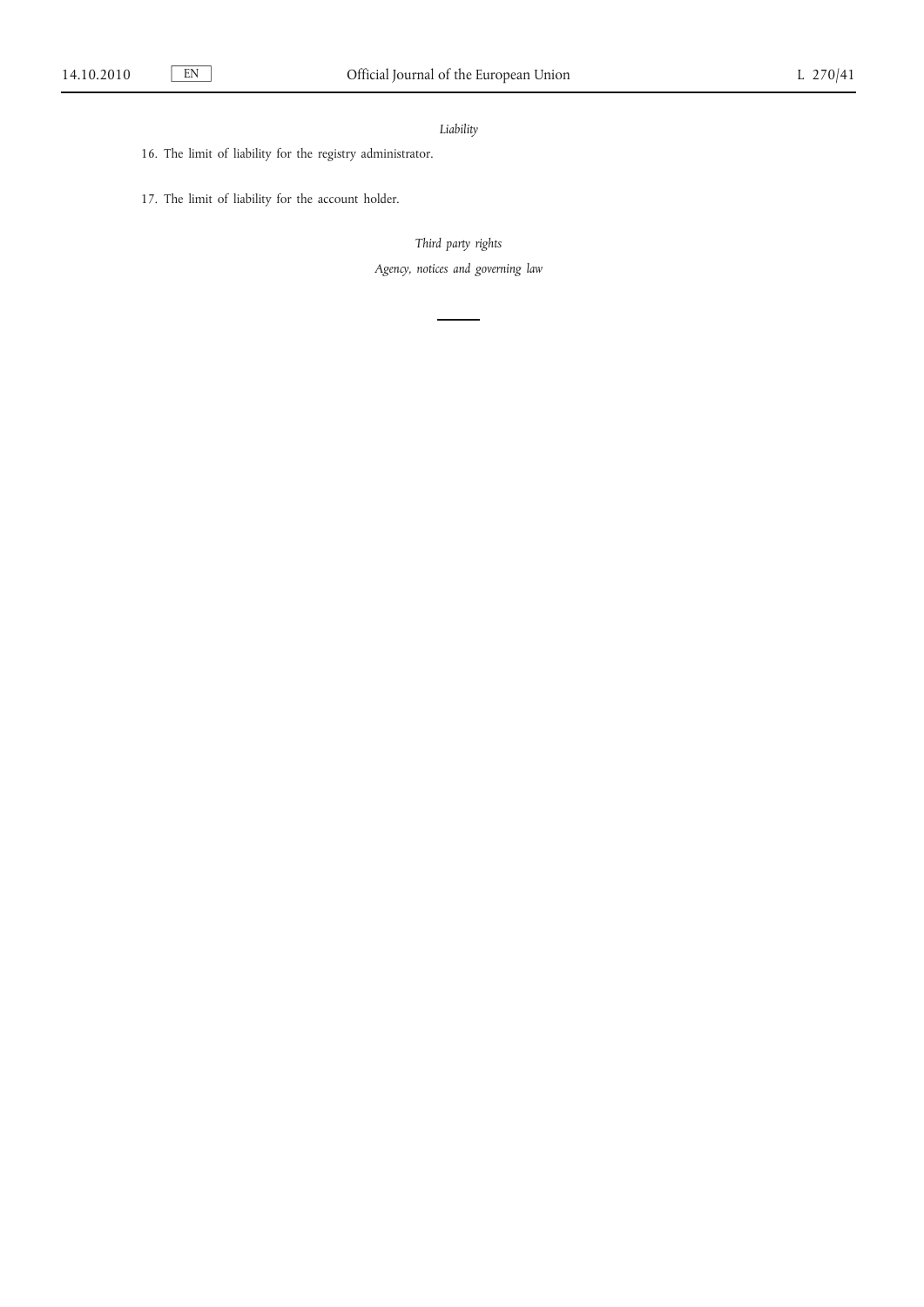# *ANNEX VII*

### **Information concerning each operator holding account to be provided to the national administrator**

1. The information set out in Table III-I.

- 2. Under the data provided in accordance with table III-I, the operator of the installation shall be given as the account holder. The name provided for the account holder should be identical to name of the natural or legal person that is the holder of the relevant greenhouse gas permit.
- 3. The information set out in Tables VII-I and VII-II

|                         | A                                      | B                         | $\mathsf{C}$ | D                  | E                                               | $\mathbf{F}$                             |
|-------------------------|----------------------------------------|---------------------------|--------------|--------------------|-------------------------------------------------|------------------------------------------|
| Item<br>No              | Account detail item                    | Mandatory<br>or Optional? | Type         | Can be<br>updated? | Is approval<br>from NA<br>needed for<br>update? | Displayed<br>on UR<br>public<br>website? |
| $\mathbf{1}$            | Installation ID                        | M                         | Preset       | N <sub>o</sub>     |                                                 | Yes                                      |
| $\overline{2}$          | Permit ID                              | M                         | Free         | Yes                | Yes                                             | Yes                                      |
| $\overline{\mathbf{3}}$ | Permit entry into force date           | M                         | Free         | No                 |                                                 | <b>Yes</b>                               |
| $\overline{4}$          | Permit expiry date                     | $\circ$                   | Free         | Yes                | Yes                                             | Yes                                      |
| 5                       | Installation Name                      | M                         | Free         | Yes                | Yes                                             | Yes                                      |
| 6                       | Installation Activity Type             | M                         | Choice       | Yes                | Yes                                             | Yes                                      |
| $\overline{7}$          | Installation Address - country         | M                         | Preset       | Yes                | Yes                                             | Yes                                      |
| 8                       | Installation Address - region or state | $\overline{O}$            | Free         | Yes                | Yes                                             | Yes                                      |
| 9                       | Installation Address - city            | M                         | Free         | Yes                | Yes                                             | Yes                                      |
| 10                      | Installation Address - postcode        | M                         | Free         | Yes                | Yes                                             | <b>Yes</b>                               |
| 11                      | Installation Address - street          | M                         | Free         | Yes                | Yes                                             | Yes                                      |
| 12                      | Installation Address - street No       | M                         | Free         | Yes                | Yes                                             | Yes                                      |
| 13                      | Installation Telephone 1               | M                         | Free         | Yes                | No.                                             | Yes                                      |
| 14                      | Installation Telephone 2               | M                         | Free         | Yes                | No                                              | Yes                                      |
| 15                      | Installation email address             | M                         | Free         | Yes                | No                                              | Yes                                      |
| 16                      | Parent Company                         | $\overline{O}$            | Free         | Yes                | No.                                             | Yes                                      |
| 17                      | Subsidiary Company                     | $\mathcal{O}$             | Free         | Yes                | No                                              | Yes                                      |
| 18                      | EPRTR Identification Number            | M                         | Free         | Yes                | No                                              | Yes                                      |
| 19                      | Latitude                               | $\mathcal{O}$             | Free         | Yes                | No                                              | Yes                                      |
| 20                      | Longitude                              | $\mathcal{O}$             | Free         | Yes                | N <sub>o</sub>                                  | Yes                                      |

|  | Table VII-I: Account Details for operator holding accounts |  |  |  |
|--|------------------------------------------------------------|--|--|--|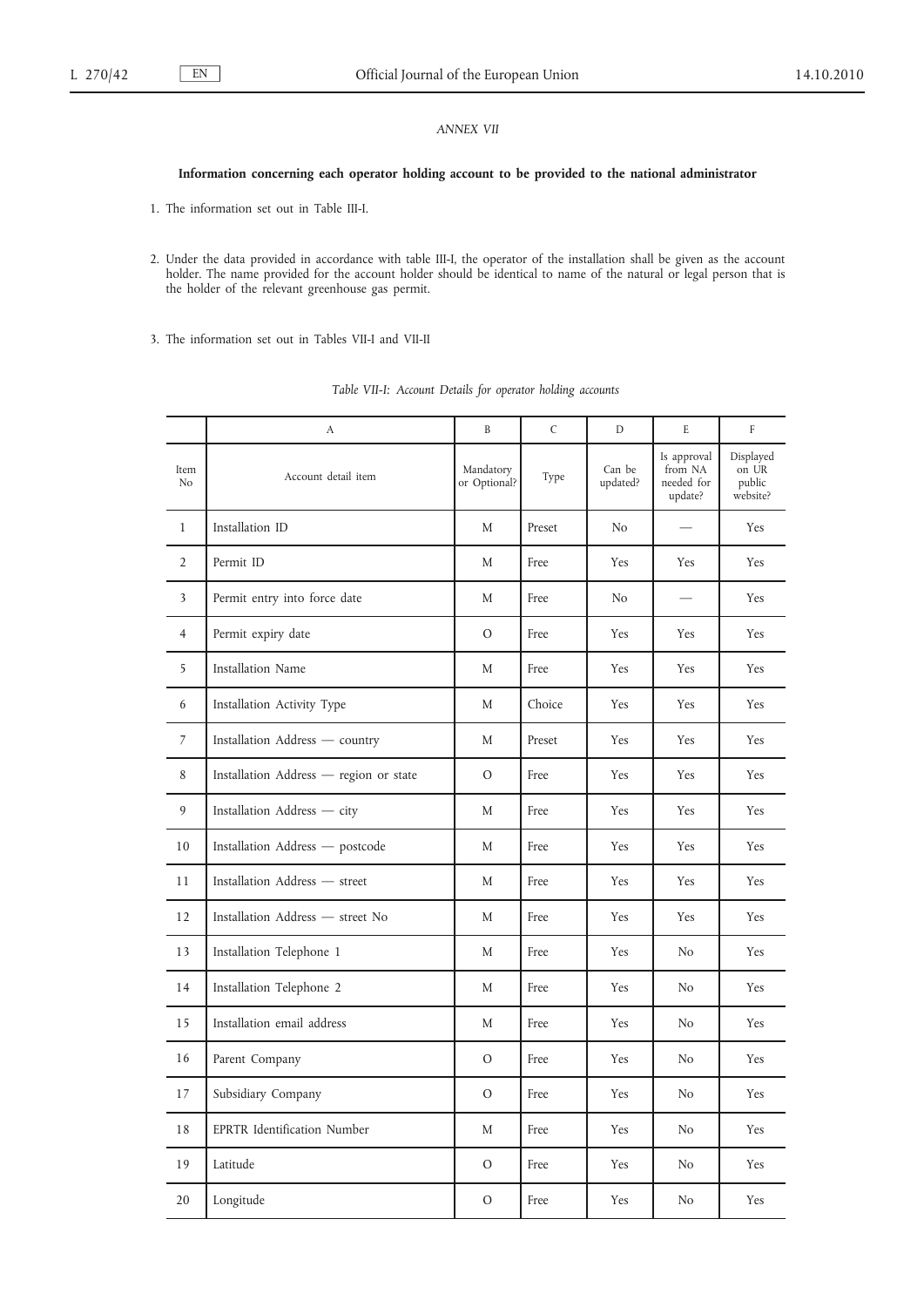|                         | A                                                                                                                         | B                         | $\mathsf{C}$ | D                  | E                                               | F                                        |
|-------------------------|---------------------------------------------------------------------------------------------------------------------------|---------------------------|--------------|--------------------|-------------------------------------------------|------------------------------------------|
| Item<br>N <sub>o</sub>  | Account detail item                                                                                                       | Mandatory<br>or Optional? | Type         | Can be<br>updated? | Is approval<br>from NA<br>needed for<br>update? | Displayed<br>on UR<br>public<br>website? |
| $\mathbf{1}$            | Verifier                                                                                                                  | $\circ$                   | Choice       | Yes                | No.                                             | Yes                                      |
|                         | Company name                                                                                                              | $\Omega$                  | Free         | <b>Yes</b>         | N <sub>0</sub>                                  | Yes $(*)$                                |
|                         | Company department                                                                                                        | $\Omega$                  | Free         | Yes                | N <sub>0</sub>                                  | Yes $(*)$                                |
| $\overline{2}$          | Contact Person within MS First Name                                                                                       | $\Omega$                  | Free         | Yes                | N <sub>o</sub>                                  | Yes $(*)$                                |
| $\overline{\mathbf{3}}$ | Contact Person within MS Last Name                                                                                        | $\circ$                   | Free         | Yes                | N <sub>o</sub>                                  | Yes $(*)$                                |
| $\overline{4}$          | Contact Person Address - country                                                                                          | $\mathcal{O}$             | Preset       | Yes                | N <sub>o</sub>                                  | Yes $(*)$                                |
| 5                       | Contact Person Address - region or state                                                                                  | $\mathcal{O}$             | Free         | Yes                | N <sub>o</sub>                                  | Yes $(*)$                                |
| 6                       | Contact Person Address - city                                                                                             | $\circ$                   | Free         | Yes                | N <sub>o</sub>                                  | Yes $(*)$                                |
| $\overline{7}$          | Contact Person Address - postcode                                                                                         | $\circ$                   | Free         | Yes                | N <sub>o</sub>                                  | Yes $(*)$                                |
| 8                       | Contact Person Address - street                                                                                           | $\Omega$                  | Free         | <b>Yes</b>         | N <sub>o</sub>                                  | Yes $(*)$                                |
| 9                       | Contact Person Address - street No                                                                                        | $\Omega$                  | Free         | Yes                | N <sub>o</sub>                                  | Yes $(*)$                                |
| 10                      | Contact Person Telephone 1                                                                                                | $\mathcal{O}$             | Free         | Yes                | N <sub>o</sub>                                  | Yes $(*)$                                |
| 11                      | Contact Person Telephone 2                                                                                                | $\mathcal{O}$             | Free         | Yes                | N <sub>o</sub>                                  | Yes $(*)$                                |
| 12                      | Contact Person email address                                                                                              | $\mathcal{O}$             | Free         | Yes                | N <sub>o</sub>                                  | Yes $(*)$                                |
|                         | (*) These items are not displayed if the account holder requests keeping them confidential in accordance with Article 75. |                           |              |                    |                                                 |                                          |

*Table VII-II: Account verifier and contact person details*

4. The name of the installation shall be identical to the name indicated in the relevant greenhouse gas permit.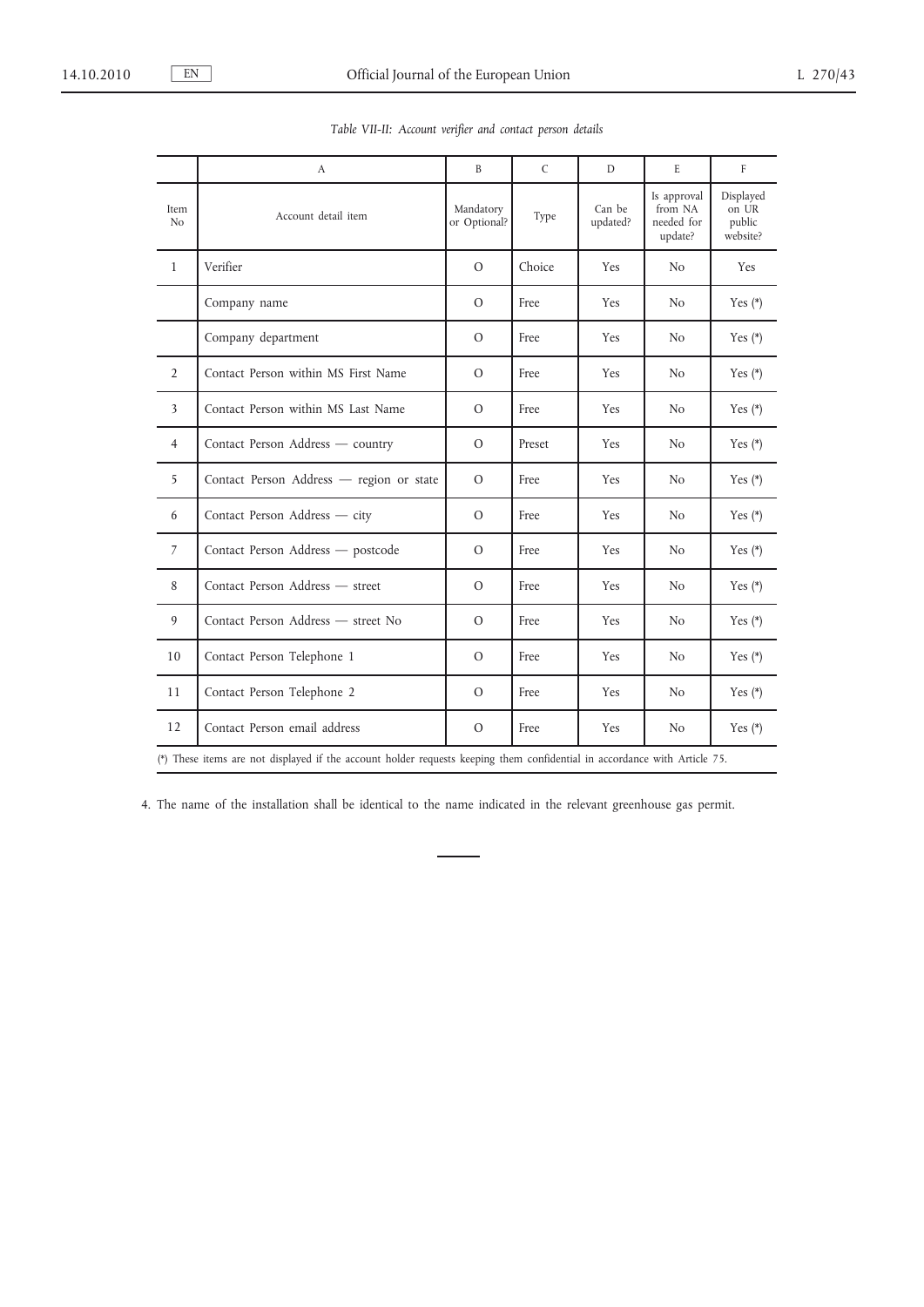# *ANNEX VIII*

### **Information concerning each aircraft operator holding account to be provided to the registry administrator**

1. The information set out in Table III-I and VII-II.

2. Under the data provided in accordance with table III-I, the aircraft operator shall be given as the account holder. The name recorded for the account holder shall be identical to the name in the Monitoring Plan. In case of the name in the Monitoring Plan being obsolete, the name in the trading registry or the name used by Eurocontrol shall be used.

3. The information set out in Table VIII-I.

|                         | A                                                           | B                         | $\mathcal{C}$ | D                  | E                                               | $\mathbf{F}$                             |
|-------------------------|-------------------------------------------------------------|---------------------------|---------------|--------------------|-------------------------------------------------|------------------------------------------|
| Item<br>N <sub>0</sub>  | Account detail item                                         | Mandatory<br>or Optional? | Type          | Can be<br>updated? | Is approval<br>from NA<br>needed for<br>update? | Displayed<br>on UR<br>public<br>website? |
| $\mathbf{1}$            | Aircraft operator ID (assigned by Union<br>registry)        | M                         | Free          | N <sub>o</sub>     |                                                 | Yes                                      |
| $\overline{2}$          | Unique code under Commission Regulation<br>(EC) No 748/2009 | M                         | Free          | Yes                | Yes                                             | Yes                                      |
| $\overline{\mathbf{3}}$ | call sign (ICAO designator)                                 | $\Omega$                  | Free          | Yes                | Yes                                             | Yes                                      |
| $\overline{4}$          | Monitoring plan ID                                          | M                         | Free          | Yes                | Yes                                             | Yes                                      |
| 5                       | Monitoring plan $-$ first year of applicability             | M                         | Free          | N <sub>o</sub>     |                                                 | Yes                                      |
| 6                       | Monitoring $plan$ — year of expiry                          | $\Omega$                  | Free          | Yes                | Yes                                             | Yes                                      |

*Table VIII-I: Account Details for Aircraft operator holding accounts*

4. The call sign is ICAO designator in box 7 of the flight plan or, if not available, the registration marking of the aircraft.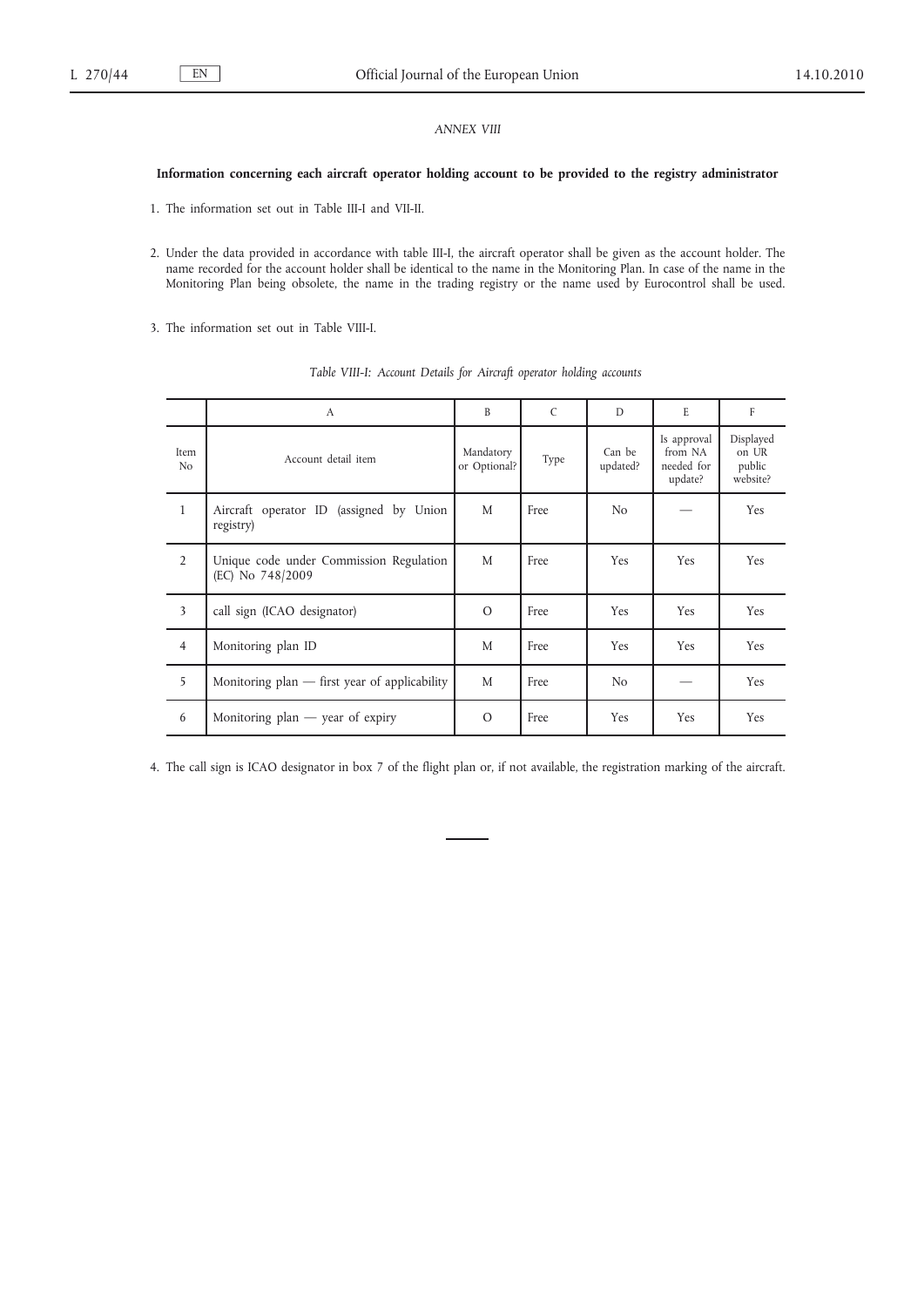# *ANNEX IX*

### **Information concerning authorised representatives and additional authorised representatives to be provided to the administrator of the account**

|                | А                         | B                         | C                  | D                  | E                                               | F                                        |
|----------------|---------------------------|---------------------------|--------------------|--------------------|-------------------------------------------------|------------------------------------------|
| Item<br>No     | Account detail item       | Mandatory<br>or Optional? | Type               | Can be<br>updated? | Is approval<br>from NA<br>needed for<br>update? | Displayed<br>on UR<br>public<br>website? |
| $\mathbf{1}$   | Person ID                 | M                         | Free               | No                 | n.a.                                            | No                                       |
| $\overline{2}$ | Type of AR                | M                         | Choice             | Yes                | N <sub>o</sub>                                  | Yes                                      |
| 3              | First Name                | M                         | Free               | Yes                | Yes                                             | No $(*)$                                 |
| $\overline{4}$ | Last Name                 | M                         | Free               | Yes                | Yes                                             | No $(*)$                                 |
| 5              | Title                     | $\circ$                   | Free               | Yes                | No                                              | No $(*)$                                 |
| 6              | Job title                 | $\circ$                   | Free               | Yes                | No                                              | No $(*)$                                 |
|                | Company name              | $\circ$                   | Free               | Yes                | No                                              | No $(*)$                                 |
|                | Company department        | $\circ$                   | Free               | Yes                | No                                              | No $(*)$                                 |
| 7              | Address - country         | M                         | Preset             | N <sub>o</sub>     | n.a.                                            | No $(*)$                                 |
| 8              | Address - region or state | $\circ$                   | Free               | Yes                | Yes                                             | No $(*)$                                 |
| 9              | Address - city            | M                         | Free               | Yes                | Yes                                             | No $(*)$                                 |
| 10             | Address — postcode        | M                         | Free               | Yes                | Yes                                             | No $(*)$                                 |
| 11             | Address - street          | M                         | Free               | Yes                | Yes                                             | No $(*)$                                 |
| 12             | Address - street number   | M                         | Free               | Yes                | Yes                                             | No $(*)$                                 |
| 13             | Telephone 1               | M                         | Free               | Yes                | No                                              | No $(*)$                                 |
| 14             | Telephone 2               | M                         | Free               | Yes                | No                                              | No $(*)$                                 |
| 15             | E-mail address            | M                         | Free               | Yes                | No                                              | No                                       |
| 16             | Date of Birth             | M                         | Free               | N <sub>o</sub>     | n.a.                                            | No                                       |
| 17             | Place of Birth            | M                         | Free               | N <sub>o</sub>     | n.a.                                            | No                                       |
| 18             | Preferred language        | $\rm O$                   | Choice             | Yes                | N <sub>o</sub>                                  | No                                       |
| 19             | Confidentiality level     | $\rm O$                   | Choice             | Yes                | N <sub>o</sub>                                  | No                                       |
| 20             | AARs rights               | M                         | Multiple<br>Choice | Yes                | N <sub>o</sub>                                  | No                                       |

*Table IX-I: Authorised representative details*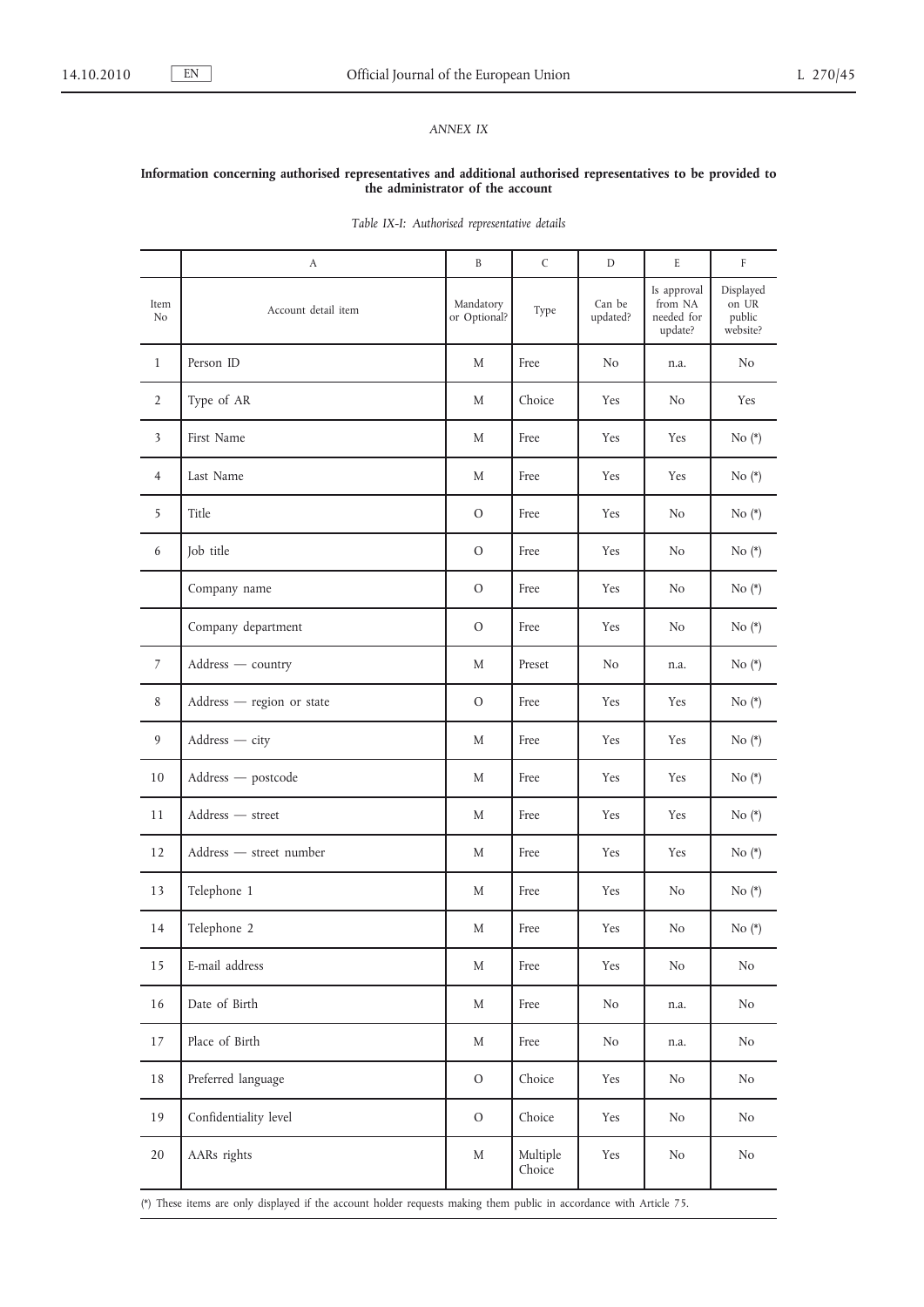- 1. The information set out in Table IX-I.
- 2. A signed statement from the account holder indicating that it wishes to nominate a particular person as authorised representative or additional authorised representative, confirming that the authorised representative or additional authorised representative has the right to initiate transactions on behalf of the account holder and indicating any limitations to that right.
- 3. Evidence to support the identity of the nominee, which may be a certified copy of one of the following:
	- (a) a passport or identity card issued by a state that is a member of the European Economic Area or the Organisation for Economic Cooperation and Development;
	- (b) any other passport, certified by an EU embassy as valid.
- 4. Evidence to support the address of the permanent residence of the nominee, which may be a certified copy of one of the following:
	- (a) the identity document submitted under point 3, if it contains the address of the permanent residence;
	- (b) any other government-issued identity document that contains the address of permanent residence;
	- (c) if the country of permanent residence does not issue identity documents that contain the address of permanent residence, a statement from the local authorities confirming the nominee's permanent residence;
	- (d) any other document that is customarily accepted in the Member State of the administrator of the account as evidence of the permanent residence of the nominee;
- 5. Any document submitted as evidence under point 4 that was issued by a government outside the European Economic Area or the Organisation for Economic Cooperation and Development must be certified as authentic by a notary public.
- 6. The administrator of the account may require that the documents submitted are accompanied with a certified translation into a language specified by the registry administrator.
- 7. Instead of obtaining paper documents, the administrator of the account may use electronic mechanisms to check the evidence to be submitted in accordance with points 3 and 4.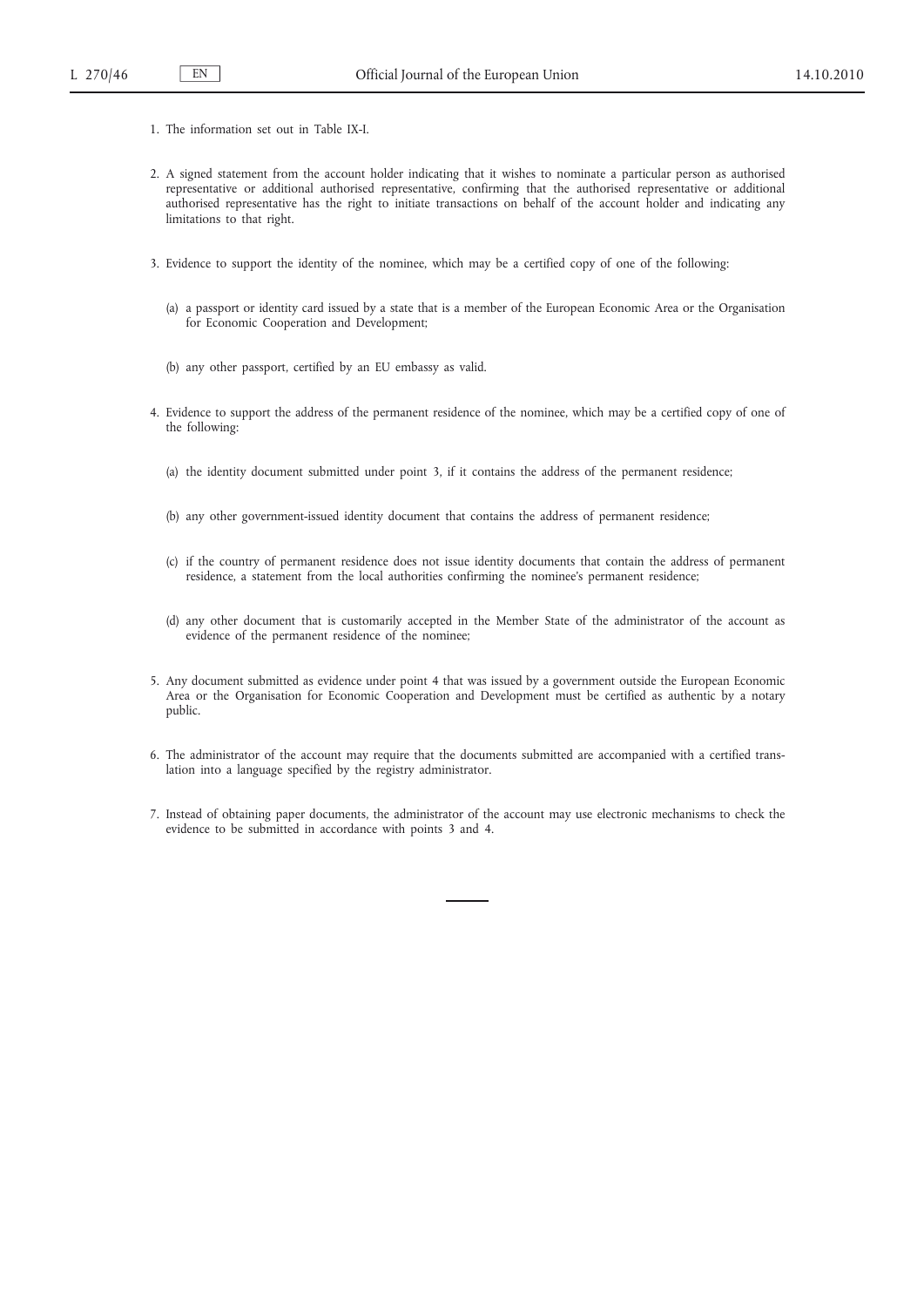# *ANNEX X*

### **Formats for submitting annual emissions data**

1. Emissions data for operators shall contain the information set out in Table X-I.

# *Table X-I: Emissions data for operators*

| Installation ID: |  |
|------------------|--|
| Reporting year   |  |

| Greenhouse Gas Emissions |                 |         |                         |  |  |
|--------------------------|-----------------|---------|-------------------------|--|--|
|                          |                 | in tons | in tons of $CO_2$ eq    |  |  |
| 3                        | $CO2$ emissions |         |                         |  |  |
| $\overline{4}$           | $N2O$ emissions |         |                         |  |  |
| 5                        | PFC emissions   |         |                         |  |  |
| 6                        | Total emissions |         | $\Sigma$ (C2 + C3 + C4) |  |  |

2. Emissions data for aircraft operators shall contain the data set out in under paragraphs 8 and 9 of Section 8 in Annex XIV to Decision 2007/589/EC.

3. The electronic format for submitting emissions data shall be described in the Data Exchange and Technical Specifications provided for in Article 71.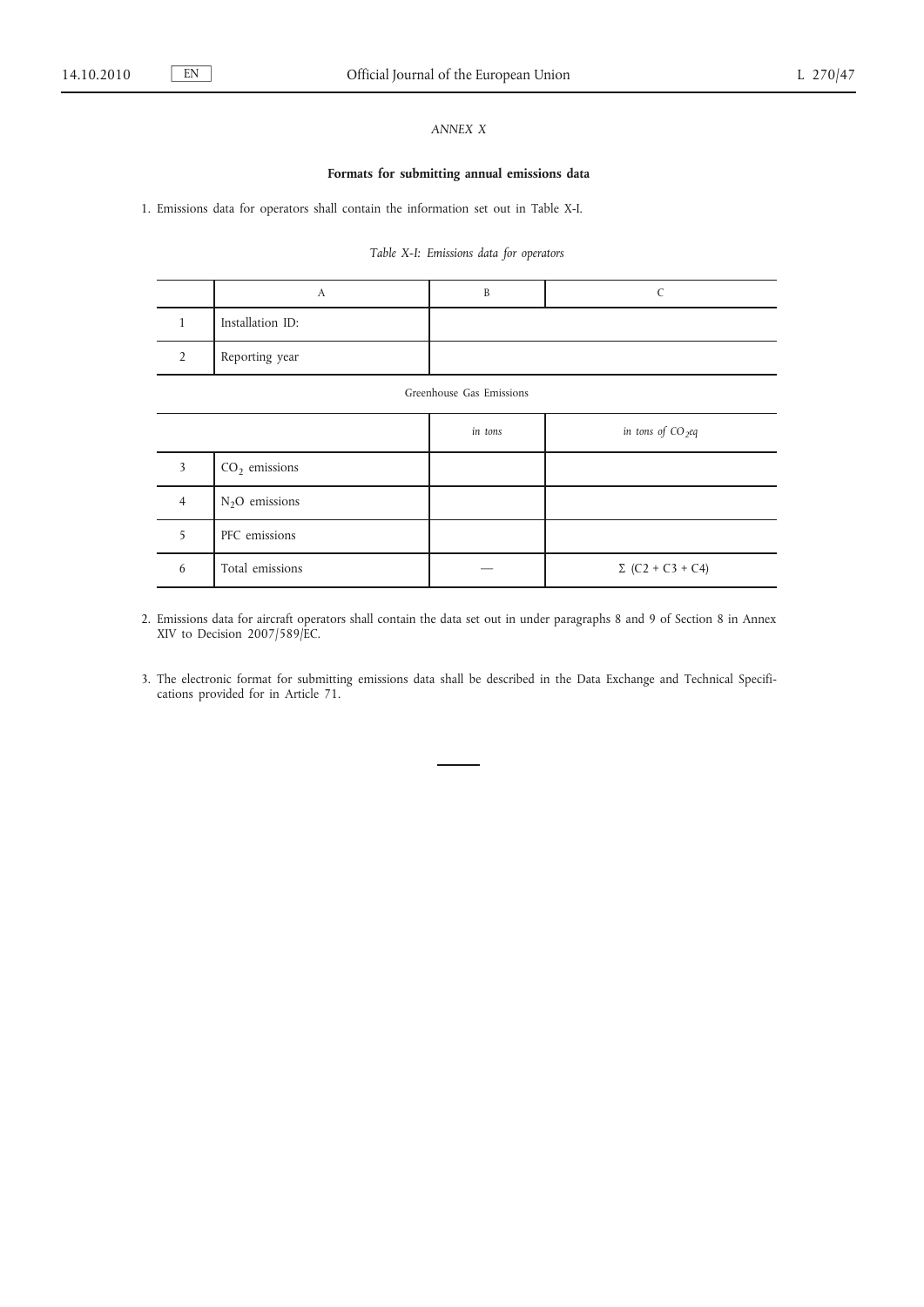# *ANNEX XI*

# **National Allocation Plan Table for the 2008-2012 period**

| Row No         | Name                                                 |                                             |              | No of Chapter<br>III allowances | Input ('r' stands for 'row')    |
|----------------|------------------------------------------------------|---------------------------------------------|--------------|---------------------------------|---------------------------------|
|                | Country code of Member State                         |                                             |              |                                 | Manual input                    |
| $\mathbf{1}$   | Total number of allowances to issue to installations |                                             |              |                                 | $\Sigma$ (r5 to r9, r12 to r16) |
| $\overline{2}$ | Total number of allowances in reserve                |                                             |              |                                 | Manual input                    |
| 3              |                                                      | Account ID of installation A                |              |                                 | Manual input                    |
| $\overline{4}$ |                                                      | Quantity to be allocated to Installation A: |              |                                 |                                 |
| 5              |                                                      |                                             | in year 2008 |                                 | Manual input                    |
| 6              |                                                      |                                             | in year 2009 |                                 | Manual input                    |
| 7              |                                                      |                                             | in year 2010 |                                 | Manual input                    |
| 8              |                                                      |                                             | in year 2011 |                                 | Manual input                    |
| 9              |                                                      |                                             | in year 2012 |                                 | Manual input                    |
| 10             | Account ID of installation B                         |                                             |              | Manual input                    |                                 |
| 11             | Quantity to be allocated to Installation B:          |                                             |              |                                 |                                 |
| 12             |                                                      |                                             | in year 2008 |                                 | Manual input                    |
| 13             |                                                      |                                             | in year 2009 |                                 | Manual input                    |
| 14             |                                                      |                                             | in year 2010 |                                 | Manual input                    |
| 15             |                                                      |                                             | in year 2011 |                                 | Manual input                    |
| 16             |                                                      |                                             | in year 2012 |                                 | Manual input                    |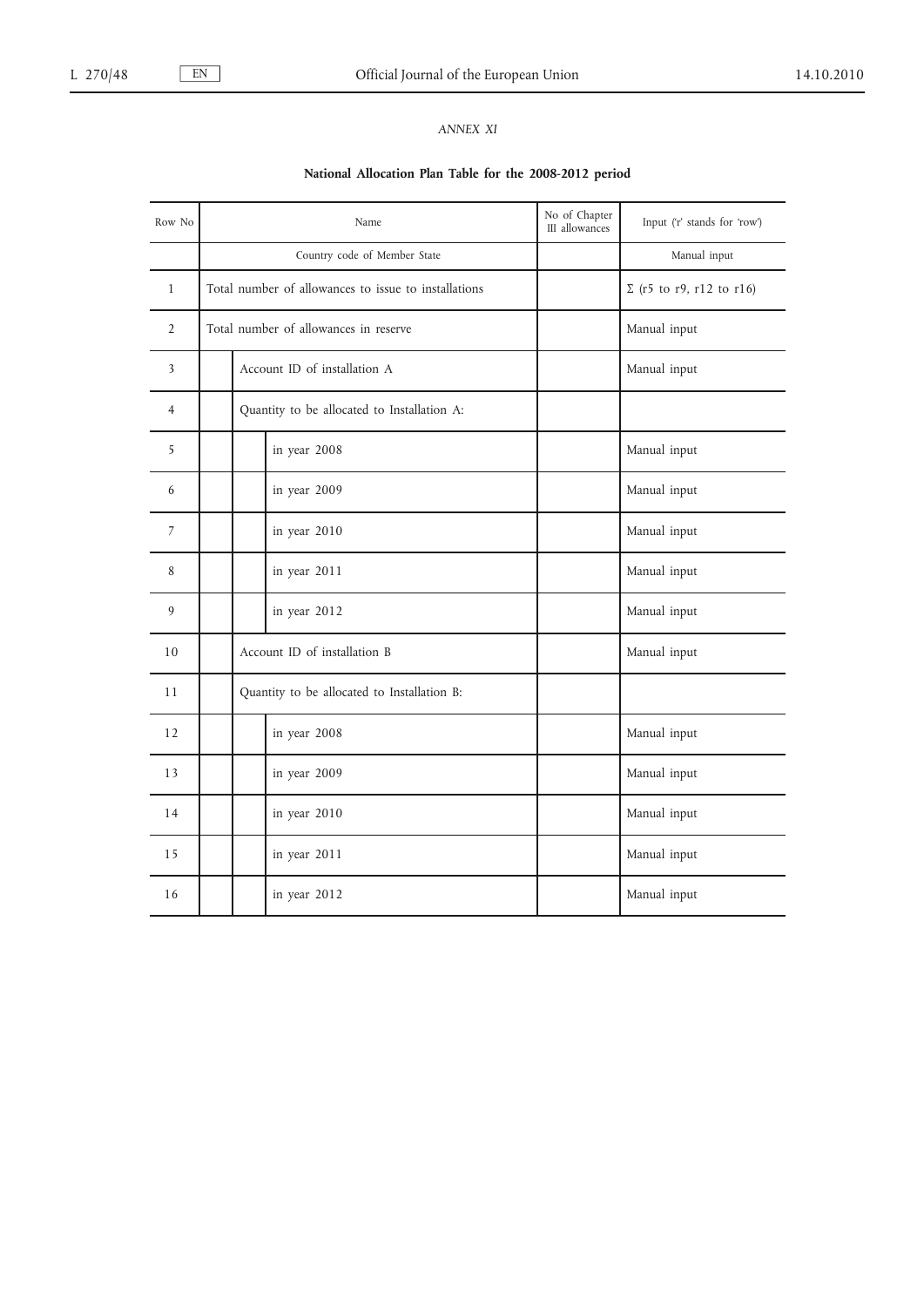# *ANNEX XII*

# **Union Aviation Allocation Table for the 2008-2012 period**

| Row No         | Name                                   |                                                       |                         | Number of<br>Chapter II<br>allowances | Input ('r' stands for 'row')           |
|----------------|----------------------------------------|-------------------------------------------------------|-------------------------|---------------------------------------|----------------------------------------|
| $\mathbf{1}$   |                                        | Union-wide quantity of Chapter II allowances in 2012: |                         |                                       | Manual input                           |
| $\overline{2}$ | Quantity still to be allocated in 2012 |                                                       |                         |                                       | $(r1 \times 0.15) = \sum (r3, r4, r5)$ |
| 3              |                                        |                                                       | by MS 1:                |                                       | Manual input                           |
| $\overline{4}$ |                                        |                                                       | by $MS$ 2:              |                                       | Manual input                           |
| 5              |                                        |                                                       | by MS n:                |                                       | Manual input                           |
| 6              | Quantity already allocated for 2012    |                                                       |                         | $(r1 - r2) = \sum (r7, r8, r9)$       |                                        |
| $\overline{7}$ |                                        |                                                       | to Aircraft Operator 1: |                                       | Manual input                           |
| 8              |                                        |                                                       | to Aircraft Operator 2: |                                       | Manual input                           |
| 9              |                                        |                                                       | to Account Holder n:    |                                       | Manual input                           |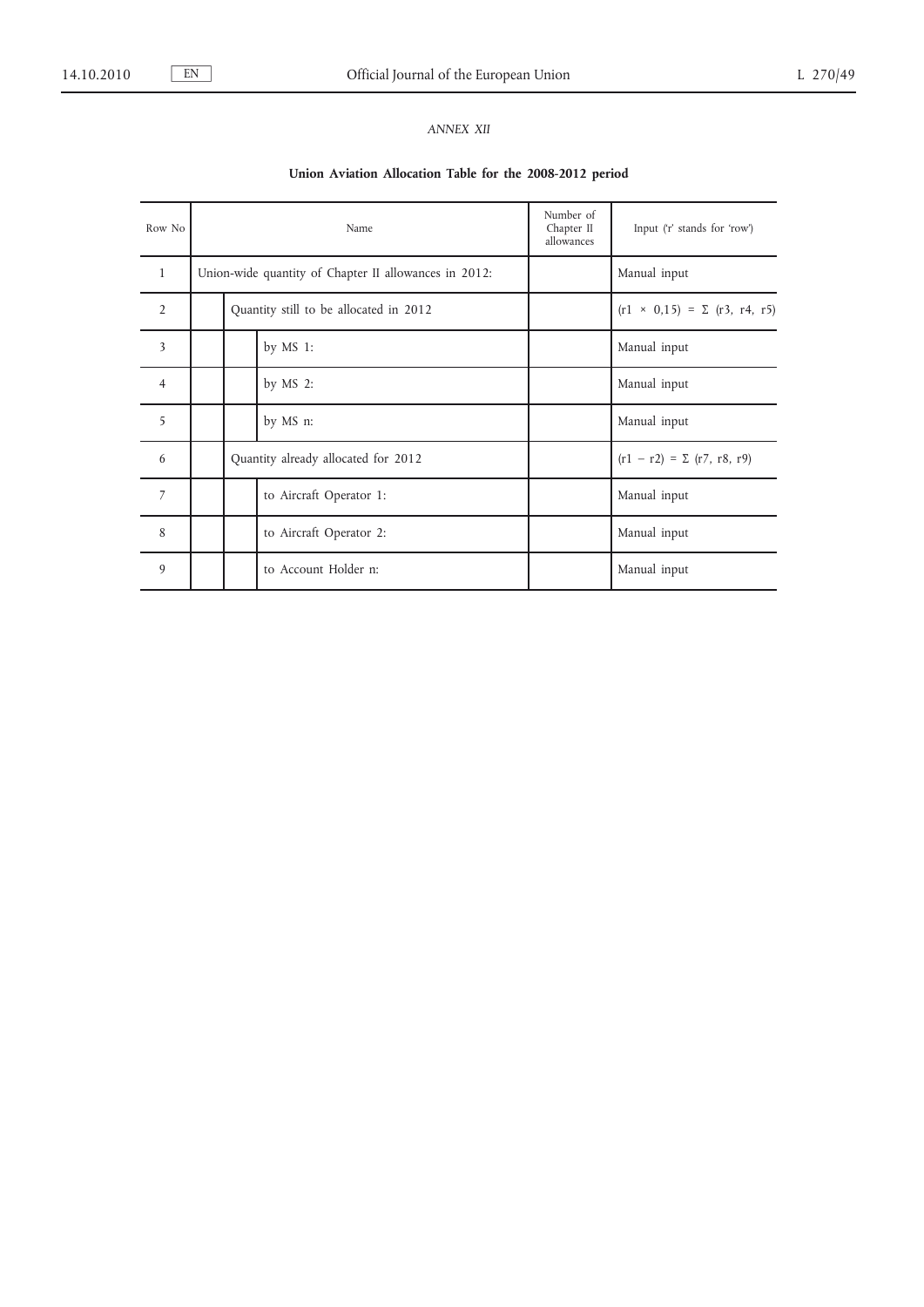### *ANNEX XIII*

#### **Reporting requirements of the Central Administrator**

Information available to the public

1. The EUTL shall display on the public website of the EUTL the following information for each account:

- (a) all information indicated as to be 'displayed on UR public website' in Tables III-I, VII-I, VII-II, VIII-I, IX-I. This information shall be updated every 24 hours;
- (b) allowances allocated to individual account holders pursuant to Article 40 and Article 41. This information shall be updated every 24 hours;
- (c) the status of the account in accordance with Article 9(1). This information shall be updated every 24 hours;
- (d) the number of allowances and ERUs and CERs surrendered in accordance with Article 46, and the unit ID of the surrendered ERUs and CERs. The number of allowances and ERUs and CERs surrendered in the period from 1 January to 15 May shall only be displayed after 15 May. In the period from 15 May to 31 December, this information shall be updated every 24 hours;
- (e) verified emissions figure, along with its corrections for the installation related to the operator holding account for year X shall be displayed from 1 April onwards of year (X+1);
- (f) a symbol and a statement indicating whether the installation or aircraft operator related to the operator holding account surrendered a number of Kyoto units or allowances by 30 April that is at least equal to all its emissions in all past years. The symbols and the statements to be displayed are set out in Table XIII-I. The symbol shall be updated on 1 May and, except for the addition of a \* in cases described under row 5 of Table XIII-I, it shall not change until the next 1 May.

| Row No         | Compliance status<br>figure according to | Verified emissions are recorded for                                                                                                               | Symbol                                 | Statement                                                                                                                                                                                                                         |
|----------------|------------------------------------------|---------------------------------------------------------------------------------------------------------------------------------------------------|----------------------------------------|-----------------------------------------------------------------------------------------------------------------------------------------------------------------------------------------------------------------------------------|
|                | Article 31                               | last complete year?                                                                                                                               | to be displayed on EUTL public website |                                                                                                                                                                                                                                   |
| $\mathbf{1}$   | 0 or any positive<br>number              | Yes                                                                                                                                               | $\mathsf{A}$                           | The number of allowances and<br>ERUs/CERs surrendered by 30<br>April is greater than or equal to<br>verified emissions'                                                                                                           |
| $\overline{2}$ | any negative<br>number                   | Yes                                                                                                                                               | B                                      | The number of allowances and<br>ERUs/CERs surrendered by 30<br>April is lower than<br>verified<br>emissions'                                                                                                                      |
| 3              | any number                               | N <sub>0</sub>                                                                                                                                    | $\mathcal{C}$                          | 'Verified emissions for preceding<br>year were not entered until 30<br>April'                                                                                                                                                     |
| $\overline{4}$ | any number                               | No (because the allowance<br>surrender process and/or<br>verified emissions update<br>process being suspended for<br>the Member State's registry) | X                                      | 'Entering verified emissions and/or<br>surrendering was impossible until<br>30 April due to the allowance<br>surrender process and/or verified<br>emissions update process being<br>suspended for the Member State's<br>registry' |
| 5              | any number                               | Yes or No (but subsequently<br>updated by the competent<br>authority)                                                                             | * [added to the<br>initial symbol]     | 'Verified emissions were estimated<br>or corrected by the competent<br>authority.'                                                                                                                                                |

### *Table XIII-I: Compliance statements*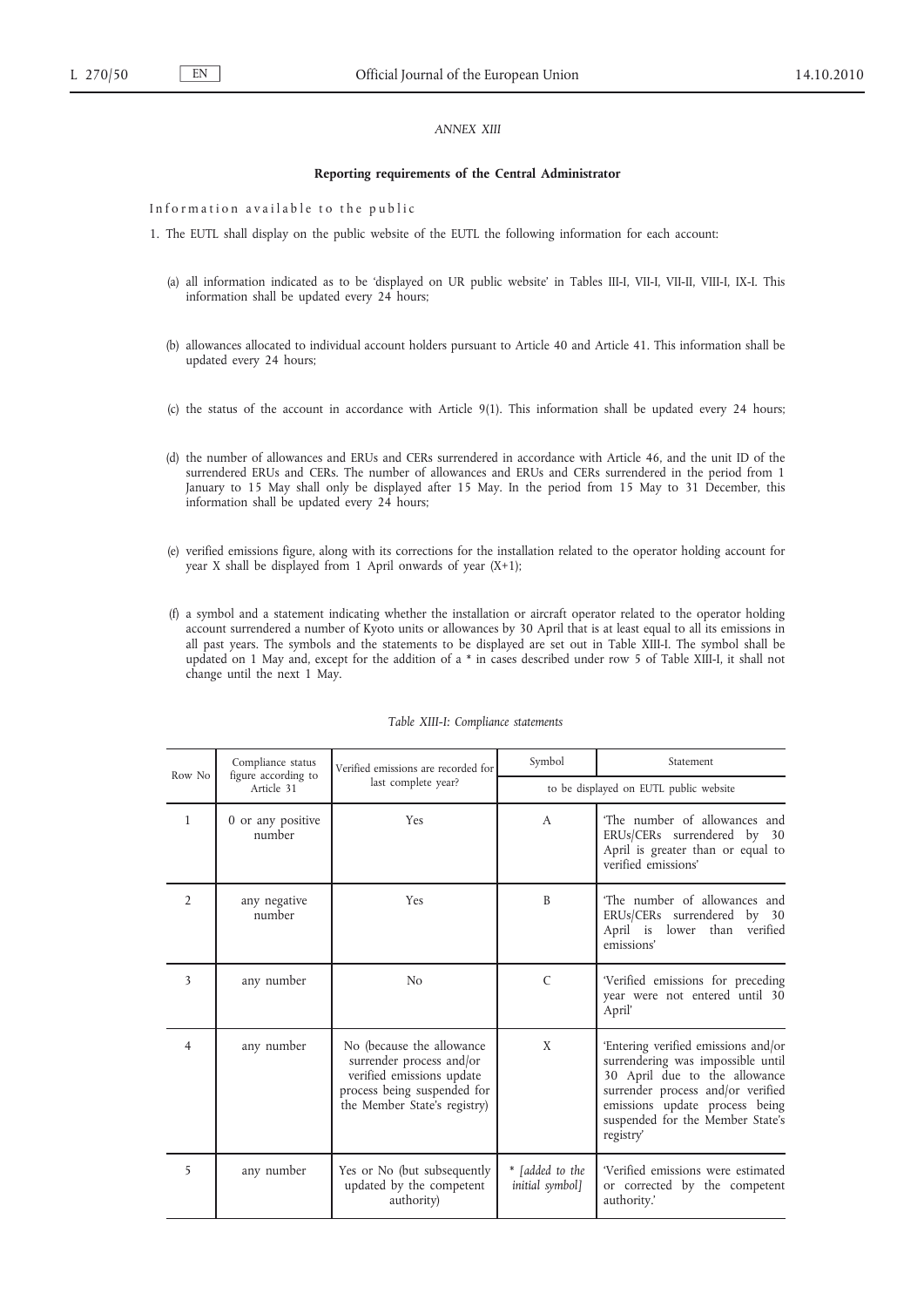- 2. The EUTL shall display on the public website of the EUTL the following general information, and shall update it every 24 hours:
	- (a) the national allocation plan table of each Member State, including indications of any corrections made to the table in accordance with Article 37;
	- (b) the Union aviation allocation table, including indications of any corrections made to the table in accordance with Article 38;
	- (c) any set-aside table drawn up in accordance with Commission Decision 2006/780/EC (1);
	- (d) the total number of allowances, ERUs and CERs held in the Union registry in all user accounts on the previous day;
	- (e) a list of the unit IDs of all allowances, CERs and ERUs that were surrendered, marking those units that were moved out of the account they were surrendered into and are now held in person holding accounts or operator holding accounts. In the case of CERs and ERUs, project name, originating country and project ID shall also be displayed;
	- (f) a listing of the type of Kyoto units other than CERs and ERUs that can be held in user accounts administered by a particular national administrator in accordance with point 1 of Annex I;
	- (g) the total number of CERs and ERUs which operators in each Member State are allowed to surrender for each period pursuant to Article 11a(1) of Directive 2003/87/EC;
	- (h) the fees charged by national administrators in accordance with Article 76.
- 3. The EUTL shall display on its public website the following general information, on 30 April of each year:
	- (a) the percentage share of allowances surrendered in each Member State in the preceding calendar year that were surrendered from the account to which they were allocated to;
	- (b) the sum of verified emissions by Member State entered for the preceding calendar year as a percentage of the sum of verified emissions of the year before that year;
	- (c) the percentage share belonging to accounts administered by a particular Member State in the number and volume of all allowance and Kyoto unit transfer transactions in the preceding calendar year;
	- (d) the percentage share belonging to accounts administered by a particular Member State in the number and volume of all allowance and Kyoto unit transfer transactions in the preceding calendar year between accounts administered by different Member States.
- 4. The EUTL shall display on the public website of the EUTL the following information about each completed transaction recorded by the EUTL, on 1 January of the fifth year after the year of the recording of the information:
	- (a) account holder name and Account holder ID of the transferring account;

( 1) OJ L 316, 16.11.2006, p. 12.